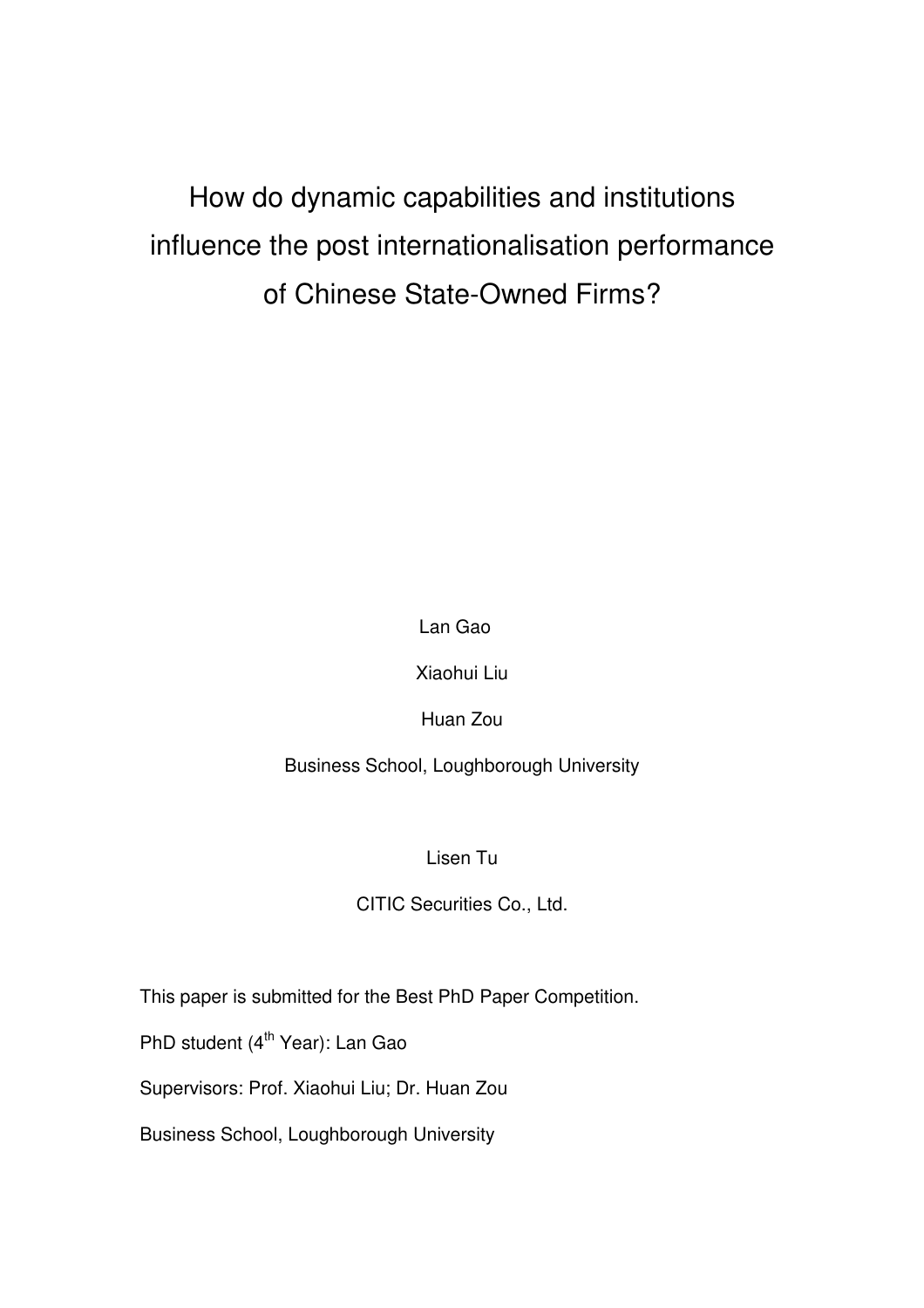# **1 Introduction**

International operations are highly uncertain (Shenkar, 2001) and subject to risks and failures (Bausch and Krist, 2007). Despite the attraction of internationalisation, the performance of companies who invest overseas, through no matter M&A transactions, joint ventures or green-field, has been rather disappointing. In a study of 1,700 companies in the USA, Europe and Japan, Harding and Rovit (2004) quote a failure rate of 70 percent of M&As. Similar studies of joint venture failure suggest that they are highly unstable as well, in that almost a quarter are terminated within the first three years (Kogut, 1988). An estimated 37-70% of international joint ventures are reported to suffer from performance problems leading to costly failures (Cullen, 2002; Fedor and Werther, 1995; Parkhe, 1991). Although green field investments normally outperform the joint venture mode, which performs better than the acquisition mode (Li and Guisinger, 1991, Woodcock et al., 1994), they are also accompanied by high risks thanks to the large initial investments required.

In light of the growing number of FDI projects and the rather high rate of foreign entry failure, academics and managers have become extremely interested in understanding the factors that affect the post internationalisation performance. However, despite a large number of studies that have examined the internationalisation performance, there is no consensus on the factors determining internationalisation success. Previous studies on internationalisation success fall into two groups. The first group has examined internal factors, such as resources, capabilities and firm specific factors (e.g. Bruton et al., 1994; Chatterjee et al., 1992; Datta, 1991; Krishnan et al., 1997; Uhlenbruck, 2004). The studies in the second group have investigated the role of external factors, such as host country specific factors and institutional factors (e.g. Luo, 2003; Demirbag et al., 2007).

Differing from the previous studies, this paper takes the first step toward investigating the effect of dynamic capabilities and institutions on the post internationalisation performance of MNEs from emerging markets, Chinese SOEs, and provides new insights into the factors leading to overseas success.

2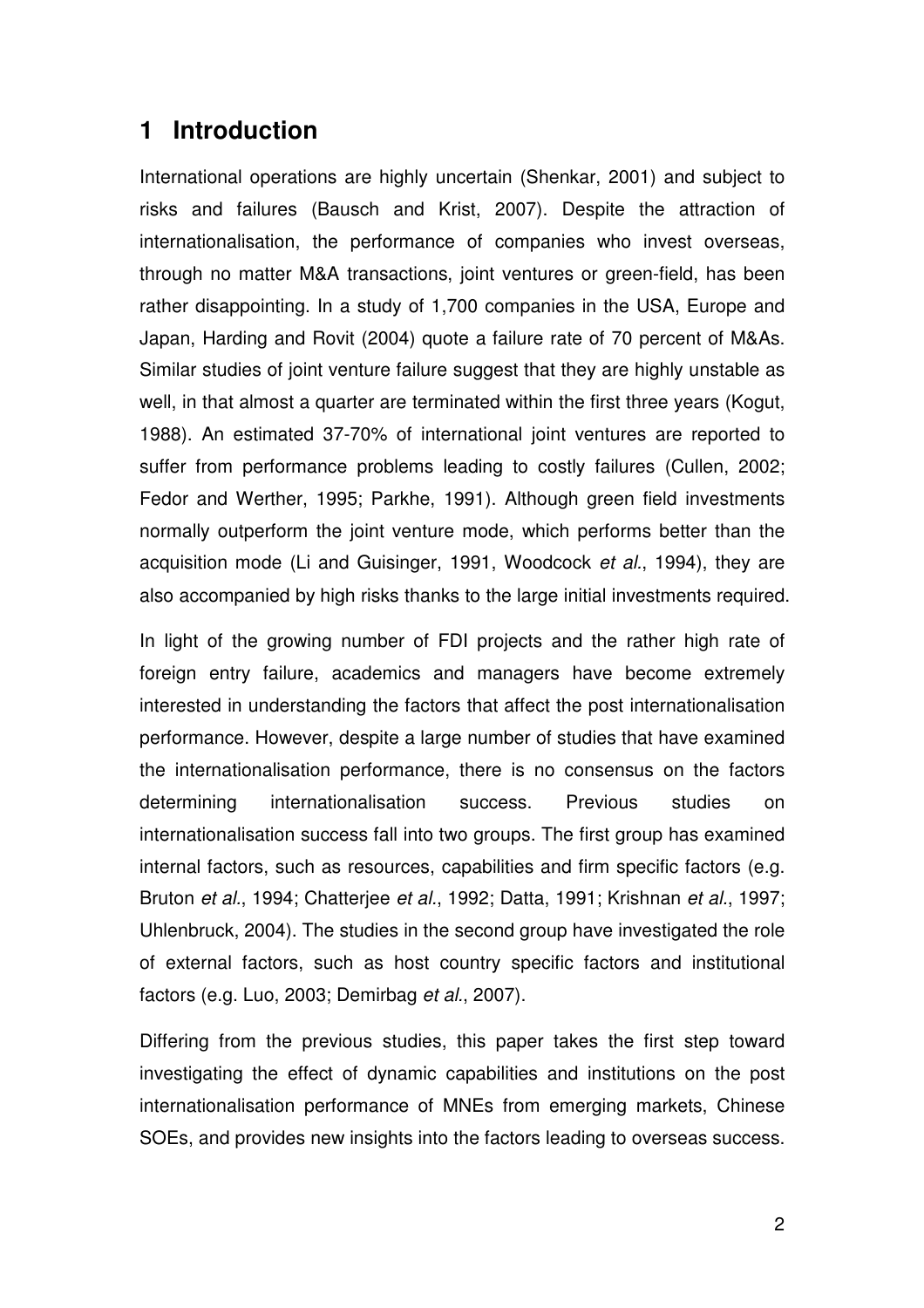Chinese SOEs provide an existing opportunity to examine how internal factors and institutions jointly affect internationalisation performance. The SOEs dominates China's OFDI, as their average investment size is much larger than that of enterprises of other ownership types (OECD, 2008). By the end of 2008, SOEs contributed 69.6% of Chinese OFDI stock Among the 40 largest Chinese companies by OFDI stock, 37 are SOEs (MOC, 2009). The services sector has attracted the largest sectoral share of China's OFDI, followed by the primary and manufacturing sectors (China Statistic Yearbook, 2009; OECD, 2008). Therefore, it is important to study the performance of the SOEs' internationalisation in order to enhance the understanding of Chinese OFDI activities and shed light on the theoretical development of OFDI from emerging economies, which has not been adequately studied.

During the thirty years economic reform, many medium and small SOEs have been privatised and transformed. However, SOEs in some fundamental industries and sectors have been preserved, and developed into giant enterprises through merging and restructuring. These SOEs are supervised (directly or indirectly) and regulated by the State-owned Assets Supervision and Administration Commission (SASAC) of the State Council. Many of these SOEs were previously government institutions before becoming enterprises. Therefore, they inherit many characteristics from their ancestors, the government institutions, such as bureaucracy and high power distance. Since these SOEs are supervised by the government, or even certain form of extension of some government department, they provide a perfect sample to study the influence of government institutions on firms' performance because the SOEs will be the first group of firms to response to government's regulations thanks to the close relationship.

# **2 Theory Development and Conceptual Framework**

In order to capture the influence of both internal and external factors, a combined perspective of dynamic capability theory and institution-based view has been chosen as the theoretical framework in this study, since an integrated approach that brings together various theories may be more fruitful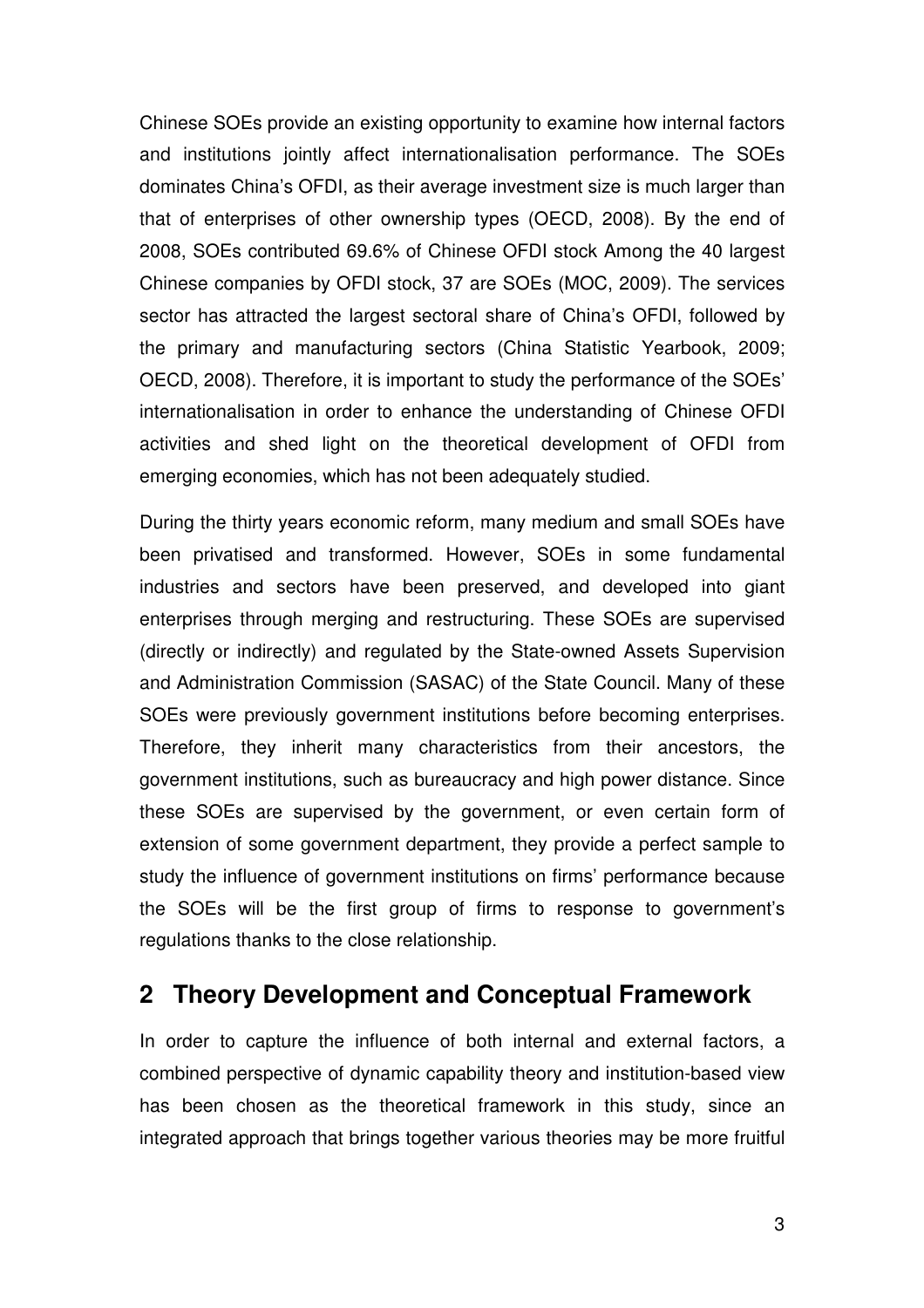in explaining firms strategic decisions in a changing environment (Wright *et al.*, 2005).

Although many factors have been identified influencing firms' post internationalisation performance, the mechanisms by which they affect the performance remain mystery. Therefore, dynamic capability theory provides a flexible framework for capturing firms' capabilities to response to a changing environment in order to create and/or sustain competitive advantages. Meanwhile, institution-based view sheds light on how firms are influenced by their remote environment.

### **2.1 Internal Factors**

Dynamic capability theory was developed with respect to "assisting in the understanding of how and why certain firms build competitive advantage in regimes of rapid change (Teece et al., 1997)". Although dynamic capability has been defined by different researchers using different wordings, these definitions share some common characteristics. Dynamic capability has been considered as the "ability" to "generate or modify the operating or strategic routines" in order to more effectively "configure resources" in response to "a rapidly or slowly changing environment" with the aim of "achieving a sustained competitive advantage" (Eisenhardt and Martin, 2000; Teece et al., 1997; Zollo and Winter, 2002). It is concerned with how firms create and/or access new knowledge, make investment choices, sense and seize new opportunities, and achieve necessary business model and organisational transformation (Augier and Teece, 2009). In this study, a resource perspective has been adopted to identify dynamic capabilities as dynamic capability framework is considered as an extension of RBV.

Eisenhardt and Martin (2000) identify three categories of dynamic capabilities, namely, integration of resources, reconfiguration of resources, and the gain and release of resources. However, this classification ignores the difference between different types of resources. We argue that firms deal with internal resources and external resources by different routines. Internal resources can be allocated, reallocated and coordinated within the firm. However, external resources need to be identified, accessed or acquired first in order to be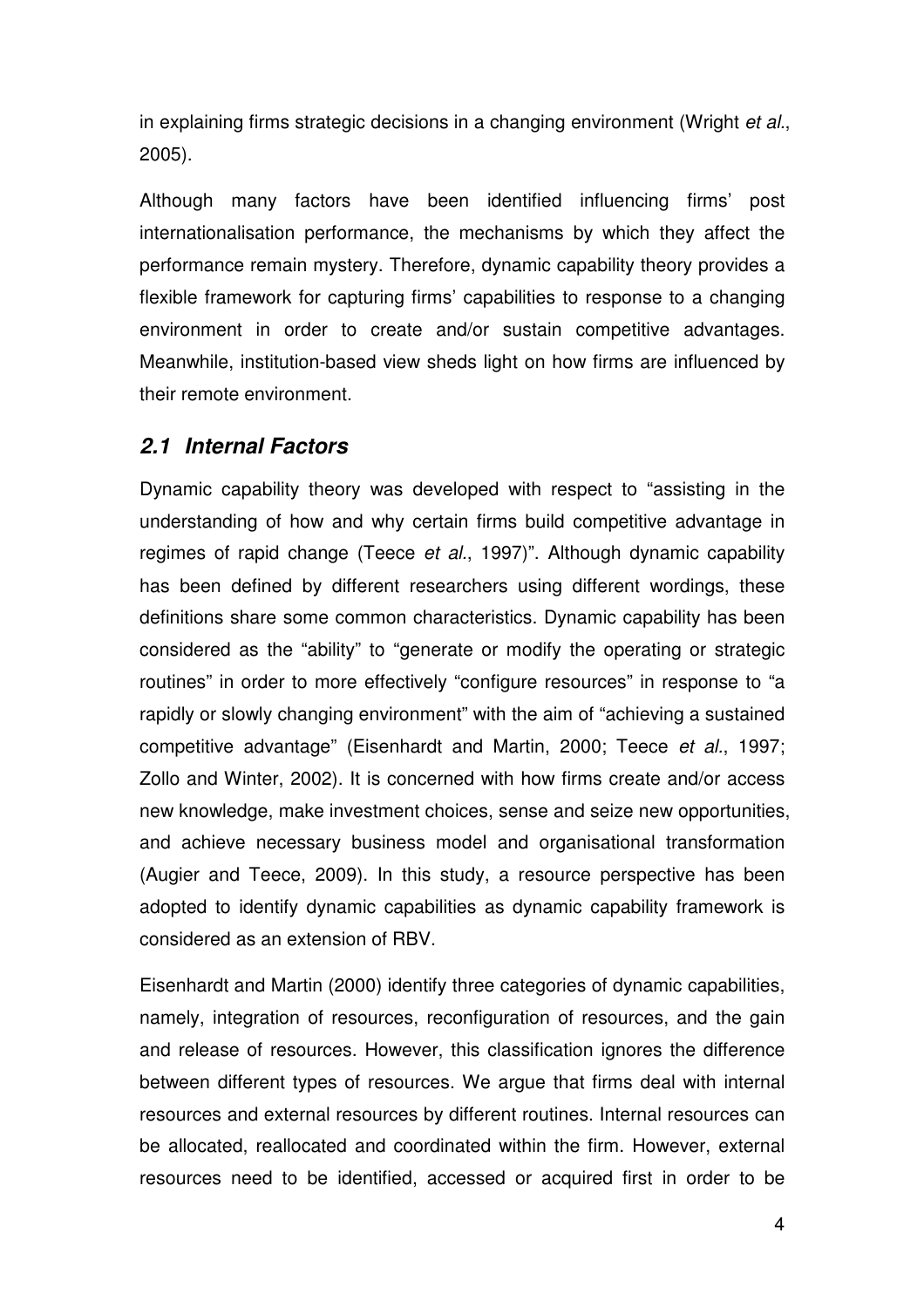brought into the firm. Therefore, in order to emphasis the different types of resources, incorporate competence and opportunity perspectives, take consideration of factors identified in previous studies to achieve a more comprehensive approach, in this study, dynamic capabilities has been disaggregated into four categories: internal resource (re-)allocation, external sourcing, coordination and integration, and managerial mindset.

### **2.1.1 Internal Resources Allocation and Reconfiguration**

How firms allocate and re-configure resources according to rapidly changing environments is vital in creating value and minimising cost caused by changes (Amit and Schoemaker, 1993; Teece et al., 1997). Especially when firms invest in foreign markets, new-established subsidiaries have to compete against local rivals who have already built local recognise and reputation, and possessed strong customer, supplier and distributor networks in the local market. This will put the overseas subsidiaries at a vulnerable and competitive disadvantage position. Resource support from the parent company counterbalances the vulnerability, stabilises subsidiary operations, and increases a subsidiary's competitive advantages in local market (Luo, 2003). Therefore, parental resource support is essential in overseas subsidiaries' success in local markets.

Besides initial resource investment, firms need to upgrade and re-configure existing resources and capabilities according to an environment of rapid political, economic and institutional changes in order to survive in the long run, especially in emerging economies (Wright et al., 2005). Managers' flexibility in re-configuring, developing and using resources has been identified as a crucial factor in achieving success in emerging economies (Uhlenbruck et al., 2003). However, high power distance, which is a common characteristic for emerging countries, such as China (Hofstede, 2001), can cause more resource sharing difficulties (Brock, 2005). The capability to overcome all the restrains to allocate existing resources according to a changing environment may well distinguish the successful firms from the unsuccessful ones in emerging markets.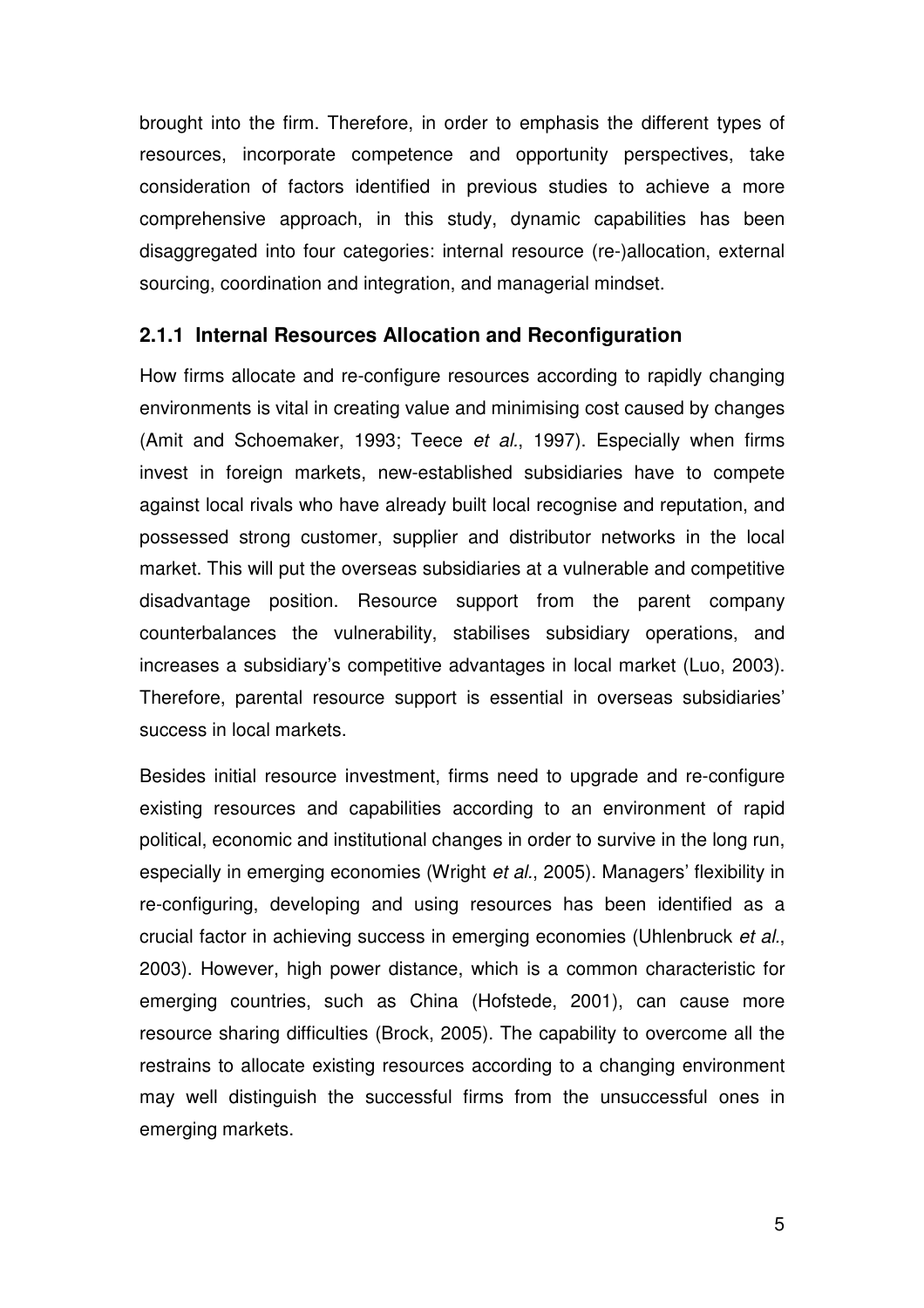International experience, which has been considered as a key factor in overseas success, can also be allocated to overseas subsidiaries through human resource reconfiguration. Managers with previous international experience can help overseas subsidiaries reduce transaction costs and facilitating the identification and integration of resources (Haspeslagh and Jemison, 1991; Hitt et al., 1998). Experienced managers can apply the knowledge and skills learnt from previous experience to improve overseas subsidiaries' operational efficiency and performance.

### **2.1.2 External Sourcing**

External sourcing, which brings into the firm new resources which are unavailable internally, such as alliance and acquisition routines, has been identified as a key dynamic capability which may drive superior performance and growth (Eisenhardt and Martin, 2000; Jarillo, 1989; Teece et al., 1997). The integration of the external environment, including activities and technologies, has become increasingly important in creating strategic advantage (Teece et al., 1997). Therefore, the ability of identifying and accessing valuable external resources has become a crucial one to achieve competitive advantages.

Different from firm-specific assets, external resources are those which are used by the firm in its pursuit of growth, but over which the firm has or had no direct ownership (Jarillo, 1989), such as networks (e.g. Jarillo, 1989) and market opportunities (e.g. Luo, 2003). External resources need to be identified first. Then, firms may decide to explore the resources directly, such as networks and market opportunities, or acquire and integrate the resources into the firm to convert them into internal resources, such as technologies and human resources.

When entering a foreign market, a firm may not have all the resources and knowledge needed for the local operation, including finance, human resources, and local market knowledge etc. Being able to externally source the resources needed to meet the local market demand is important for overseas subsidiary to survive and integrate in the local market.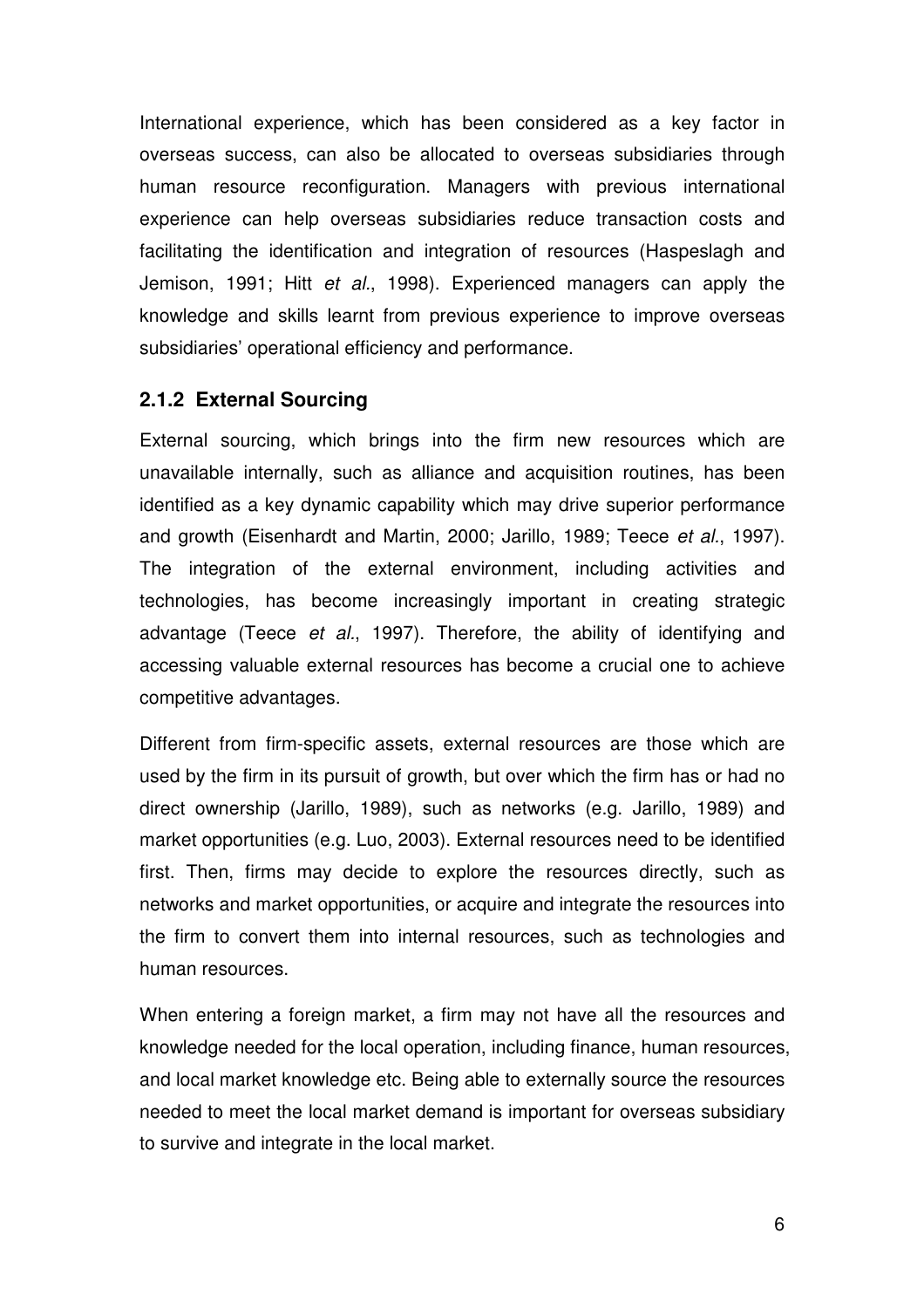### **2.1.3 Coordination/Integration**

This type of dynamic capability refers to the ability of managers/entrepreneurs to coordinate economic activities of various parts of the firm to achieve the synergistic resource combinations of both internal and external resources (Augier and Teece, 2009; Eisenhardt and Martin, 2000). Firms operating in multinational markets rely extensively on intra-firm coordination across business units to achieve corporate performance (Kim and Mauborgne, 1991).

After identifying, accessing and acquiring the external resources, firms need to internalise these resources in order to integrate them with the existing internal resources for enlarging the firms' resource pool. These coordinating capabilities, together with the resource allocating capabilities, shape markets, as much as markets shape firms (Augier and Teece, 2009; Chandler, 1990; Teece, 1993; Simon 1991). Therefore, this type of dynamic capability has two facets. One is the coordination of operations of different parts of the firm based on the internal resource allocation to address the changing environment. The other is the integration of the acquired external resources through external sourcing.

Firms' resources and their uses are dynamic in nature (Volberda, 1996). The 'flexibility in coordinating the use of resources', jointly with 'the inherent flexibility of resources available to the firm', leads to the strategic flexibility (Sanchez, 1995, p.138), which should help firms take advantage of existing and new strategic opportunities to address the continuously changing market conditions (Uhlenbruck et al., 2003).

### **2.1.4 Managerial mindset**

Managerial global mindset, or the cognitive capabilities of key decisionmakers, is a critical success factor affecting various organisational outcomes and a key source of long-term competitive advantage (Gupta and Govindarajan, 2002; Levy, 2005; Levy et al., 2007). As Govindarajan and Gupta (1998:2) argue: "success is all in the mindset". Global mindset has been defined by (Levy et al., 2007:244) as "a highly complex cognitive structure characterised by an openness to and articulation of multiple cultural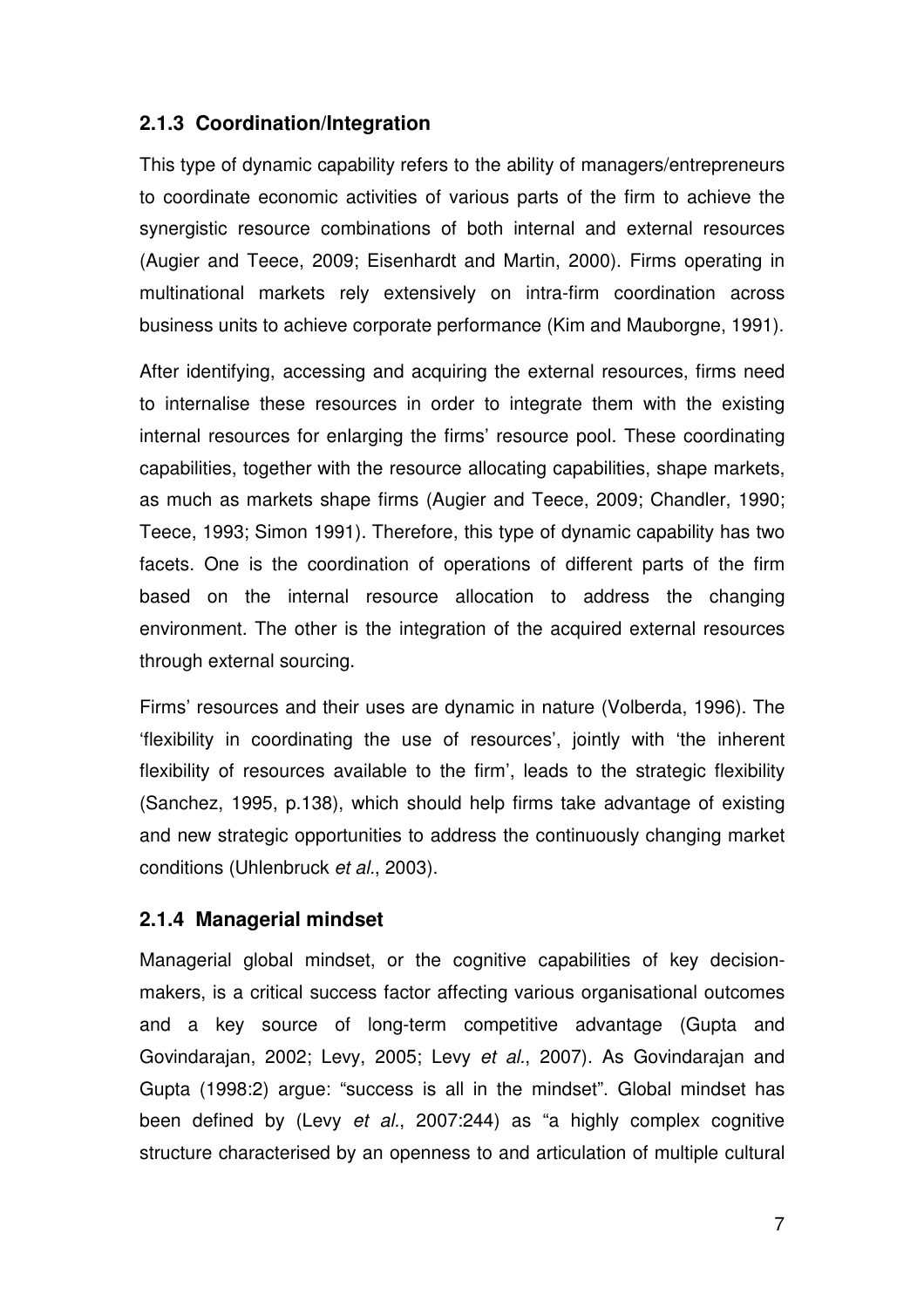and strategic realities on both global and local levels, and the cognitive ability to mediate and integrate across this multiplicity".

As globalisation intensifies, senior managers of MNEs are simultaneously dealing with integrating and coordinating geographically dispersed operations globally (Bartlett and Ghoshal, 1990) and managing inter-organisational relationships with governments, strategic partners, customers and suppliers locally (Rosenzweig and Singh, 1991). The complex task of meeting demand at both global and local level requires senior managers to possess the global mindset including proactiveness on international markets, commitment to internationalisation and an international vision, which have been proven relevant to international performance (Nummela et al., 2004).

However, for managers from emerging markets, they may not have necessarily developed such a positive global mindset thanks to the limited international experience (Nummela et al., 2004). Therefore, the extent to which the managers have developed their cognitive capability to adjust to the changing environment they have to face in the internationalisation is crucial in dealing with the complexity caused by multiple organisational environment, structural indeterminacy and cultural heterogeneity.

### **2.2 External Factors**

The institution-based view has become an increasingly relevant and insightful tool when considering the international strategy and performance of firms in emerging economies (Peng, et al., 2008). Although formal and informal institutions have been featured as "background" conditions in international business researches, the deficiency of this treatment emerges in researches of understanding firms' strategic behaviour and performance in developed economies (Oliver, 1997), and becomes more striking in researches concerning emerging economies (Child and Tsai, 2005; Chung and Beamish, 2005; Narayanan and Fahey, 2005; Wan, 2005). In previous researches, there has been inadequate consideration given to the unique contexts of the emerging economies (Wan, 2005). The mechanism how institution factors, especially considering both home and host countries, matter in terms of firms' performance in overseas market is still under-investigated.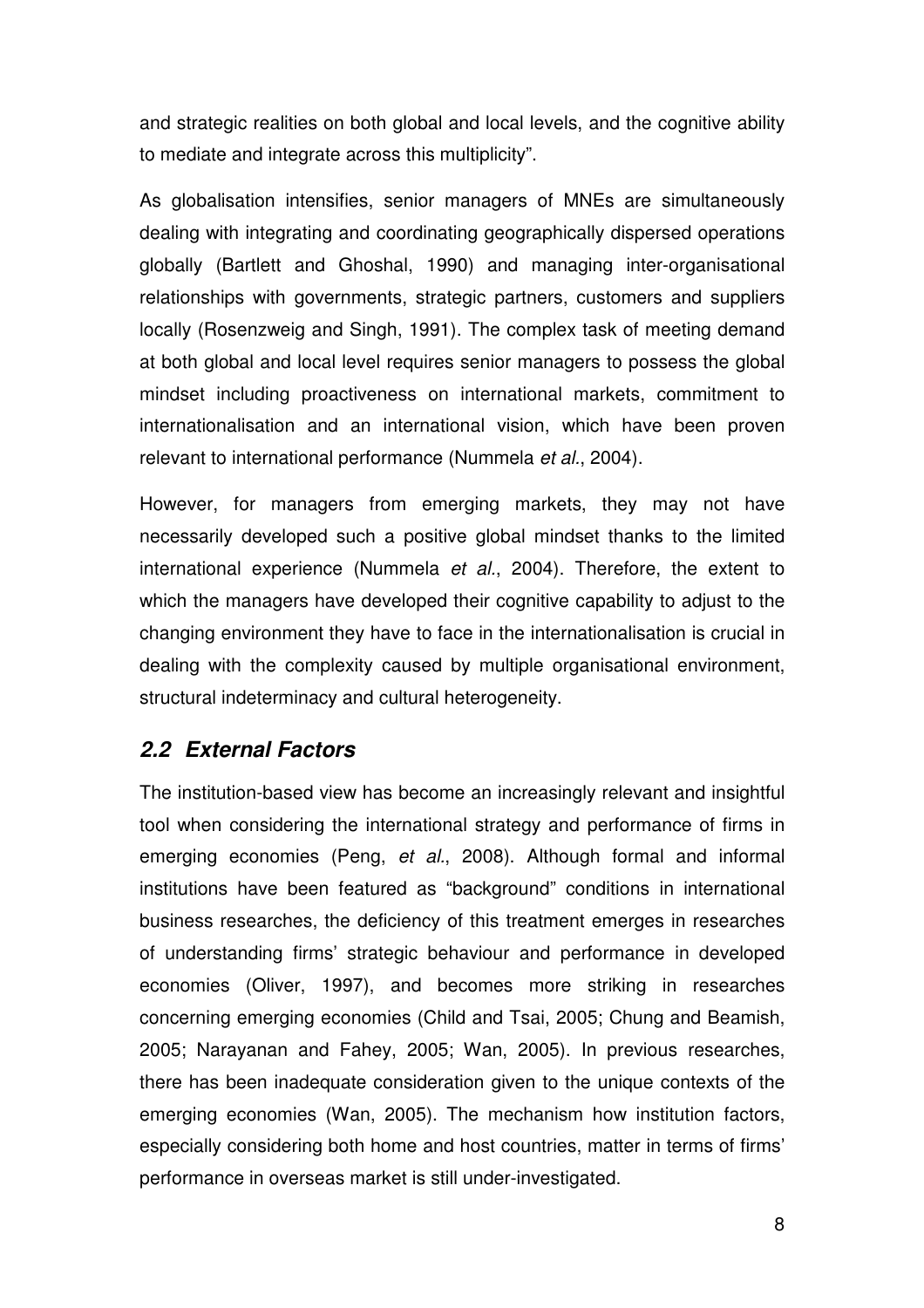### **2.2.1 Home government support**

The characteristics of MNEs' home countries play a role in their performance which is at least as important as the characteristics of the foreign countries that host their operations (McGahan and Victer, 2009). However, how institutional factors and the environmental dynamics in home countries, especially emerging economies, influence domestic firms has been largely overlooked in previous research (Wright et al., 2005).

Emerging countries have different institutional and economic environment, comparing to developed countries (WIR, 2007). Firms from emerging countries have to deal with not only the changing economic environment, but also the changing institutional environment, which can influence firm performance both directly and indirectly (Luo, 2003). The evolution of modern corporate governance in emerging economies is accompanied by the new 'rules of game' set by the government which is also searching their roles and developing monitoring systems according the changing environment (Peng, 2004; Phan, 2001).

The effect of institutional factors on internationalisation strategies and outcomes of post internationalisation of firms from emerging economies is even more serious than those in developed countries, given that government intervention represents an important factor affecting the economic behaviour of Chinese firms, especially SOEs.

### **2.2.2 Host country institutional environment**

Host governments' attitudes towards foreign investment play an essential role in impacting the success of local subsidiaries (Pangarkar and Lim, 2003). Especially in emerging economies, government policies and institutional arrangements have important implications for survival and success of foreign subsidiaries (Chung and Beamish, 2005; Gomes-Casseres, 1990; Hoskisson et al., 2000).

Researchers find that, foreign firms' strategic choices change accordingly when FDI policies change in both host countries and home countries (Hoskisson et al., 2000; Peng, 2002, 2003), which result in a material impact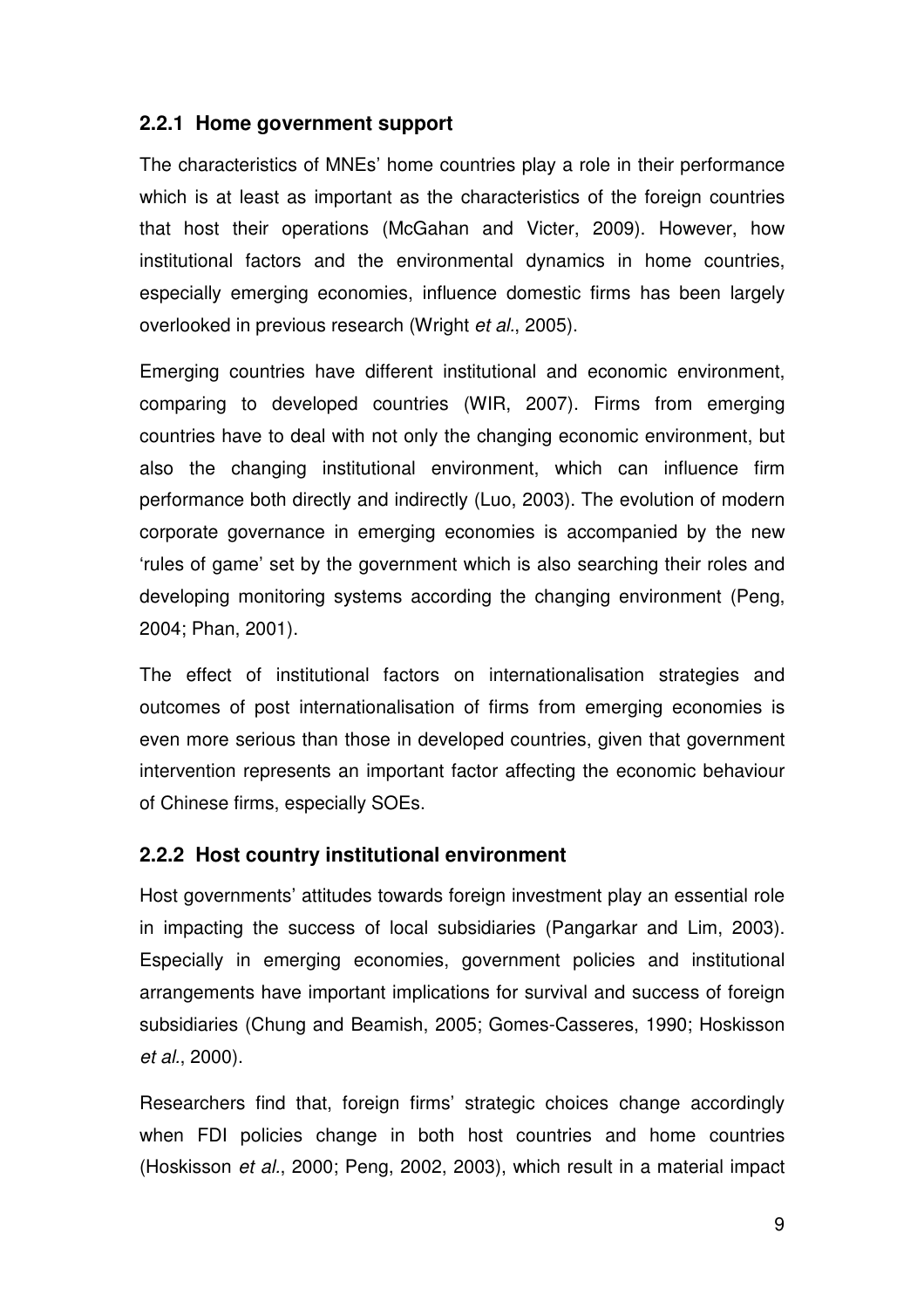on subsidiary performance. Firms with the capabilities and corporate strategies appropriate for a specific country environment are more likely to achieve higher levels of performance (Wan, 2005).

Child et al. (2003, p. 243) argue that "firms operating under more favourable external circumstances have a better chance of prospering." Child and Markoczy (1993) find that lower political risk means that firms need to expend fewer resources to counter government-induced discontinuities and hence exhibit better performance.

Based on the discussion above, the proposed theoretical framework is presented in Figure 1.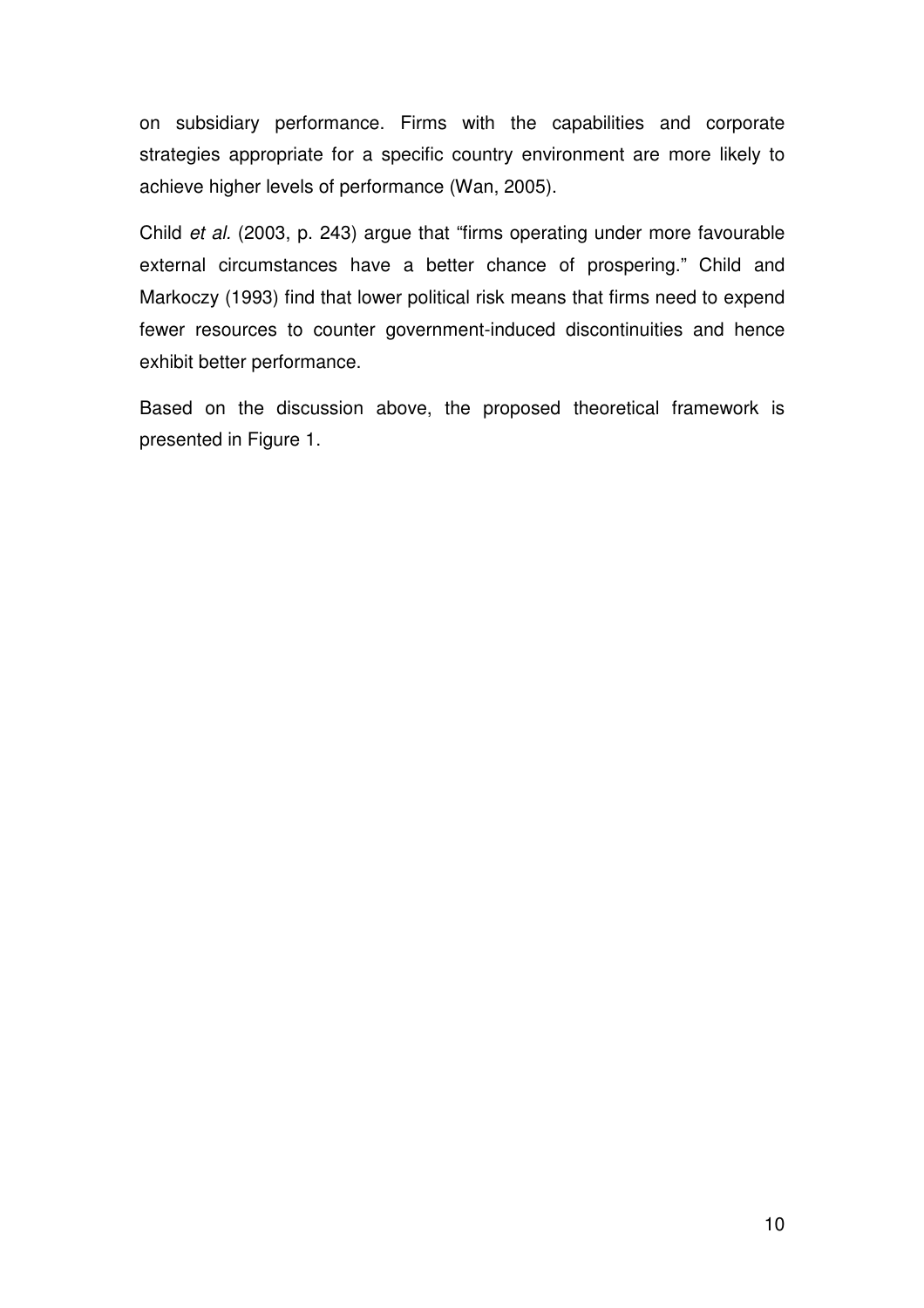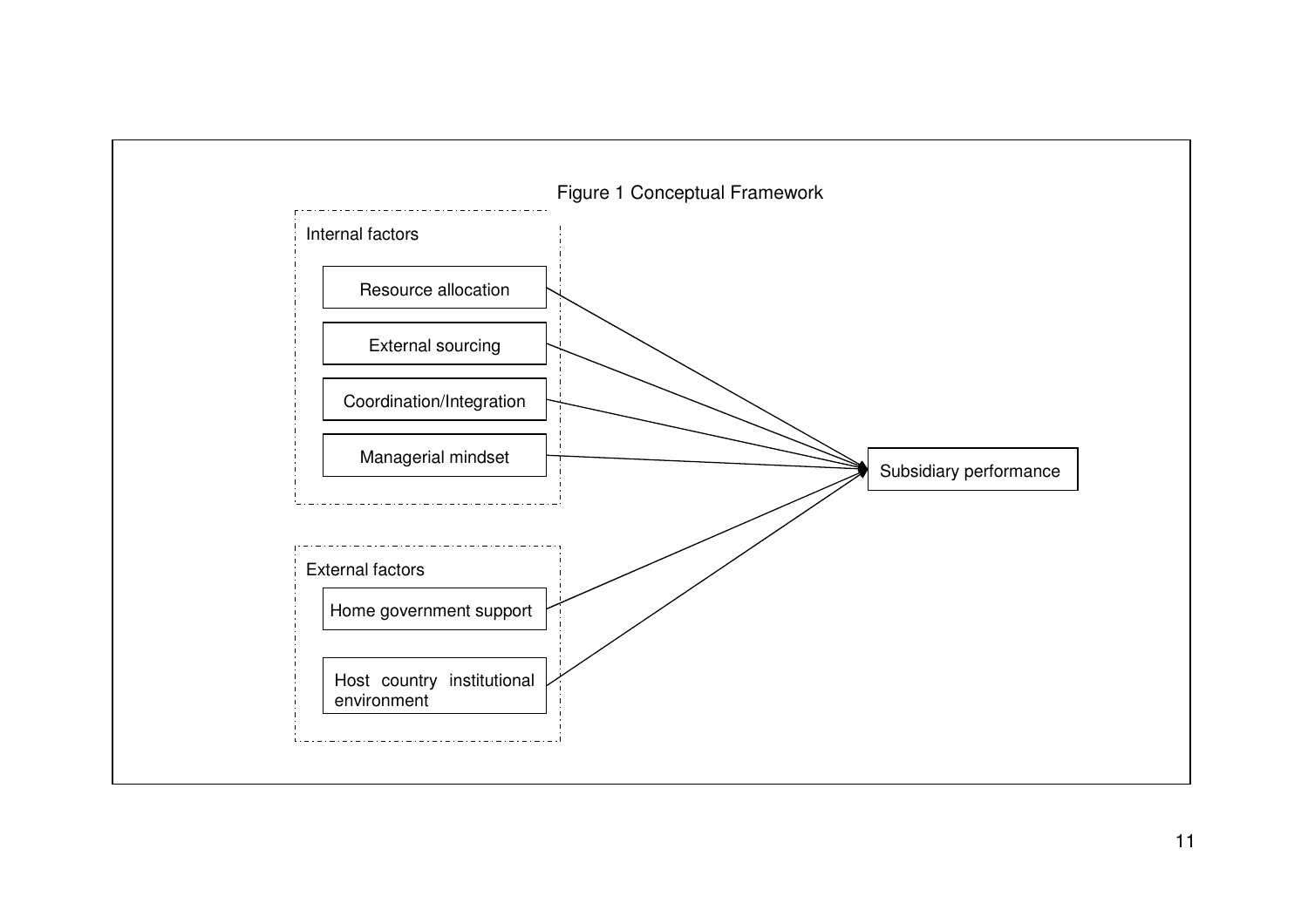# **3 Research Design**

The case study method is favoured when 'how' and 'what' questions are asked, when the researchers have little control over events and when the phenomenon under investigation is difficult to study outside its real-life context (Yin, 2003). Due to the descriptive nature of this study and the objective of generating a descriptive model of a phenomenon which is yet to be comprehensively documented, the case study approach is the most appropriate (Yin, 2003). Meanwhile, the limited data availability also leads the researcher to the case study approach. There is no database tracking the factors which influence firms' internationalisation performance at the corporate internal level. The sensitive nature of strategic and personal aspects implies that firms may be reluctant to publish any information regarding their internal operation and strategic problems, and mechanisms applied to overcome them. The complex relationship between Chinese SOEs and their 'supervisor and supporter', the government, may also limit the managers' willingness to publicly give opinions on the influence of the institutional environment on firms' internal operation. Therefore, the case study approach will provide the researchers an opportunity to dig deep into the case in order to gather abundant first hand information to achieve the objective of this study.

Four Chinese SOEs have been chosen for this study. The first is an electronics manufacturing company with overseas manufacture plants in Europe, North America, Asia, Oceania and Africa. The second is a leading telecommunication company with global network and overseas subsidiaries in Asia, Europe and America. The third is a trade company, with 14 overseas subsidiaries, one international trade centre and eight overseas representative offices in Asia, Latin America and Africa; and the fourth is a telecommunication construction company with 11 overseas subsidiaries in Asia, Africa and Europe. Table 1 contains a list of cases studies in this research, followed by detailed description of the four firms.

Table 1 Description of Cases Studied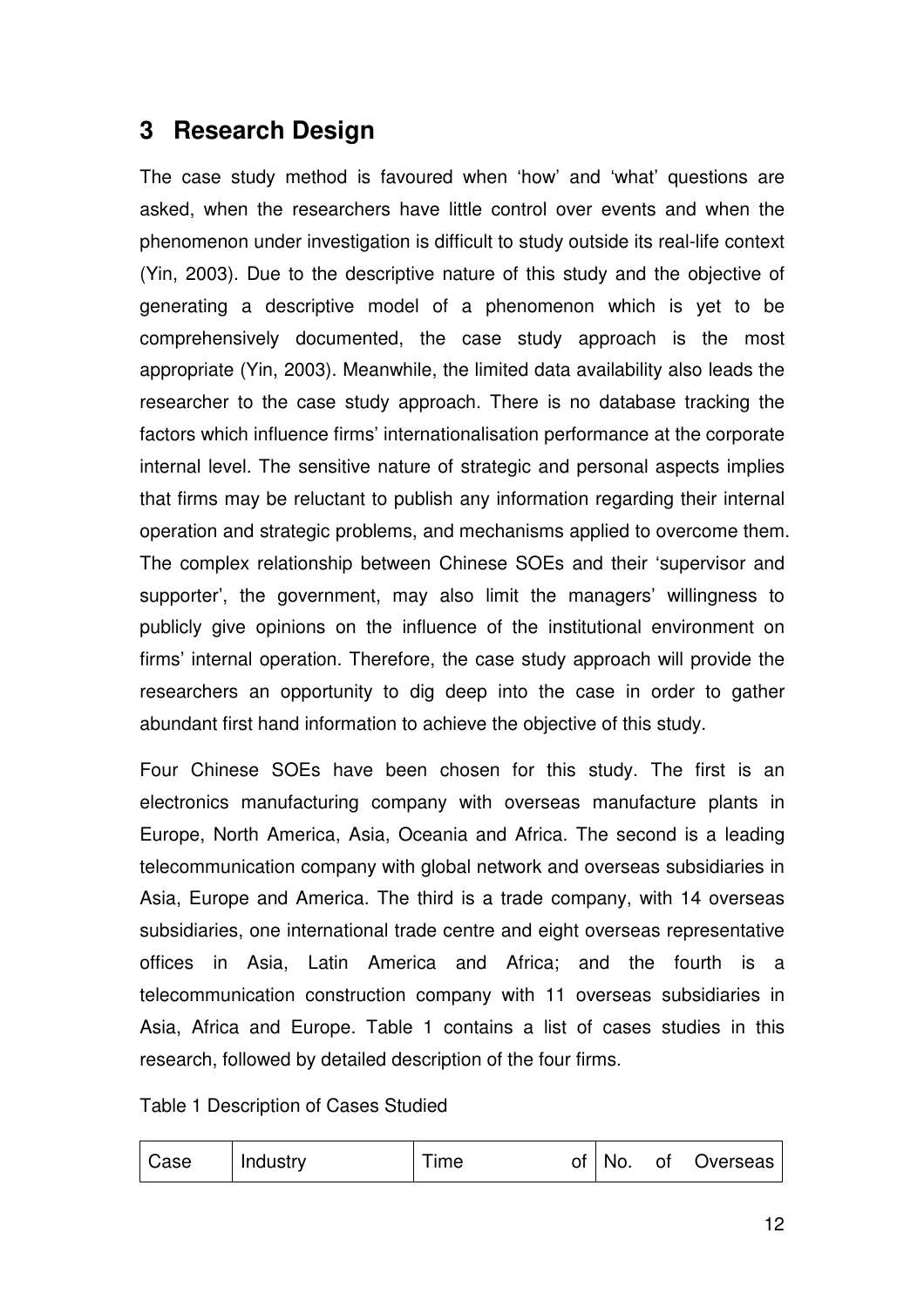|                                   | Internationalisation | <b>Branches</b> |
|-----------------------------------|----------------------|-----------------|
| Electronics<br>manufacture        | 1996                 | 14              |
| Telecommunication                 | 2000                 | 5               |
| Trade                             | 1994                 | 23              |
| Telecommunication<br>Construction | 1995                 | 11              |

Semi-structured interviews were conducted in this study, which gave respondents the freedom to talk and give their opinions and understanding of the phenomenon. This freedom may help researchers to identify the hidden factors to explain the phenomenon in an exploratory study. The authors did not limit the number of respondents in order to maximise the primary data collection and have a more comprehensive understanding of the research questions. The interviewees are either the directors of the international business departments at headquarters, or CEOs of major overseas subsidiaries. Their abundant experience and involvement in Chinese SOEs' internationalisation enable them to provide rich information needed for this study.

All interviews were conducted face to face in mandarin in order to free the interviewees from the language obstacle and generate a comfortable conversation communication. Because of the specific culture of SOEs, interviewees did not agree to be recorded. Therefore, in order to ensure the accuracy of the transcription, two or three researchers participated in each interview with the leading researcher focusing on interview and the rest notes taking. Transcriptions were done shortly after each interview and reviewed by all the researchers who participated in order to guarantee the integrity of the transcriptions. The interview schedule is presented in Table 2.

Table 2 Description of Interview Schedule

| Case | <b>Respondent Position</b> | Interview Locations   First | Interview Date   Interview Date | Round   Second Round |
|------|----------------------------|-----------------------------|---------------------------------|----------------------|
|------|----------------------------|-----------------------------|---------------------------------|----------------------|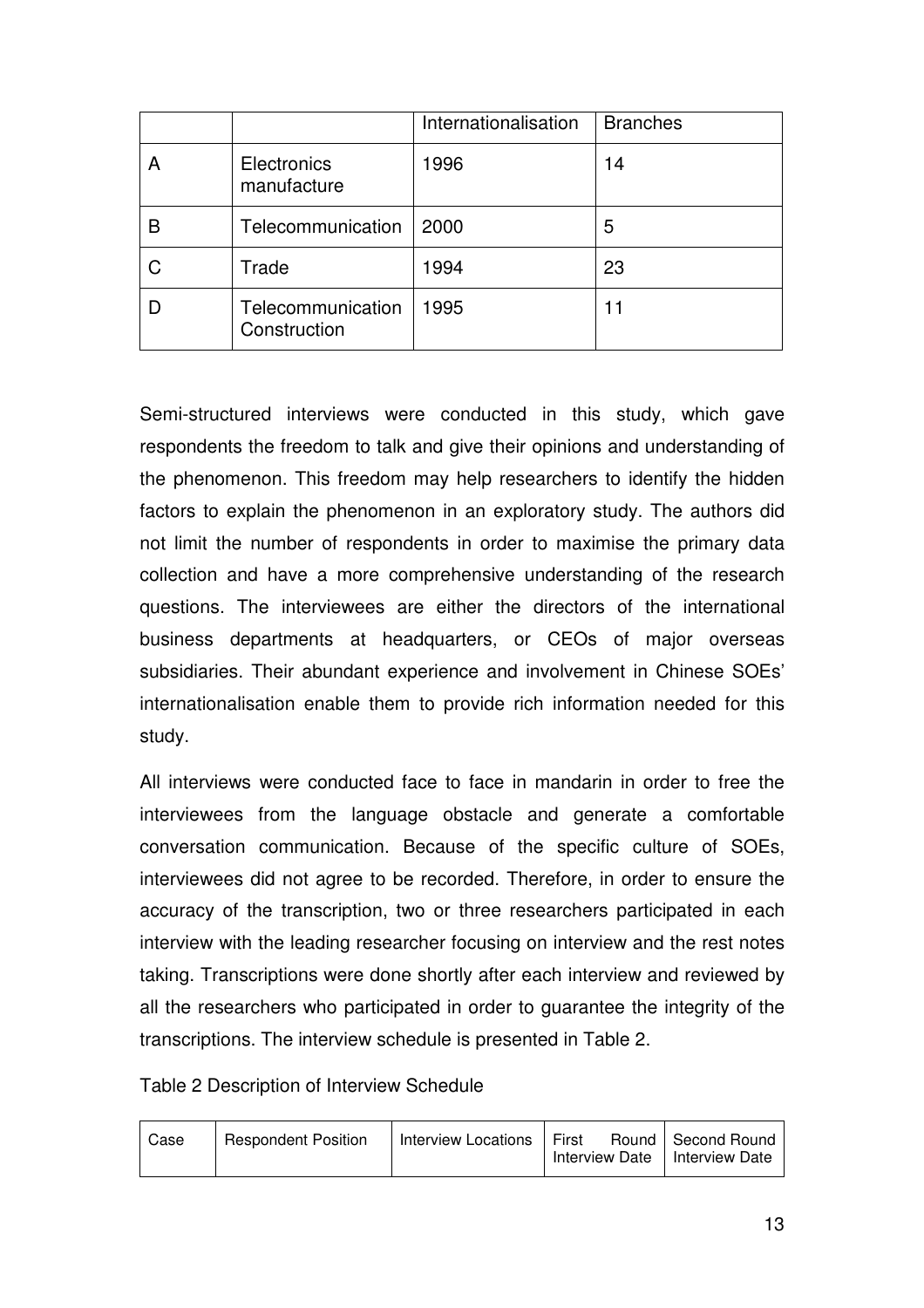| A | Director of Strategy<br>Development<br>Department<br>and<br>Secretary of the Board | China<br>Beijing,<br>Face-to-face<br>Interview | 20/3/2008 | 6/1/2009 |
|---|------------------------------------------------------------------------------------|------------------------------------------------|-----------|----------|
| B | <b>Director</b><br>of<br>International Business<br>Department                      | China<br>Beijing,<br>Face-to-face<br>Interview | 21/3/2008 | 6/1/2009 |
|   | Uganda<br>Subsidiary<br>CEO                                                        | Beijing,<br>China<br>Face-to-face<br>Interview | 25/3/2008 | 8/1/2009 |
| D | of<br>Director<br>International<br>Department;                                     | China<br>Beijing,<br>Face-to-face<br>Interview | 27/3/2008 | 8/1/2009 |

Besides the first hand data collected in the two rounds interview, the secondary data was also used in this study in order to provide more information and details to enrich the analysis. The secondary data used includes existing academic research, websites, press releases, newspaper reports, internal company presentations, and annual year reports. The suitability and validity of all the data used was evaluated, taking into consideration of reliability of the sources and possible existing bias. The advantages of the secondary data include their tendency to be more comprehensive and less subject to memory-based bias. These documents also serve as substitutes for records of activities which cannot be observed directly by researchers (Stake, 1995). This use of multiple sources of evidence creates a more convincing and accurate case study (Yin, 2003). The amount of relevant documents differed by firm.

# **4 Individual Case Analysis**

### **4.1 Case 1: Firm A**

### **4.1.1 Internal factors**

### **Internal resource allocation**

Firm A has been very generous towards overseas operations in terms of resource allocation, including finance, time and human resources. Long-term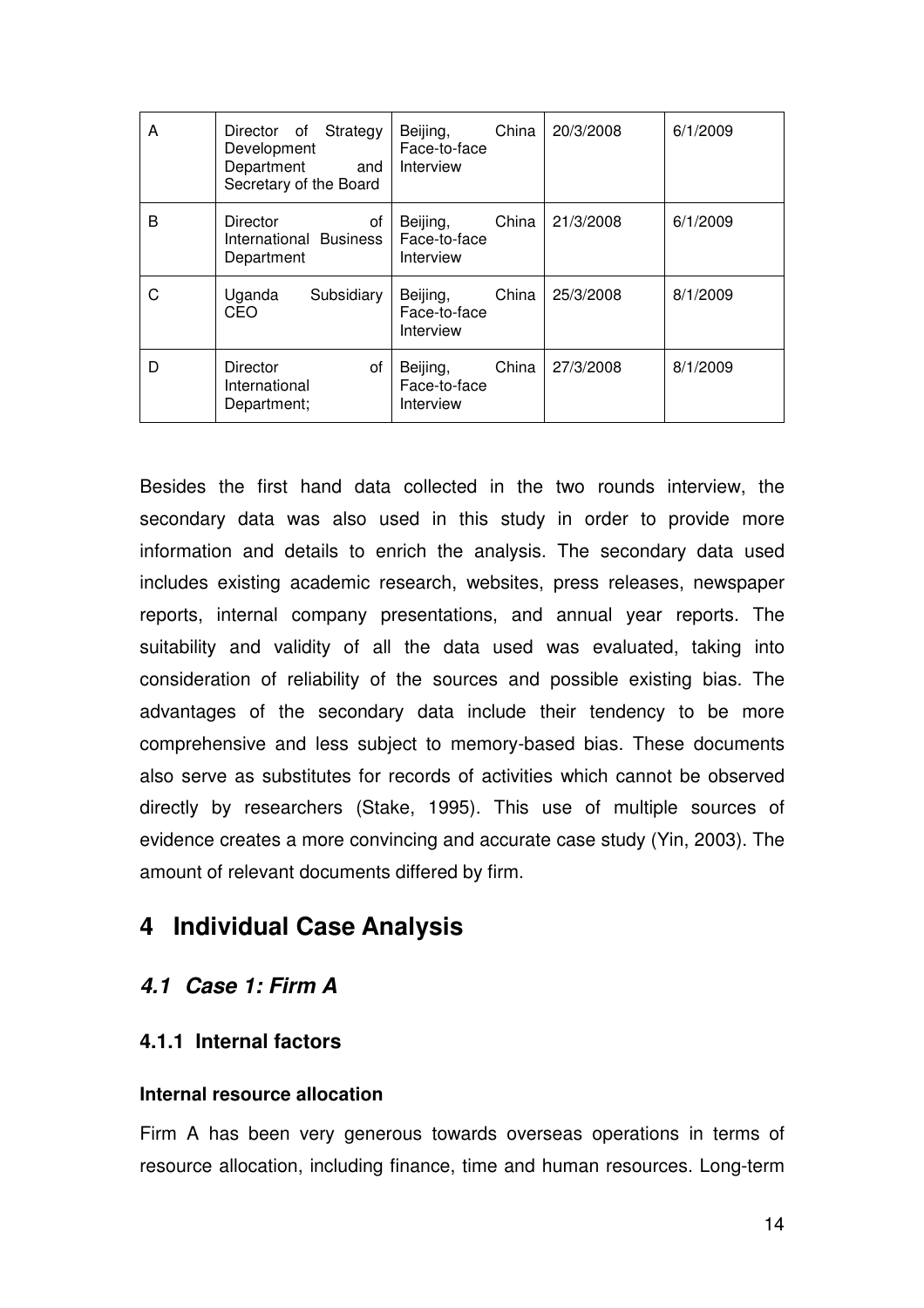knowledge learning about overseas markets has been considered as integrant and necessary, and given high priority by Firm A's management team in Firm A's international investment strategy.

"Local research is related to not only one project, but also the firm's international investment experience and post-entry integration."

----Interviewee A (2008)

Many senior employees are sent to overseas subsidiaries, not only for research purpose, but also for training purpose. Firm A's regional specialists are all brought up in local markets. Many experienced managers have been sent to overseas subsidiaries in order to "bring Firm A's good 'genes' to" overseas subsidiaries.

"We always try to improve human capital structure and allocate specialists to key positions……the subsidiary CEOs sent by the headquarter must be specialists in both management and accounting."

----Interviewee A (2008)

Besides allocating resources for the marketing purpose, Firm A has also heavily invested in R&D in order to achieve technology advantage by building innovation centres in different countries. The localised R&D teams have served the local market effectively by meeting specific local customers' need. As a result, Firm A has built its reputation in Europe, Australia and South Africa very quickly.

#### **External sourcing**

Besides internal resource supply, Firm A also satisfies overseas subsidiaries' needs through external sourcing, especially when acquiring knowledge of local markets and expertises in international operation.

Besides doing local research by itself, Firm A often acquired local market knowledge using the following two approaches: government agents in the home country and business partners. Firm A often seeks guidance from the Ministry of Commerce and overseas Chinese embassies. Information from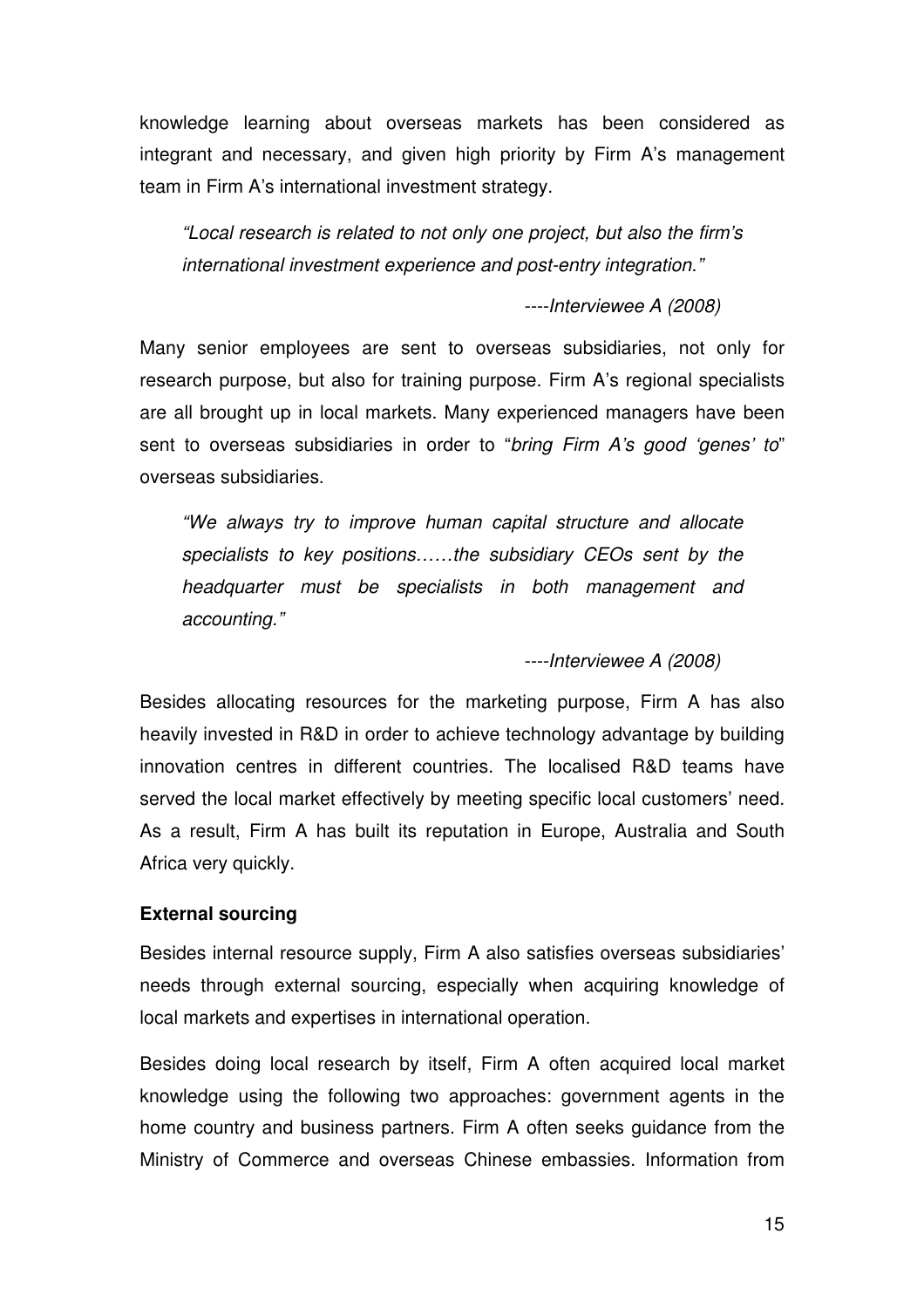government agents helps Firm A to obtain a clear idea about the macro economic situation of overseas markets, investment policies and political relationships between China and host countries. This kind of information is essential when it comes to evaluate investment risks and prepare the firm for integration.

Firm A has been learning from MNEs from Japan, America and Europe who have accumulated many experiences from previous M&As. A business alliance was formed in order to learn from these mature MNEs and benefit from their existing international networks.

"Firm A built a long-term strategic partnership with one of the world top 500 enterprises and used its channel to penetrate overseas markets."

----Interviewee A (2008)

Accompanying the external network building, Firm A chases talents in the international human resource market in order to bring in international professional managers to help complete the firm's internal internationalisation. In order to speed up the internationalisation of the firm, Firm A made some essential moves hiring talents from the international human resource market. A few specialists in international production have been invited to join Firm A. By bringing in the international professional managers, Firm A started its internal internationalisation alongside its international investment. These managers have brought in new perspectives, advanced technology and management knowledge and their international experience, which helped Firm A to strengthen its international competitive capability.

### **Coordination/Integration**

"At early stage of 'go abroad', Firm A's international expansion is project-driven. We paid much attention to project organisation and execution, but ignored marketing research."

----Interviewee A (2008)

Firm A's investment department was set up specifically for planning, organising and executing international investments. It was setup as a long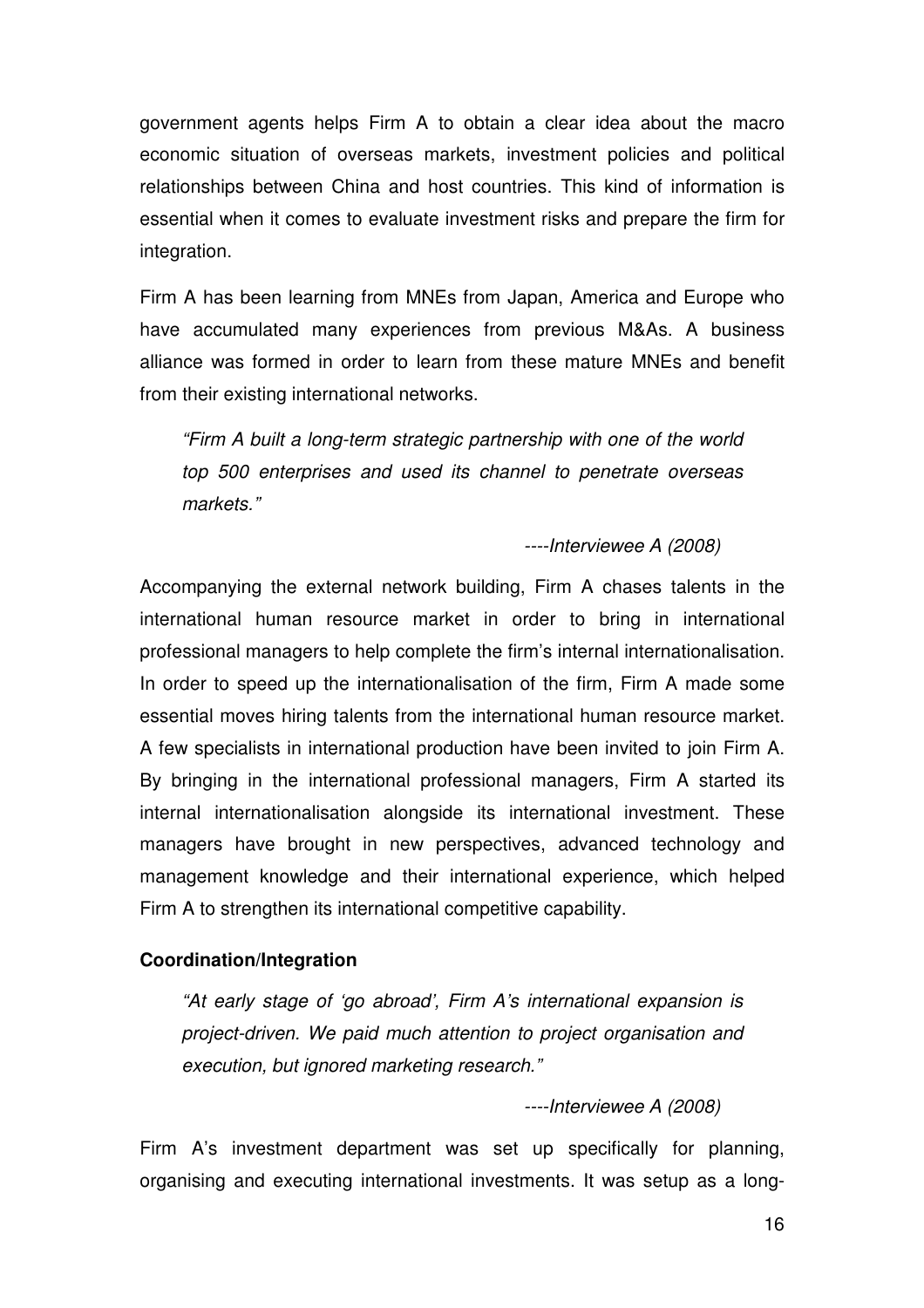term mechanism to organise pre-investment research, support investment decision making, execute international investments and supervise postinvestment integration. After years' development, the investment department has changed from a pure execution team to strategic international expansion department, in charge of pre- and post-investment coordination. Following the increasing international investment experience and awareness of the importance of marketing research, the investment department started to take the responsibility of coordinating the whole international investment process, including market selection, market research, feasibility review, project initiation, investment execution and post-investment operation support.

After thirteen years of international investment, Firm A has summarised three tests that it needs to pass in post-internationalisation integration. The first test is the internal integration of the representative team from the headquarters. Since Firm A has a strong believe in strictly controlling the human resources and finance of overseas subsidiaries, the representative team normally composes of personnel from different departments or different subsidiaries. Although they are all from China, they do not have much experience of working with each other. The second test is the integration of the representative team and local employees, including language, culture, belief, etc. The different cultural background has increased the difficulty of communication in daily operation. Language barrier made the situation even worse. The representative team and local employees have to be patient and try to understand each other fully in order to make sure the subsidiaries function normally. The third test is the integration of the overseas subsidiaries and the local markets. Firm A operates its overseas subsidiaries and markets its products according to local market environment in order to overcome 'culture shock' and settle in local markets.

"Passing the three tests is the objective requirement of overseas operation success."

#### ----Interviewee A (2008)

Since Firm A has identified the areas that need managerial attention in the integration stage, it has taken various measures to pass the three tests stated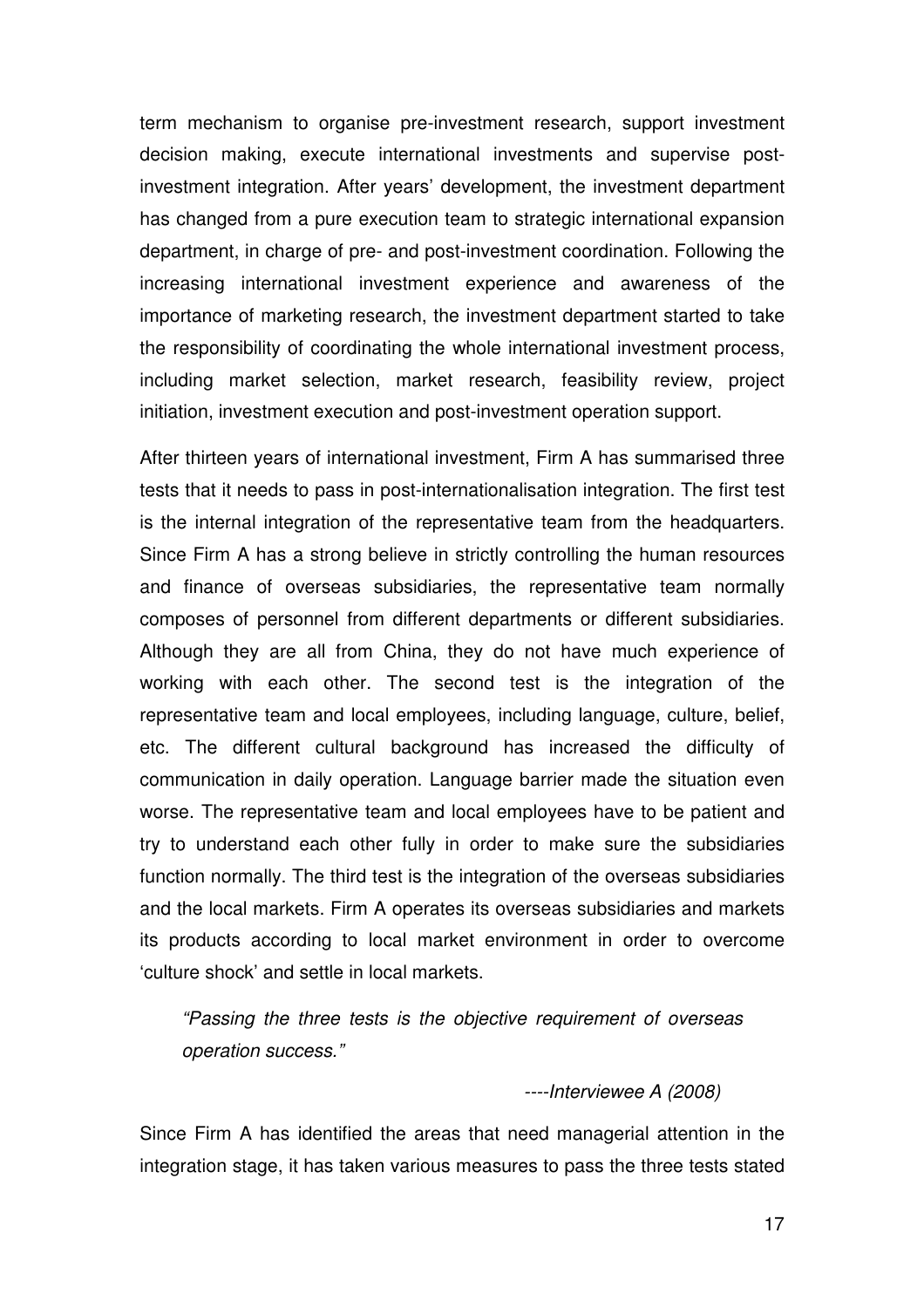above. First of all, the investment department was setup to coordinate the whole integration process. Second, Firm A has given local research high priority in order to identify problems and provide solutions. Third, Firm A has prepared itself to adjust its organisational culture and management mechanism according to host countries' condition.

#### **Managerial mindset**

"Firm A is very market-oriented now. The credit should go to our CEO. He is very open-minded. He has changed the firmwith very high market orientation."

----Interviewee A (2008)

The openness of the CEO initiated the revolution of Firm A's internal internationalisation. In SOEs, without managers' approval and support, the execution of strategies, or even simple daily management and communication, can be delayed and neglected. As the top management team becomes more open towards new perspectives, new management styles and new cultures, the coordination and integration have become easier, even in situations where conflicts are in place, especially in overseas markets.

Since managers have devoted much of their attention to market requirements, it is easy to understand why they strongly emphasise the importance of local market research. This strong emphasis has led to a high priority of market research when it comes to resource allocation. Attention given to resource allocation to internationalisation by top tier managers can significantly accelerate the execution process. Procrastination is eliminated in order to boost the efficiency.

### **4.1.2 External factors**

Unlike the other three firms chosen for this study, Firm A is the only one that is not directly supervised by the central government, but the local government. The pressure from the central government on Firm A is far less than that on other SOEs which are directly under the microscope of the central government.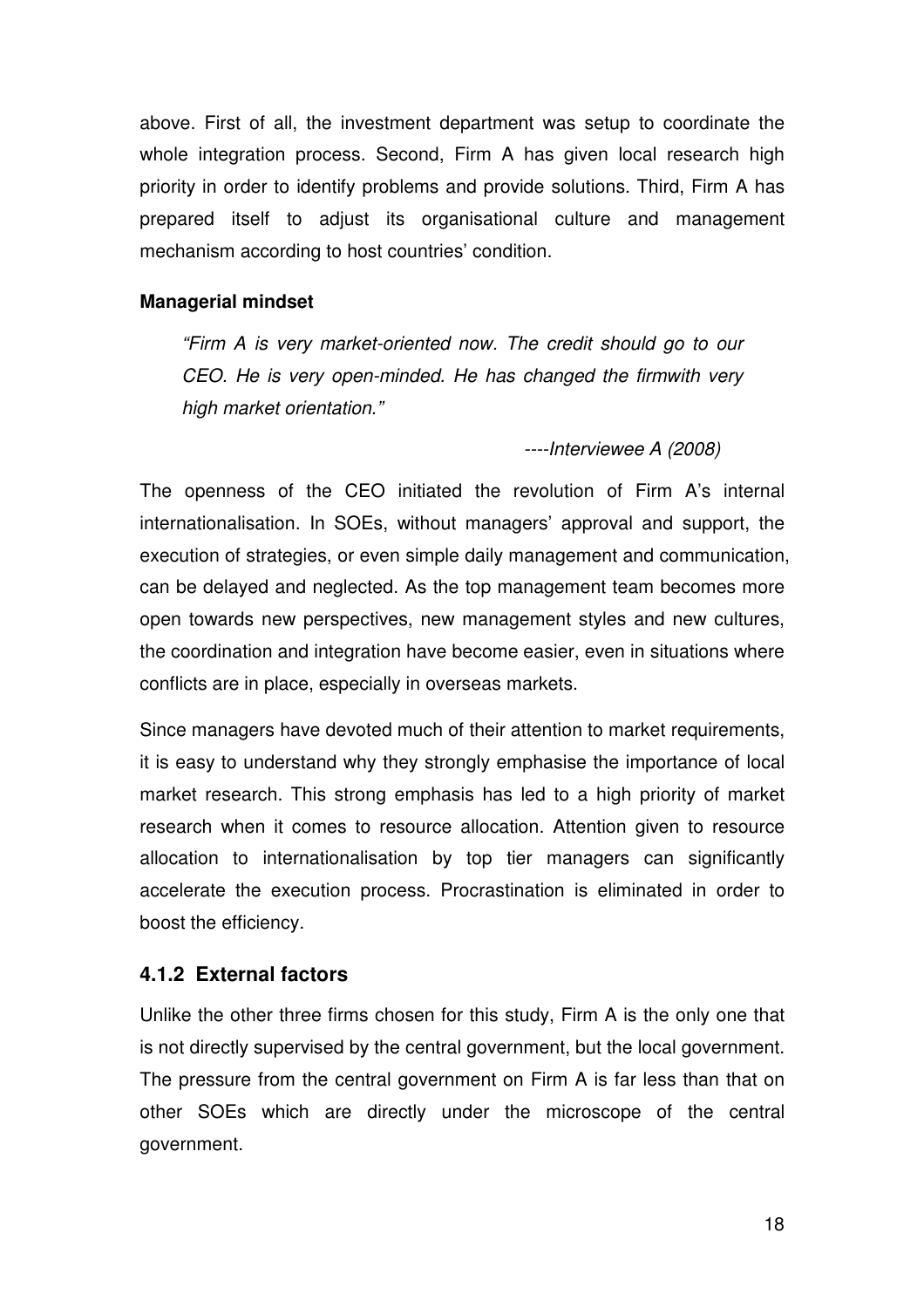"In Firm A's internationalisation, the influence from the government is much smaller than the SOEs supervised by the central government."

----Interviewee A (2008)

Less attention form the government has created a relatively loose environment which allows Firm A to focus on its business development rather than spend much of its energy dealing with the government.

Firm A has been very cautious in all its international investments, especially those in emerging markets, because of the unstable institutional environment. The technology advantages and sound product quality have given Firm A the confidence to take the dominant position in its international investment negotiation. Firm A always goes ahead steadily and cautiously due to the under-developing character of emerging markets. Firm A normally starts exporting technologies and components and using local brands, followed by taking control of the joint venture and using both local partners' and Firm A's own brands. At the end, if Firm A is satisfied with local environment, it would inject capital to take complete control, and in that case, only Firm A's brand would be used.

"For example, in Egypt, we allow the local partner to use our brand, our technology and our components. This is a test. If the cooperation is able to produce synergies, we will expand the investment at a later stage."

----Interviewee A (2008)

#### **4.1.3 Summary**

Thanks to the open door policy in the white good manufacture industry in China, Firm A has to face the fierce competition with much less or even no government support, especially after the 'reform and open-door' policy was set as the fundamental economic strategy of the country. To survive these changes, Firm A has developed into an enterprise with capabilities of resource acquiring and allocation, network building, international management coordination and integration.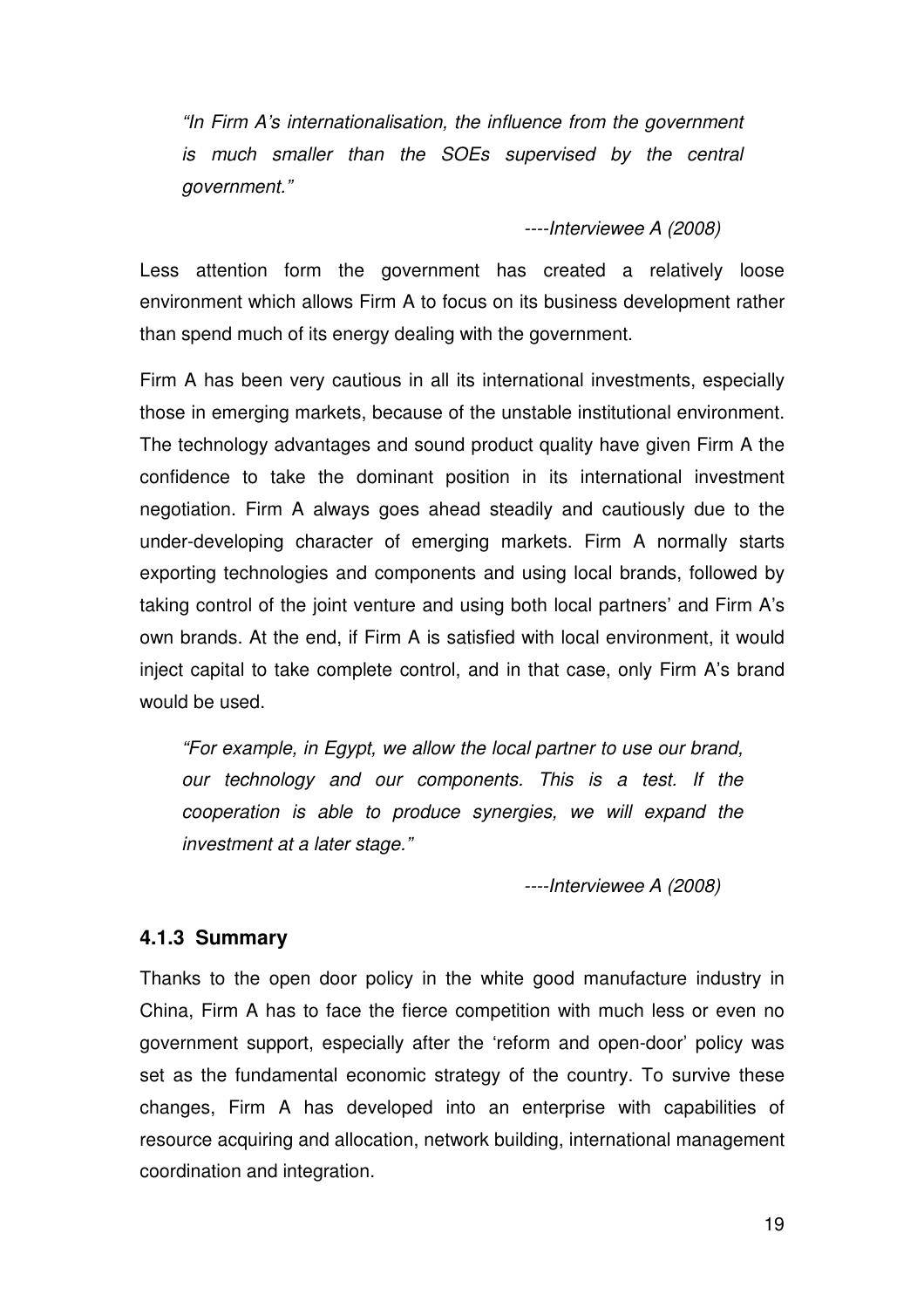Now, Firm A is very confident and proud of its open-minded internal management mechanism, which has lead to a more smooth overseas operation. Managers' supportive and positive attitude, towards international investments and the firm's capability development, has certainly boosted the delivery of the firm's dynamic capabilities in the internationalisation of the firm.

### **4.2 Case 2: Firm B**

### **4.2.1 Internal factors**

"We try to improve our competitive capability and management skills, penetrate the market and encourage innovation, in order to become the main provider of information service between China and overseas markets and contribute to the reformation of our firm."

----Interviewee B (2008)

#### **Internal resource allocation**

As the one with the shortest international investment history among the four cases, Firm B's resource allocation towards its overseas subsidiaries has been focused on infrastructure development. In the fast fifteen years, Firm B invested enormous amount of resources into network building, which provides the infrastructure foundation for its international service operation.

In 2006, Firm B increased investment in international cooperation of international data service, which attracted more international operators to use Firm B's network to provide service to their international customers. This effort results in a large increase in the revenue of the international data service business. In the same year, Firm B built various data ports of its international network in Europe, Asia and North America, which lead to the accomplishment of its international network which covered the three most developed regions of internet service.

Overseas subsidiaries make full use of the strong resource support from the parent firm to provide telecommunication services, such as international audio service, international line rent and internet connection and exchange. This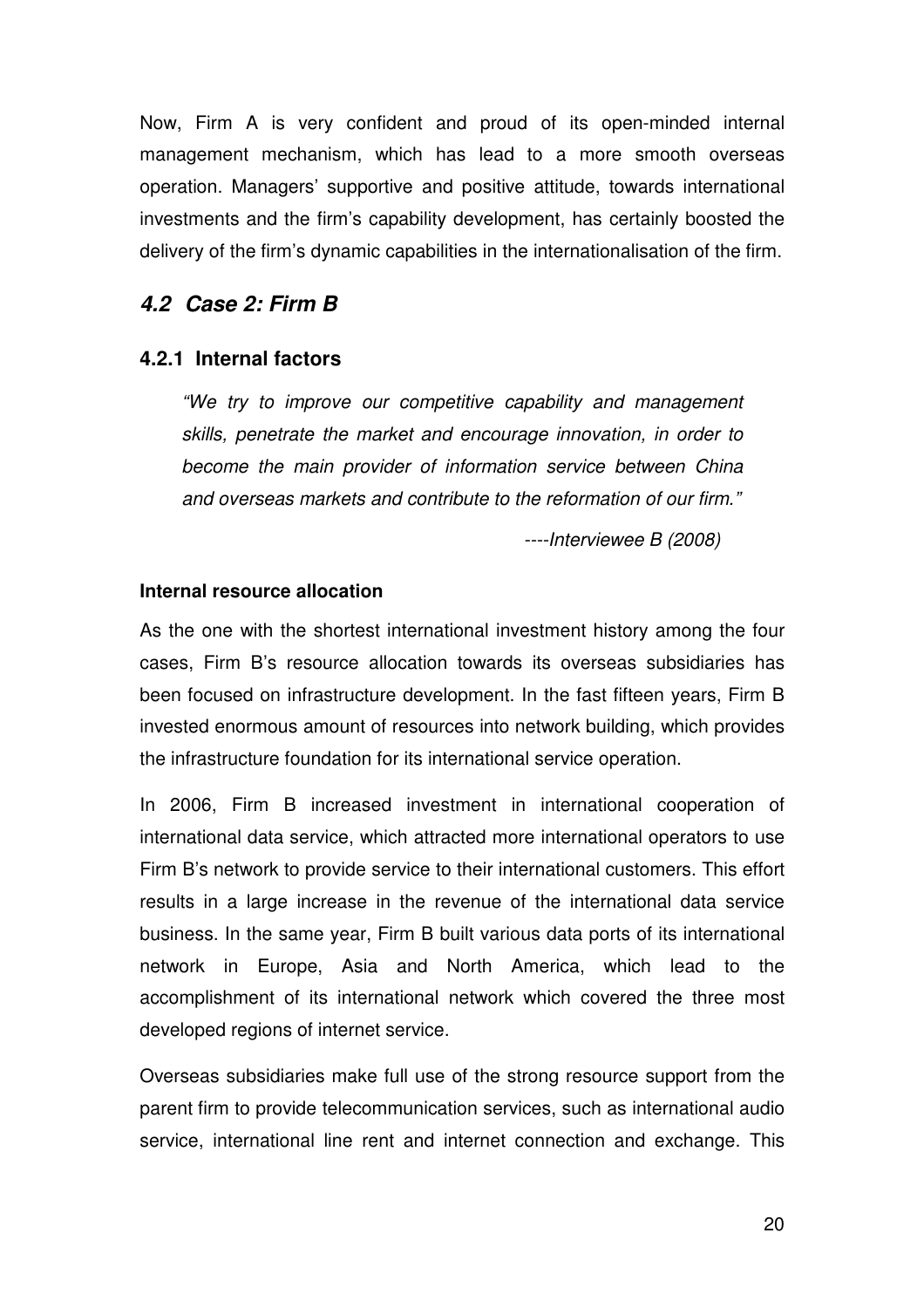adequate and solid resource support gives overseas subsidiaries the confidence and capability to compete in overseas markets and settle in.

Besides the investment in infrastructure, Firm B also commits itself into the internationalisation by allocating resource towards human capital development, especially in early stages. Certain human capital has been committed to local market information collection, research and networking. By doing so, overseas subsidiaries have become the frontier of market knowledge learning and specialists cultivate centres. However, because of the high uncertainty and risk accompanying international expansion, Firm B is reluctant to allocate senior managers to overseas subsidiaries. Although Firm B possesses a physical cable network which is capable of providing worldwide telecommunication service, the lack of human capital investment has significantly limited the expansion of overseas subsidiaries. At current stage, Firm B's overseas operation is merely supporting domestic customers overseas, rather than explore local customers.

After the breakout of the global financial crisis, although Firm B is still committed to its internationalisation strategy, it has become more cautious about the amount of resources allocated to the overseas investments in order to avoid the risk of capital loss.

"The internationalisation strategy has not been changed. However, for SOEs, the government has clearly defined the requirement of return on capital (ROC). ROC has been raised as a very key indicator, which means that no SOEs can steer clear of the specified indicator."

----Interviewee B (2009)

### **External sourcing**

Firm B has mainly externally sourced three types of resources in its internationalisation process: the physical cable network, relationship network and expertise who can understand both host markets and Chinese culture.

In terms of physical cable network expansion, Firm B started by cooperating with telecommunication operators in surrounding countries and building more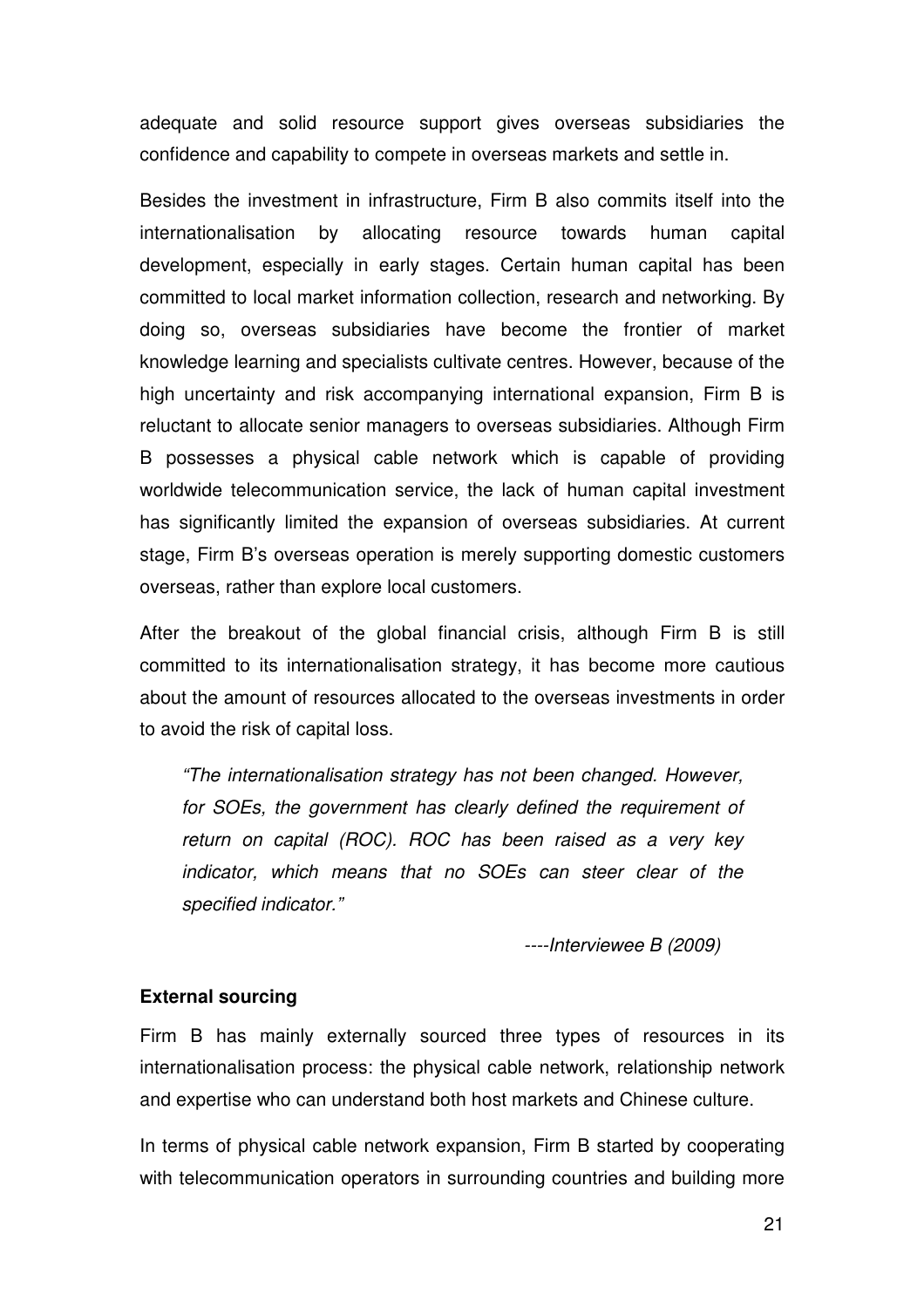cross-boarder underground cables, in order to make Firm B the data exchange centre of the Asia-Pacific telecommunication. Meanwhile, by acquiring large capacity and high efficient seabed cable network, Firm B successfully connected its own cable network with North America network. This worldwide network coverage provided solid foundation for overseas subsidiaries to provide high quality 'one-stop' service to their customers.

Firm B has business partners in Asia, North America, South America, Europe and Oceania. Firm B has more than 80 internet business partners and more than 40 international data service business partners globally. The cooperation not only helps Firm B learn about overseas markets, but also become one of the reasons to setup overseas subsidiaries at the first place.

"The central Asia office mainly focuses on becoming the bridge ad increasing the cooperation between us and other telecommunication operators in central Asia region."

#### ----Interviewee B (2008)

When establishing overseas subsidiaries, Firm B intended to copy its management system abroad rather than adapt its organisation behaviour according to the overseas markets. Therefore, in order to keep the overseas subsidiaries' organisation behaviour coherent to that of the headquarters, Firm B's overseas subsidiaries prefer hiring employees from local Chinese ethnic group. The common cultural background can reduce communication barriers and develop common understanding. These personnel who understand both Chinese and local culture also help Firm B understand local market customary and overcome the 'culture shock' in the early stage of internationalisation.

#### **Coordination/Integration**

Firm B has been struggling with its international operation because of the internal bureaucracy and low efficiency. When Firm B invested in foreign markets with different cultures from its own, the firm encountered significant culture shock. However, instead of being open-minded to readjust its management mechanism according to local markets, Firm B's inflexible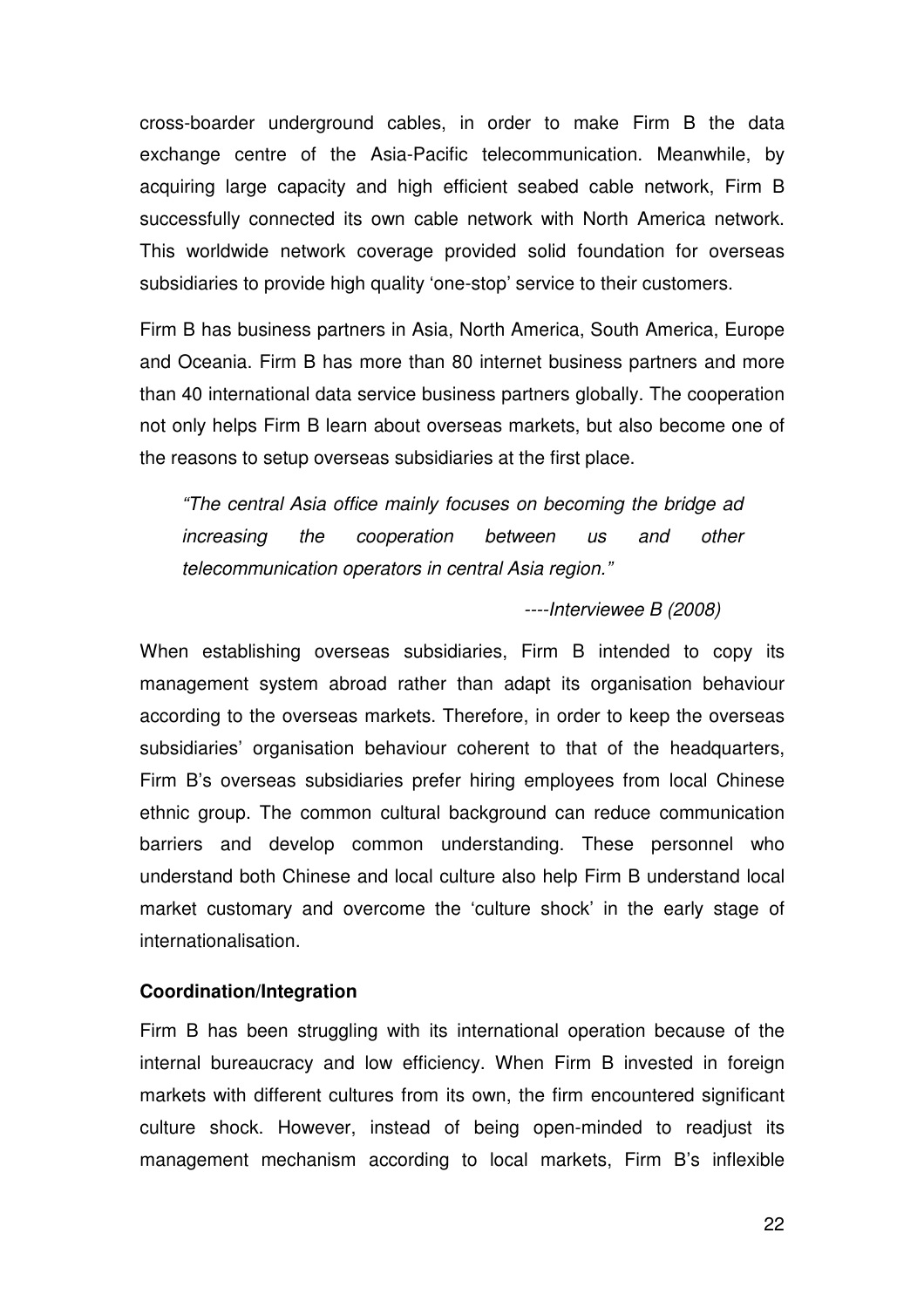management system and its management team which is lack of international management experience and capability are incapable to respond to the changing environment in an appropriate manner.

"Some Chinese overseas managers cannot even do the most basic daily management because of the changing environment and different culture."

----Interviewee B (2009)

Although Firm B has been supporting overseas subsidiaries successfully through internal resource allocation and external sourcing, its coordination and integration capability development is still far from satisfaction. Because of lack of overseas management experience and open-minded organisational culture, overseas subsidiaries and offices have difficulty in settling in different cultures, and have struggled with low management efficiency. These struggles have clearly added on managers' concerns about further international investment. When talking about the possible 'bargain hunt' in the economic downturn, Interviewee B has stated that "even if we hunted bargain, I am not sure whether we have the capability to manage the operation."

#### **Managerial mindset**

Although Firm B is very committed to international investment in terms of financial capital, it is very conservative towards high level human capital commitment, especially experienced managers.

"We have many concerns about sending managers to overseas representative offices to do the exploration work."

----Interviewee B (2008)

This is related to the uncertainty avoidance element in its organisational culture. Considering the huge amount of risks and uncertainties accompanying international investments, there is a high possibility that managers, who are sent to overseas, will not be able to create immediate returns. Meanwhile, managers, who are capable of being in charge of the overseas subsidiaries and offices, are normally at a higher level in the organisation's hierarchy. This short-term un-awarded work can have negative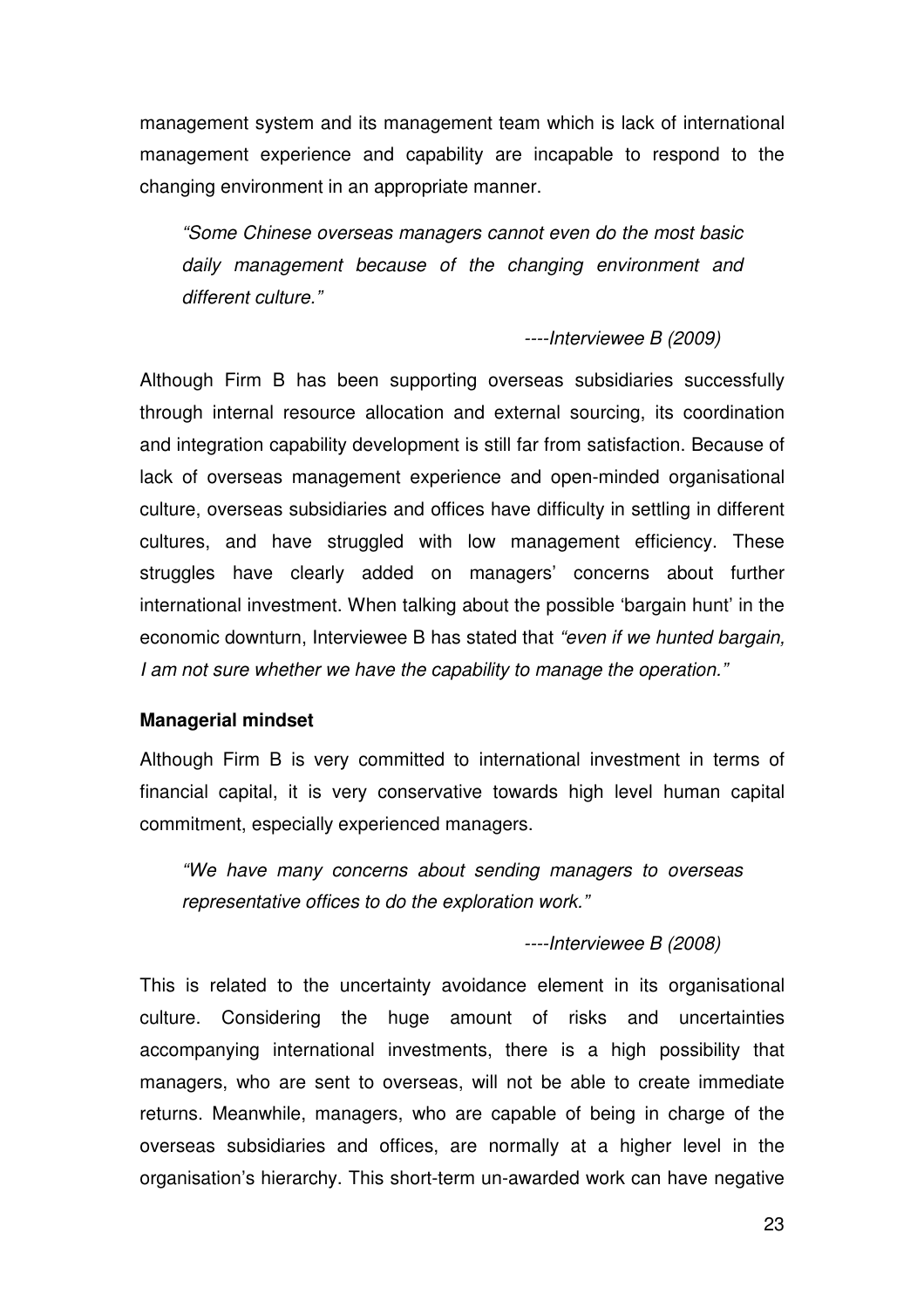impact on not only overseas managers' confidence and attitude, but also their future promotion opportunities. Especially in SOEs, where there is a low level tolerance of failure, managers may put their jobs at risk if they cannot improve the finance performance of the subsidiaries.

 "SOEs with overseas investment deficit are under huge pressure, especially the managers in charge. Managers start to reflect (on past investments) and become more cautious. This economic downturn will definitely influence future decision making."

----Interviewee B (2009)

#### **4.2.2 External factors**

Home country institutions have also played an important role in Firm B's internationalisation. There are mainly two types of influence from the central government, providing support and guidance and supervising performance, on Firm B's internationalisation.

"We need more instructions and guidance from the central government in terms of the general economy environment."

----Interviewee B (2009)

Although in 2008, China Export and Import Bank published "The Analysis of Investment Risks by Countries", which is a very useful reference, Firm B has a very strong preference for more official guidance from the government. One major reason is that managers believe that more guidance from the government, less responsibility they take in performance evaluation at a later stage, because, if overseas investments are successful, managers can argue that their decisions were made based on the guidance from the government. Especially in the post financial crisis stage, SOEs' supervision body, SASAC, is paying more attention to the financial performance of overseas investments.

"The main effect of the financial crisis on internationalisation strategy is that managers become even more cautious."

----Interviewee B (2009)

24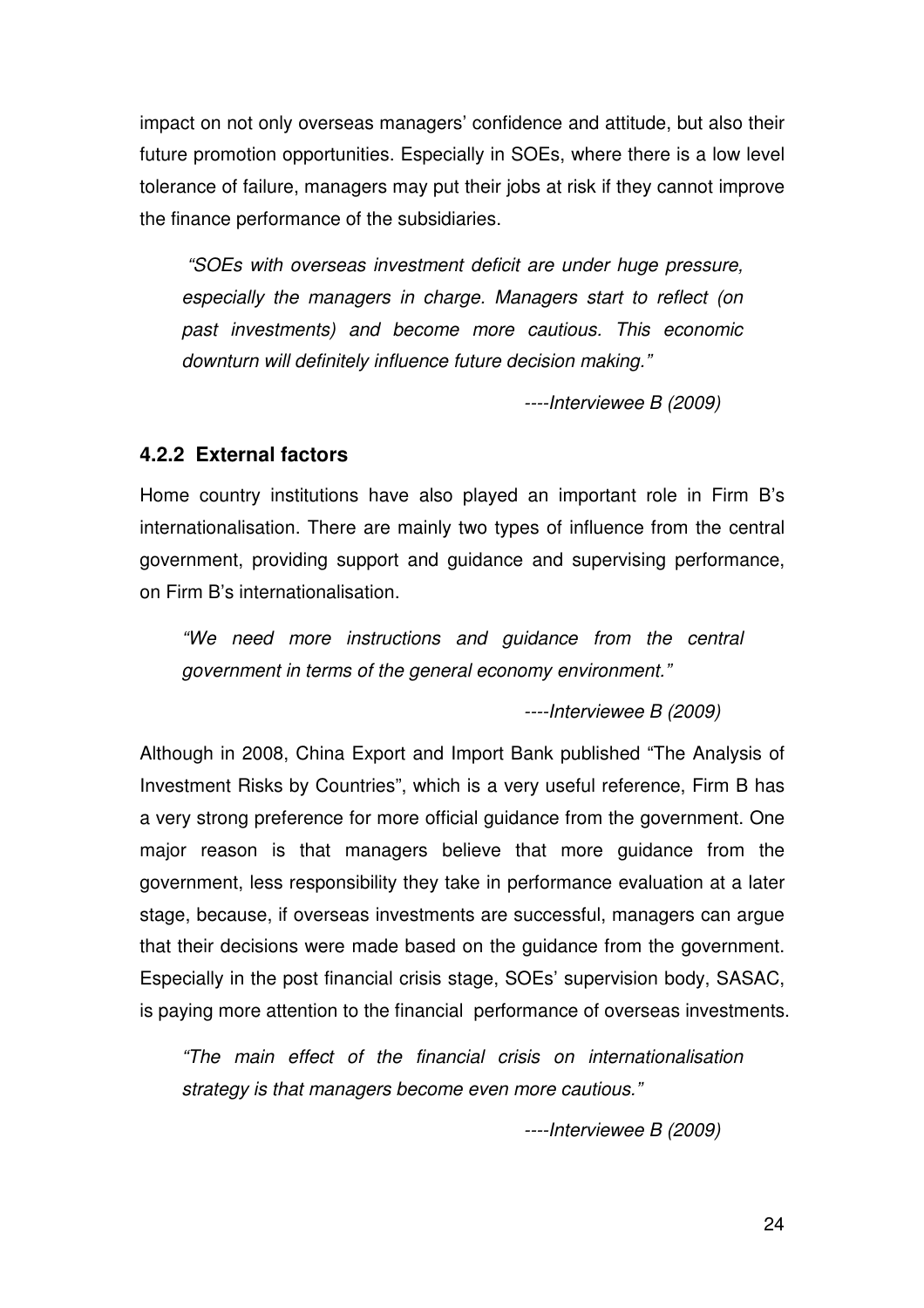Being cautious in a violate market may not necessarily be a bad thing for a multinational firm. However, this cautiousness has clearly restrained Firm B's development. Because of the high priority given to financial performance, managers start to pay more attention to solely numbers on the balance sheets rather than the all-round capability development of the firm. The evaluation system for managers and the definition of entrepreneurship have been twisted.

Because the career future of managers is based on the evaluation of SASAC, the emphasis of finance performance of SASAC has induced managers to focus on short-term return on capital rather than long-term firm development. This change of focus has significantly added on managers' hesitation on local knowledge learning, which is a long-term project with possible little short-term return.

"The political and career future of the SOEs' managers is directly related to the performance of the firm. Managers will first consider whether they can meet the requirement of finance performance, which focuses more on now than future."

----Interviewee B (2009)

This complexity of the local institutional environment puts Firm B at a comparatively vulnerable position in the local market. Firm B is forced to do more local research in order to reduce the risk level. From Firm B's point of view, this has not caused too much trouble, considering most Firm B's overseas investments taking place in developed countries. However, it is undeniable that the complex institutional environment in developing countries is causing more difficulties for subsidiaries operating in these countries to achieve overseas investment success.

"The politics, culture and operation environments in emerging markets are very complicated. In order to insure the success of M&A and later operation, we must send representatives to deeply learn about local situation and gather knowledge."

----Interviewee B (2008)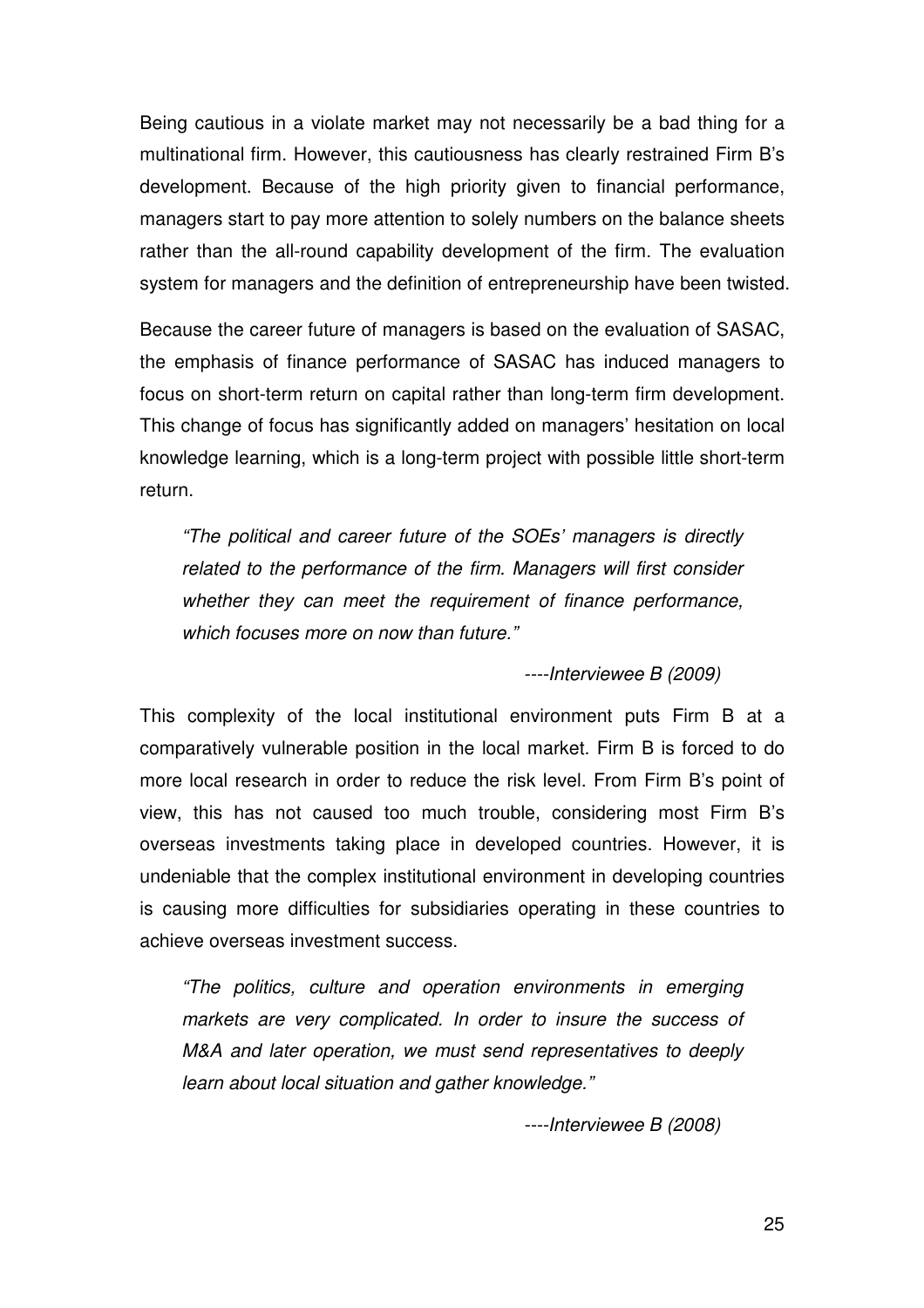### **4.2.3 Summary**

After a decade development, Firm B has successfully achieved its first step in internationalisation. Its strong capital and human resources have built the foundation for successful international investments. Firm B also accumulated knowledge about overseas markets through its own research and many types of external sourcing. Although its capabilities of internal resource allocation and external sourcing have enabled Firm B to learn knowledge of overseas markets and settle in local markets, the low coordination and integration capability has set some barriers to achieving further success.

Meanwhile, although Firm B has developed great capability of internal resource allocation and reconfiguration and external sourcing, the change of managerial attitude, due to the change of SASAC's policy, has clearly negatively influenced the extent to which the established dynamic capabilities which contribute to overseas success.

So far, Firm B mainly invests in developed countries where institutional environment is relatively stable and comprehensive. However, subsidiaries and representative offices in developing countries have been influenced by the complex local institutions. As a SOE supervised by SASAC, Firm B can never escape from the influence from the home country institutions. However, this interventionist has restrained the autonomy of Firm B as an enterprise. Although the certain level of government support helps Firm B to learn about the macro and political environments, too much intervention has tied Firm B up from taking any necessary risk in investments in order to seize opportunities and accumulate knowledge.

### **4.3 Case 3: Firm C**

### **4.3.1 Internal factors**

"At early stage, SOEs do not have international experience and international human resource pool, and understand international market by imagination. However, the fact is that SOEs' capability, especially the 'soft capability', is far behind mature international MNEs. Finance resource cannot be compared to the MNEs either.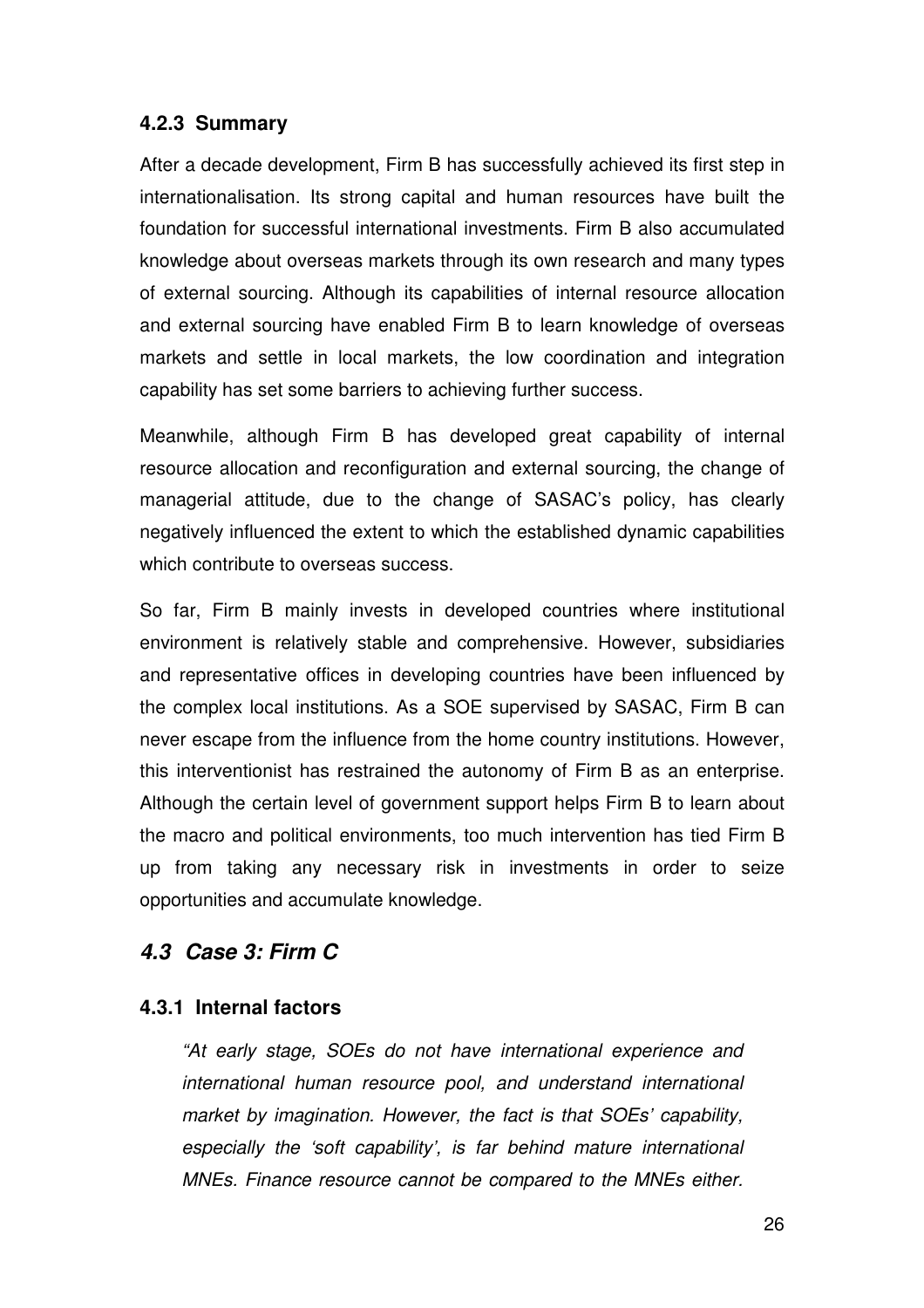SOEs do not have any international operation or capital operation experience."

----Interviewee C (2008)

#### **Internal resource allocation**

At the very early stage of its internationalisation, Firm C recognised the importance of the all-round resource support in overseas subsidiaries' survival, including not only finance support, but also human capital investment and autonomous.

"We need to give international investments more support and unveil the mystery of international investment through long-term local research and proactive involvement."

----Interviewee C (2008)

At the early stage of the development of overseas subsidiaries, Firm C's headquarter provides a great deal of support to representatives, especially the autonomous operation of the overseas subsidiaries. Overseas representatives are not under pressure of generating immediate return, which allows them to adjust to working condition and living environment, and learn about the local culture gradually. Although overseas subsidiaries have their independence in operation and headquarters' support in resource, they are not out of the radar of the headquarters. Firm C strictly controls its overseas subsidiaries' finance management in order to lower the risk of corruption. Accountants are rotated by the headquarter on a regular base. By doing so, the headquarter can have a clear picture of the overseas subsidiaries' finance situation without interference of overseas operation.

Besides the operation independence enjoyed by overseas subsidiaries, Firm C also invests generously in human capital building. Firm C sends a number of senior managers to overseas subsidiaries. This is not a short-term overseas training scheme, but a major part of Firm C's long-term global human capital reserve.

"We give our overseas representatives training about local culture, in order to have our own expertise of local culture. They not only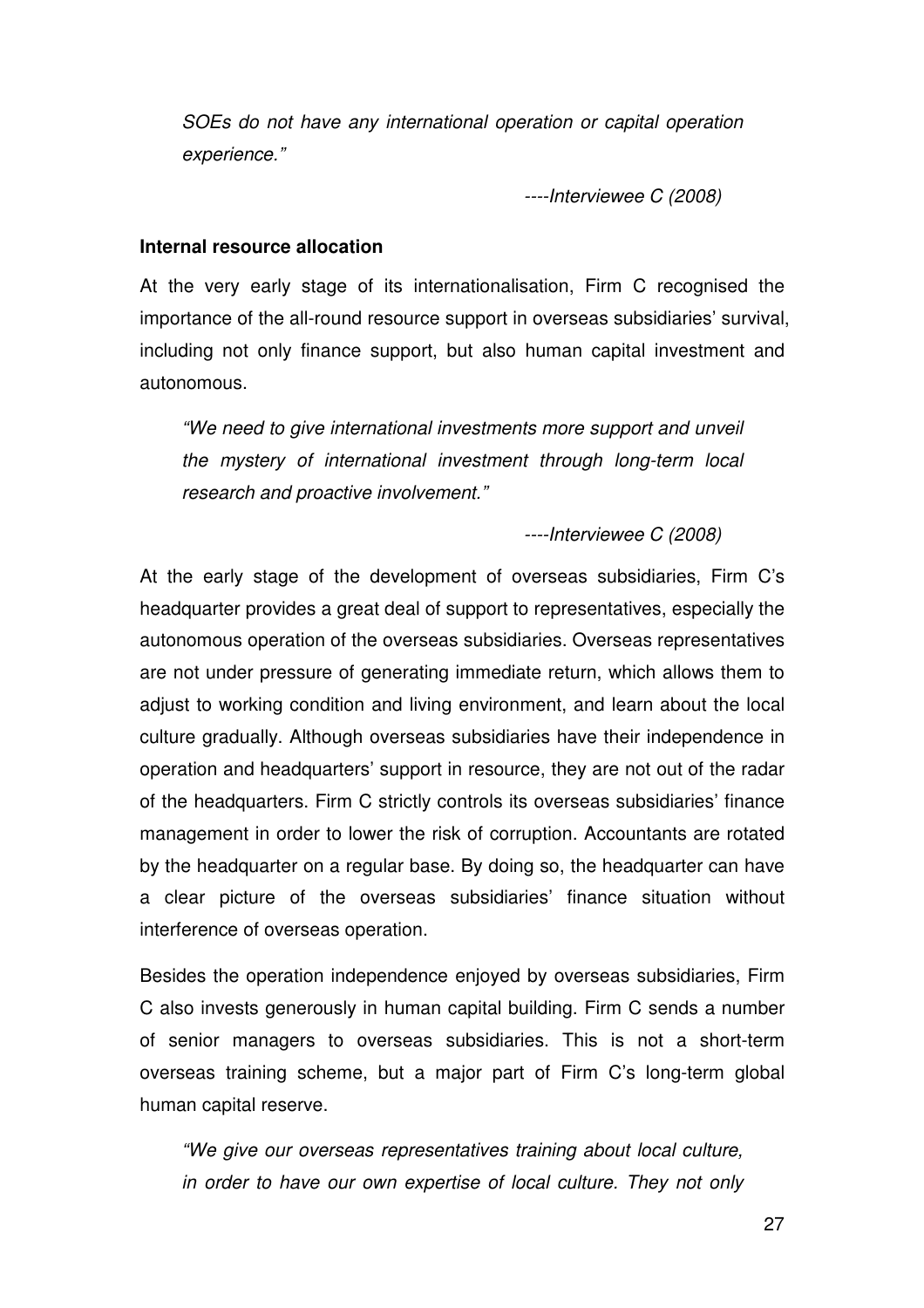understand the cultural difference, but also work according to local culture."

----Interviewee C (2009)

#### **External sourcing**

Since Firm C's overseas targets are developing countries and emerging markets, it has competitive advantages in technology, project operation experience and finance capital, compared with local rivals. What is missing in order to achieve success in the local market is that Firm C lacks knowledge about the local market and reputation in local customers. Therefore, Firm C has been cooperating with local firms to acquire necessary local market knowledge in order to understand local situation more quickly and comprehensively. By doing so, Firm C can not only accumulate knowledge about local markets, but also build up its networks in the local markets.

Besides closely working with local firms for knowledge learning, Firm C also recruits local specialists in order to reduce the costs of training firm's own specialists about the local market.

"Overseas subsidiaries should rely more on local employees, and it has been proved to be easier to solve local conflicts through local employees."

----Interviewee C (2008)

Firm C's African subsidiaries not only bring in local market specialists, but also invite local personages to join the subsidiaries in order to boost the subsidiaries' reputation and recognition in local markets.

"In Africa, Chinese do get some respect for being the investor. However, they show much more respect to local leaders and heroes. It can be more efficient if we can invite these people to join the firm to be managers."

----Interviewee C (2008)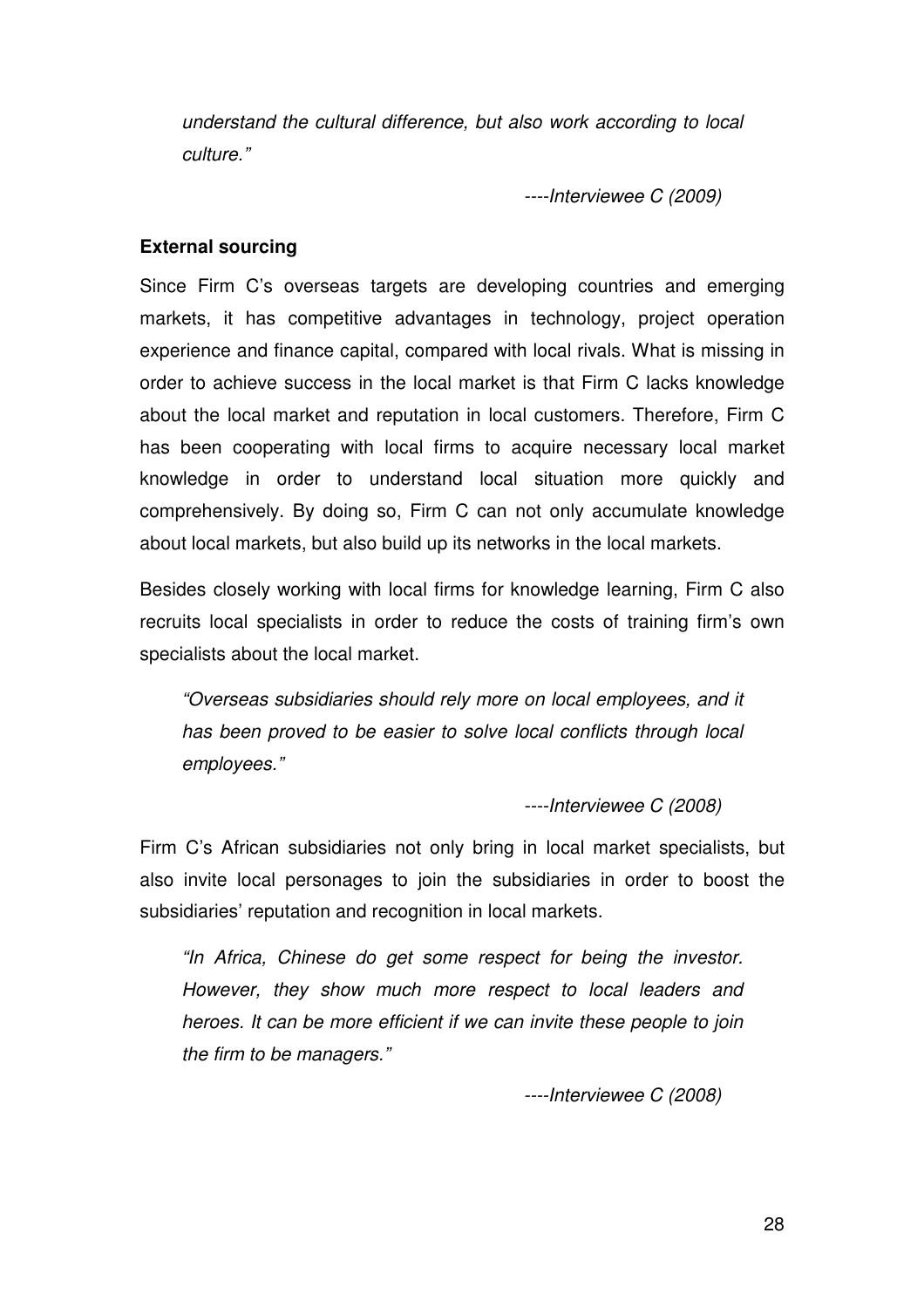#### **Coordination/Integration**

 "SOEs have never separated from the government management mechanism. Even the organisation structure is still the extension of upper government supervision department."

----Interviewee C (2008)

Firm C has been struggling with its inherent management mechanism throughout the internationalisation process. Thanks to the organisational overlapping and overstaffing, decision making is often a complicated compromising process in order to satisfy many different departments' individual interest. Coordination among departments within the firm has been difficult because few of the departments were willing to compromise or follow other department's lead.

"Sometimes, strategies are set by different departments, which lead to very low management and execution efficiency."

----Interviewee C (2008)

In the early years of its international investments, Firm C was clinching to its very old management ideology and had very limited coordination capability. Although the firm was a pioneer of SOEs starting internationalisation process, it did not have the capability to coordination operation at the international level. Therefore, this lack of coordination capability is answerable to the extremely low efficiency, which leads to the loss of some very good investment opportunities and unsuccessful overseas operation.

Fortunately, under the pressure of profit generation and future development, Firm C started a revolution starting from the top management team. After conducting long-term local research, summarising the experience of its own and other firms' international investment, Firm C started to improve its management ideology and coordination capability in order to build appropriate organisation structure, make marketable strategies and develop emergency response system. The headquarter has improved its decision making procedure based on the feedbacks from overseas subsidiaries. Although this revolution does not happen overnight, Firm C has already started to see some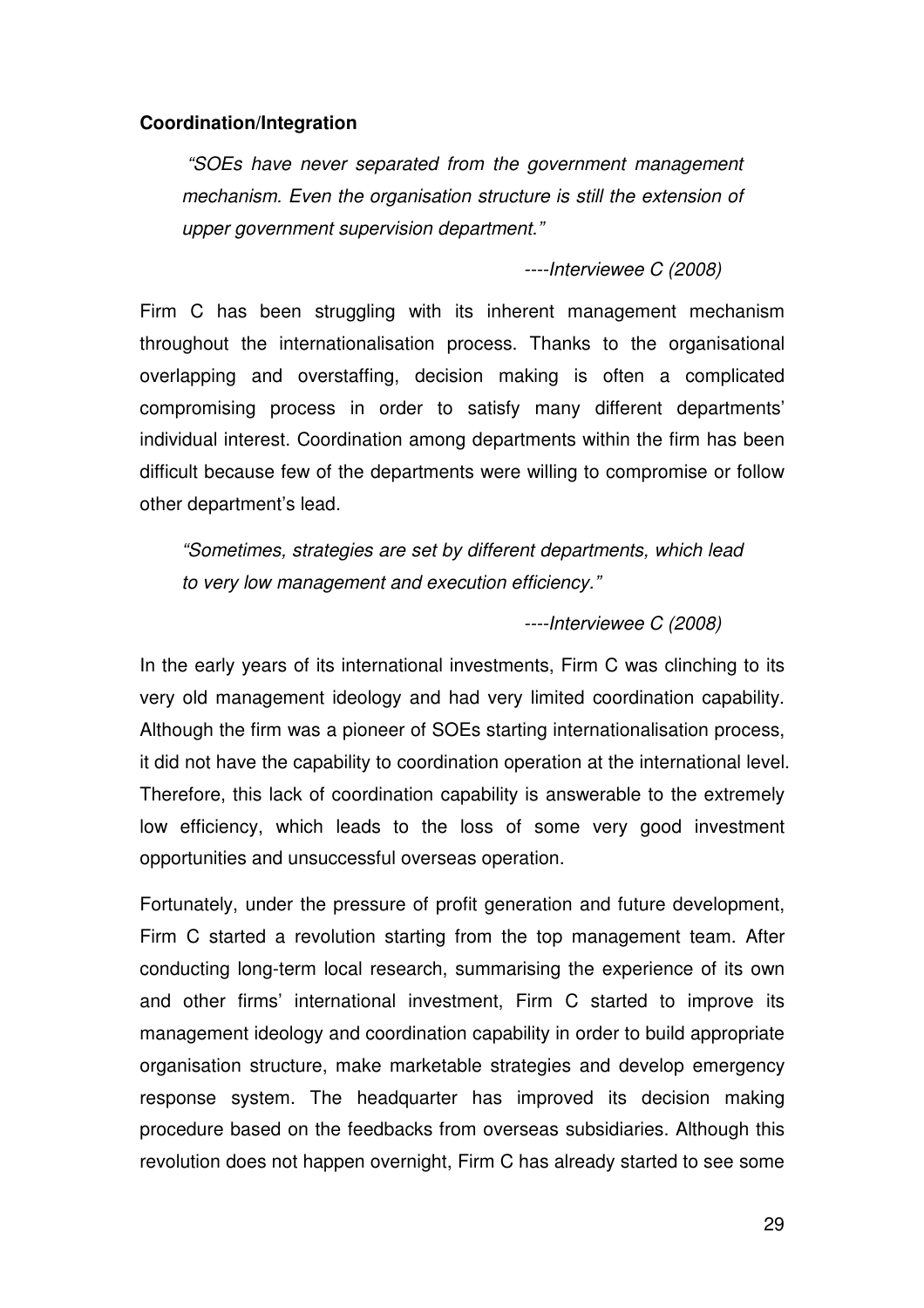positive results, such as improved efficiency and more open-minded organisational culture.

### **Managerial mindset**

Firm C has a very active and positive attitude towards cooperating with local firms in overseas markets in order to gather information and learn about local customs. Although this is a positive sigh towards external sourcing, it does not mean all resources acquired externally have been treated appropriately.

In Firm C's culture, there is a very deep belief in  $ZI$  JI REN, which means 'one of our own'. This mainly refers to personnel who have been working for the firm for a long time, or who are Chinese at least. Foreigners recruited from the international market will not be considered as 'ZI JI REN', in other words, not trusted. Therefore, although Firm C relies on local employees to solve certain local issues, they do not get the opportunity to explore their full potential since they are not fully trusted by the firm.

"SOEs believe in and trust 'people' rather than the 'system', which means that SOEs do not have the real trust in foreign professional managers."

----Interviewee C (2008)

As Firm C goes deeper into the international market, more and more top managers start to accept international conventions and become more openminded. As a result of further internationalisation, foreign employees have been more accepted by the firm since 'we start to realise that international investment does not follow managers' will, and the rules of the game are not set by us (Interviewee C, 2008)'.

### **4.3.2 External factors**

In the interview, the interviewee C mentioned policies or political relationship 21 times in total. This strong emphasis shows how important institutional environment is in Firm C's internationalisation.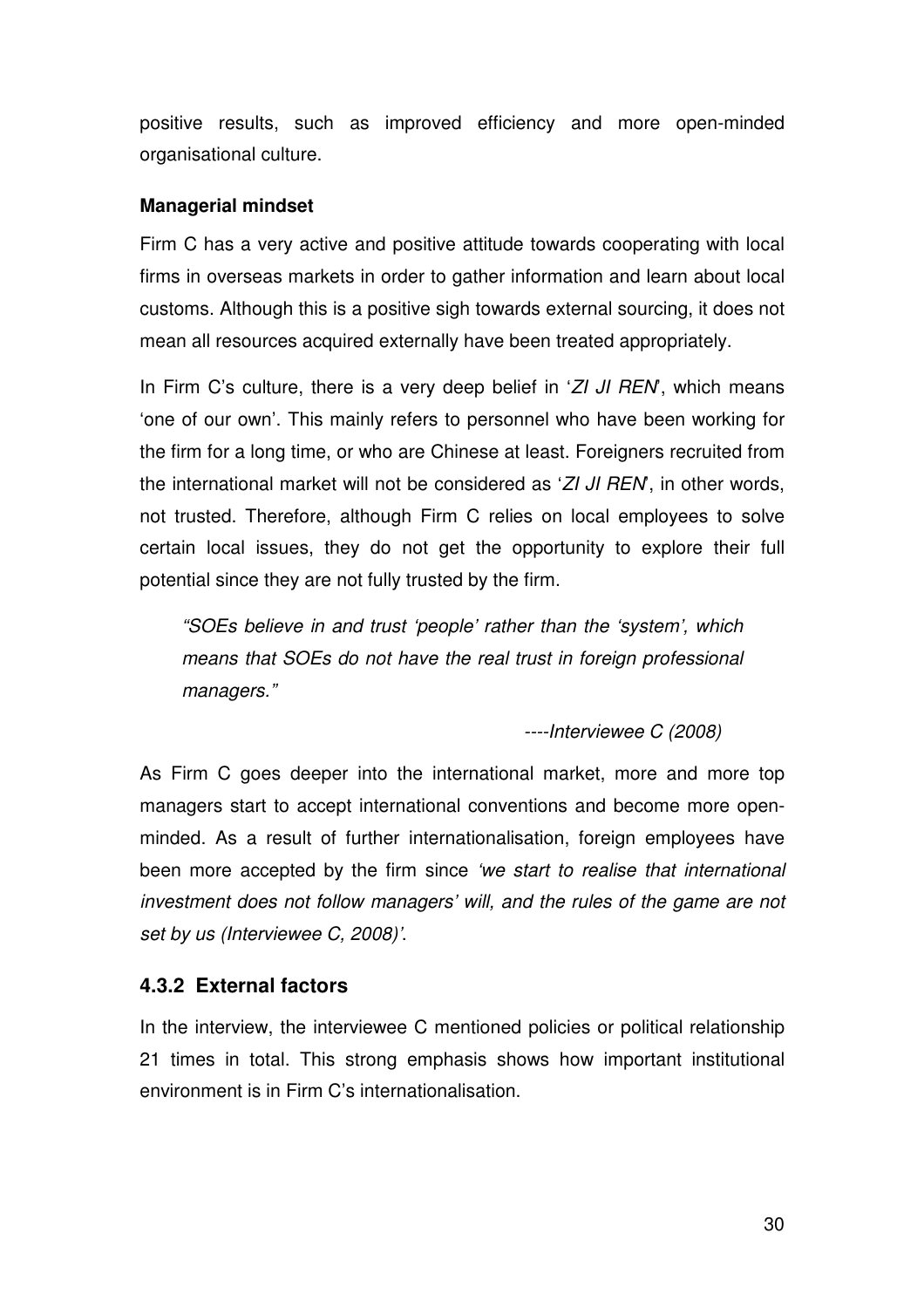"International political condition is the first compulsory lesson. International political condition is normally the issue that we consider first but do not have a very clear idea about."

----Interviewee C (2008)

Firm C always tries to follow the central government's policies and win supports of both home and host governments in order to ensure the success of investment and operation. Meanwhile, attention has also been given to the influence from western countries and local influential religions, especially in Muslim countries.

"We must have a very clear idea about host countries' policies in order to do business in local markets."

----Interviewee C (2008)

A long-term good political relationship between China and host countries helps Firm C to avoid the hostile attitude of local people and the disturbance of host countries, because China may have more influence on these countries' policies thanks to the stable positive relationship.

However, Firm C is aware of some uncontrollable risks linked to host country institutions. So far, Firm C's international investments have all gone to developing countries, mainly in Africa and Asia. For some developing countries, especially in Africa, after the general election, the policy may change from 'for China' to 'against China'. This has added a huge amount of uncertainty to Firm C's investments.

### **4.3.3 Summary**

Firm C has successfully built its ground in the international market, especially in Africa. Firm C has gone through the painful taking-off stage and looked for steady development and expansion in the international market. Firm C has been very generous in its human capital investment, including training its existing employees and employing suitable personnel from overseas markets. Being able to send the right person to the right position, or recruiting the right person for the right position, has helped Firm C to solve management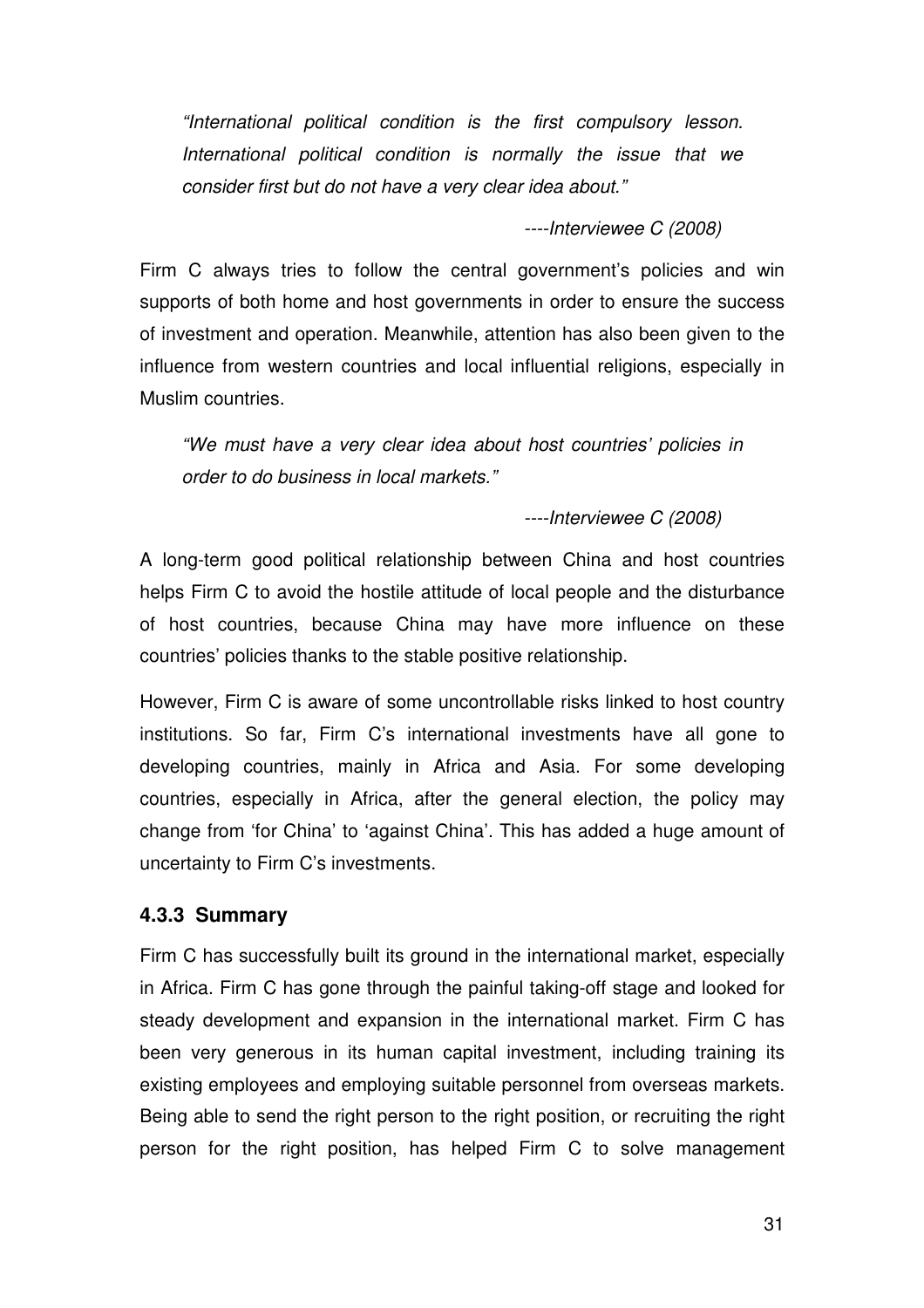problems, especially in overseas markets. Now Firm C relies on local employees to solve local problems.

Although Firm C did experience some difficulties in the early stage of its internationalisation because of the low efficiency of coordination, the situation has been improved due to the fast development of coordination capability by going through an internal reformation

Besides pursuing overseas success by developing its dynamic capabilities, Firm C also takes international political condition and government's policies into consideration while pursuing stable development in a market. Good political relationships between host countries and China and stable political environment of the host countries certainly help Firm A to settle in the local markets.

### **4.4 Case 4: Firm D**

 "Firm D has achieved initial success in international expansion. Our technology, management style, behaviour and thinking style have all changed. This up-side-down reformation has shaped Firm D's competitive advantages and increased Firm D's international competitive capabilities."

----Interviewee D (2009)

### **4.4.1 Internal factors**

#### **Internal resource allocation**

In terms of internal resource allocation, Firm D has established a successful mechanism within the organisation in order to allocate the appropriate resources to where they are most needed.

Firm D started this system reconstruction by breaking the rules set by the government supervision department, SASAC, in order to give overseas subsidiaries and representatives financial support. As early as in 2003, Firm D broke the expense claim standard of going abroad set by the central government, according to which overseas representatives could not even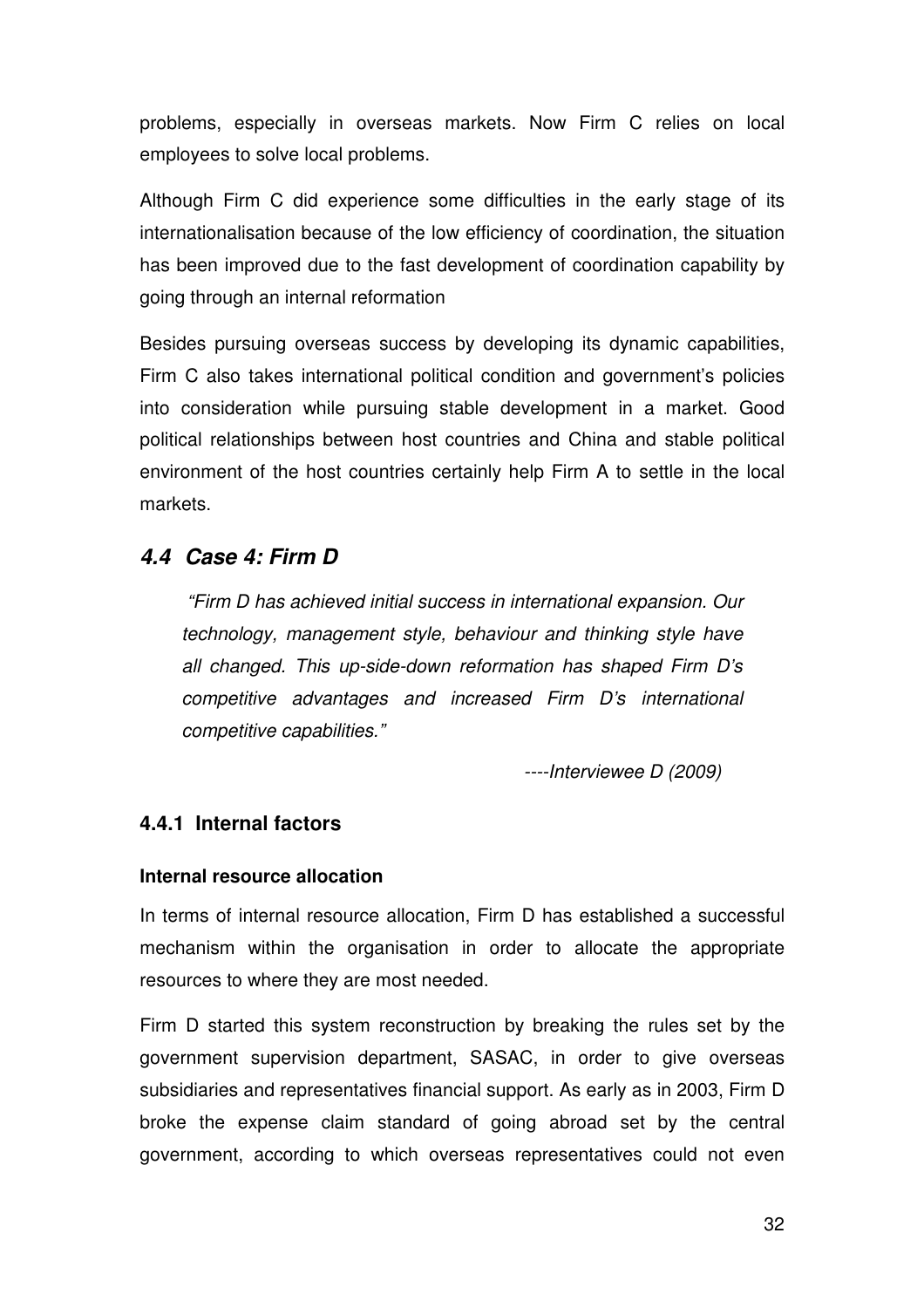afford any accommodation and subsistence. The abandon of this restriction freed all overseas representatives from being restrained by the expense claim standard of going overseas. Therefore, all representatives may focus on the work rather than worrying about filling 'over-standard' expense claim form after coming back.

"The out-of-pocket expense claim standard is reset based on the real situation."

#### ----Interviewee D (2008)

While Firm D is further down the line of internal expansion, the internationalisation process has changed the entire management perspective concerning international business. Previously, international business trips were considered as 'benefits' related to higher level management positions, which took long time to organise and were very costly. Now, international business trips have been down-graded to normal business trips, which means Firm D will respond to the situation as quick as possible, send as few people travelling as possible, and spend as little money as possible. Resources will be allocated to where they are most needed.

"Relevant people hold valid visas all year round. If there is any need, one or two persons will go to the 'frontline' by passing easy application process within the shortest time window. Even if senior managers visit abroad, everything is based on project needs."

----Interviewee D (2008)

Beside the changes of the finance resource allocation system, Firm D has also allocated certain amount of human capital to overseas subsidiaries to support local research in order to gather comprehensive knowledge about local markets.

"We invest certain human capital, material and finance resources into overseas research, pay necessary 'tuition' fee for 'go abroad', and provide support for local research."

----Interviewee D (2008)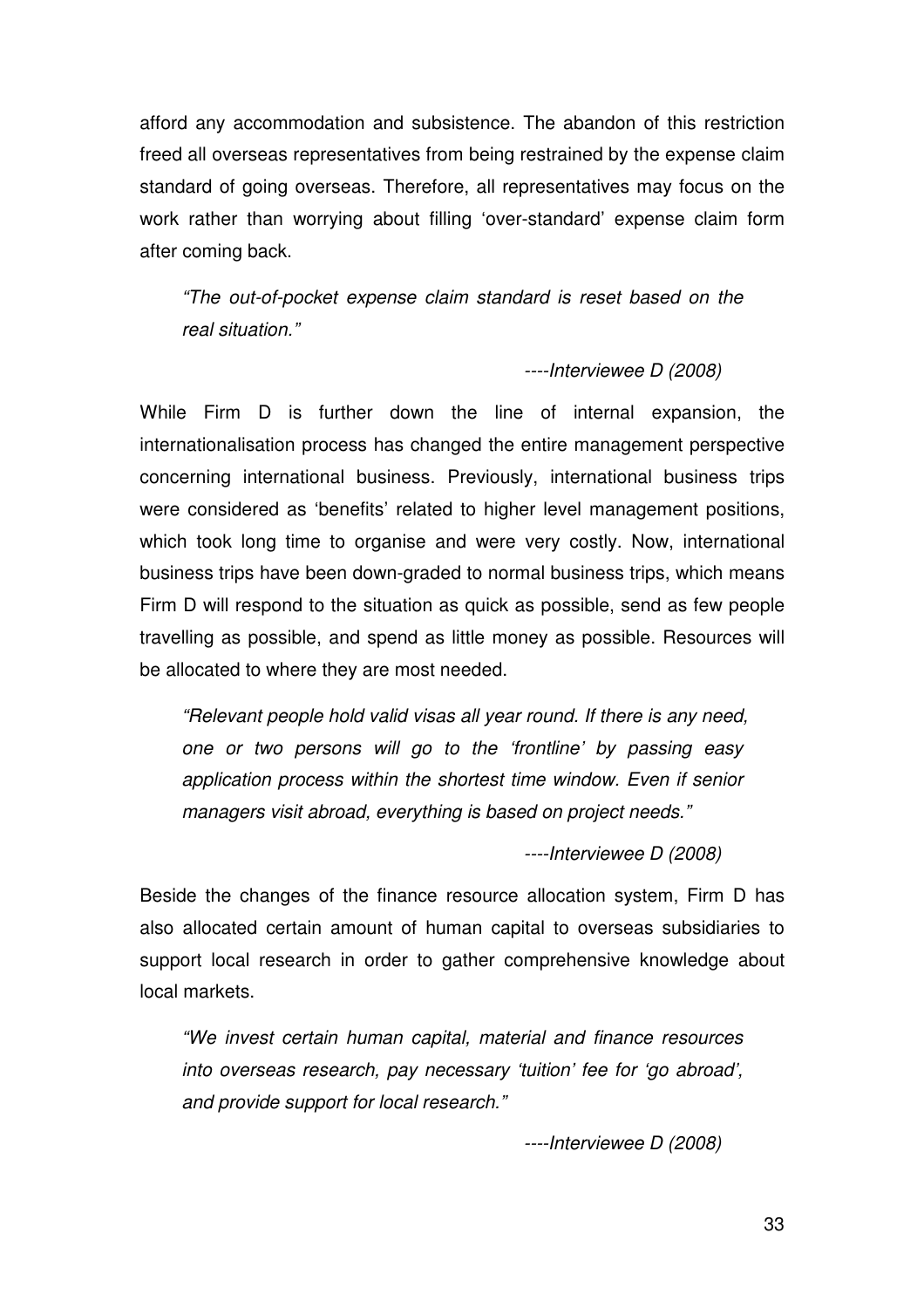Firm D not only allocates resources to overseas subsidiaries knowledge learning and development, but also contributes to local welfare creation. Firm D often gets more involved locally through charity and help with local infrastructure development. These activities have helped the firm to build its reputation and increase publicity.

### **External sourcing**

In the early stage of internationalisation, Firm D experienced many difficulties because of limited understanding of local culture and limited knowledge about local conventions.

"From paying rent deposit to paying government commission according to local convention, no matter how small or big the issue is, it is extremely difficult for the representatives in overseas subsidiaries to work efficiently."

----Interviewee D (2008)

Besides investing human and finance resources into overseas market research, in order to speed up the knowledge learning process in overseas market, Firm D has been cooperating with local partners, who have strong local background and competitive advantages in the local market. By doing so, Firm D was able to understand local markets better, settle in local markets quicker and share potential operation risks with its local partners.

"We form cooperation relationship based on common interests with local firms, and use their local advantages to penetrate local markets and share risks."

----Interviewee D (2008)

Local partners can not only help Firm D to gather detailed information about the local market, but also introduce Firm D to the local government and channel operators. All these help Firm D extend its networks. This knowledge learning process generates benefits in both pre- and post-investment stages. After the overseas subsidiary is setup in the host country, local partners are very helpful in understanding local culture, solving conflicts and improving the relationships with the local government and local firms.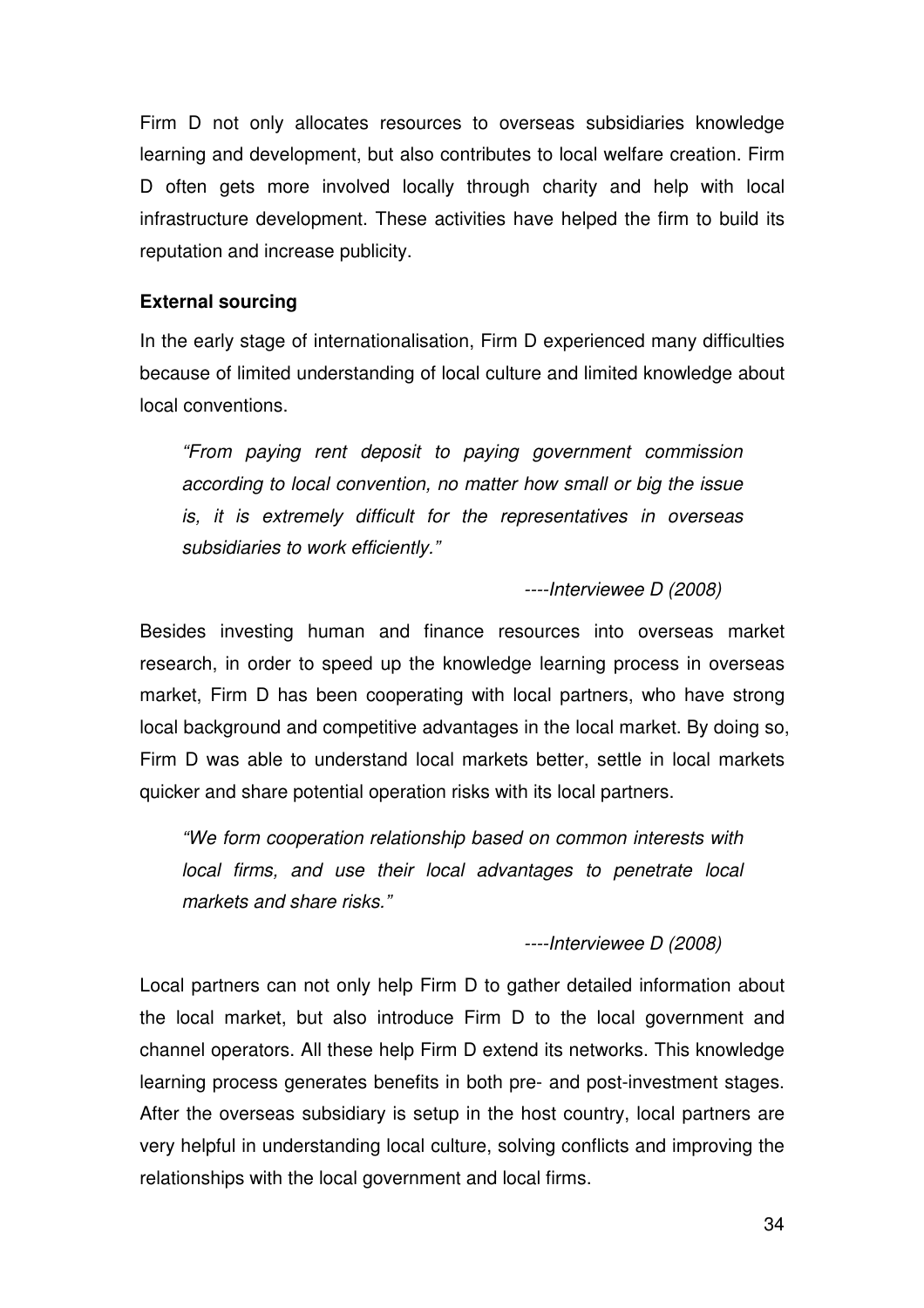Besides cooperating with local firms, Firm D's overseas subsidiaries often employ local people to solve local problems and ease local conflicts. Although representatives from the headquarter are still holding overall control of the overseas subsidiaries, local professional managers are very much welcomed in Firm D's overseas subsidiaries in order to improve the management efficiency.

"We employ some local professional managers in order to manage local employees more effectively and efficiently."

----Interviewee D (2009)

#### **Coordination/Integration**

Firm D setup the international department specifically for international projects to coordinate the internationalisation process of the firm. The department's responsibilities include exploring opportunities, executing projects, providing supports to overseas projects and subsidiaries, and monitoring overseas projects' and subsidiaries' performance. By setting up this specialised coordination department, Firm D is able to avoid the frustration and inefficiency which occur when issues related to overseas subsidiaries are bounced among departments and not revolved promptly. The establishment of the international department is also a signal showing that Firm D has preceded form passive response to active planning regarding its internationalisation strategy.

"At the beginning, we were forced to go abroad in order to survive, but, now, we have changed from passive response to the market to actively planning (according to the market environment)."

----Interviewee D (2008)

While Firm D was still in the exploration stage of internationalisation, there were many conflicts between Firm D's representatives and local employees because of working style, culture and management mechanism. After a period time of adapting and compromising, conflicts vanished gradually. This conflictvanishing progress has taught Firm D a precious lesson in their post internationalisation integration.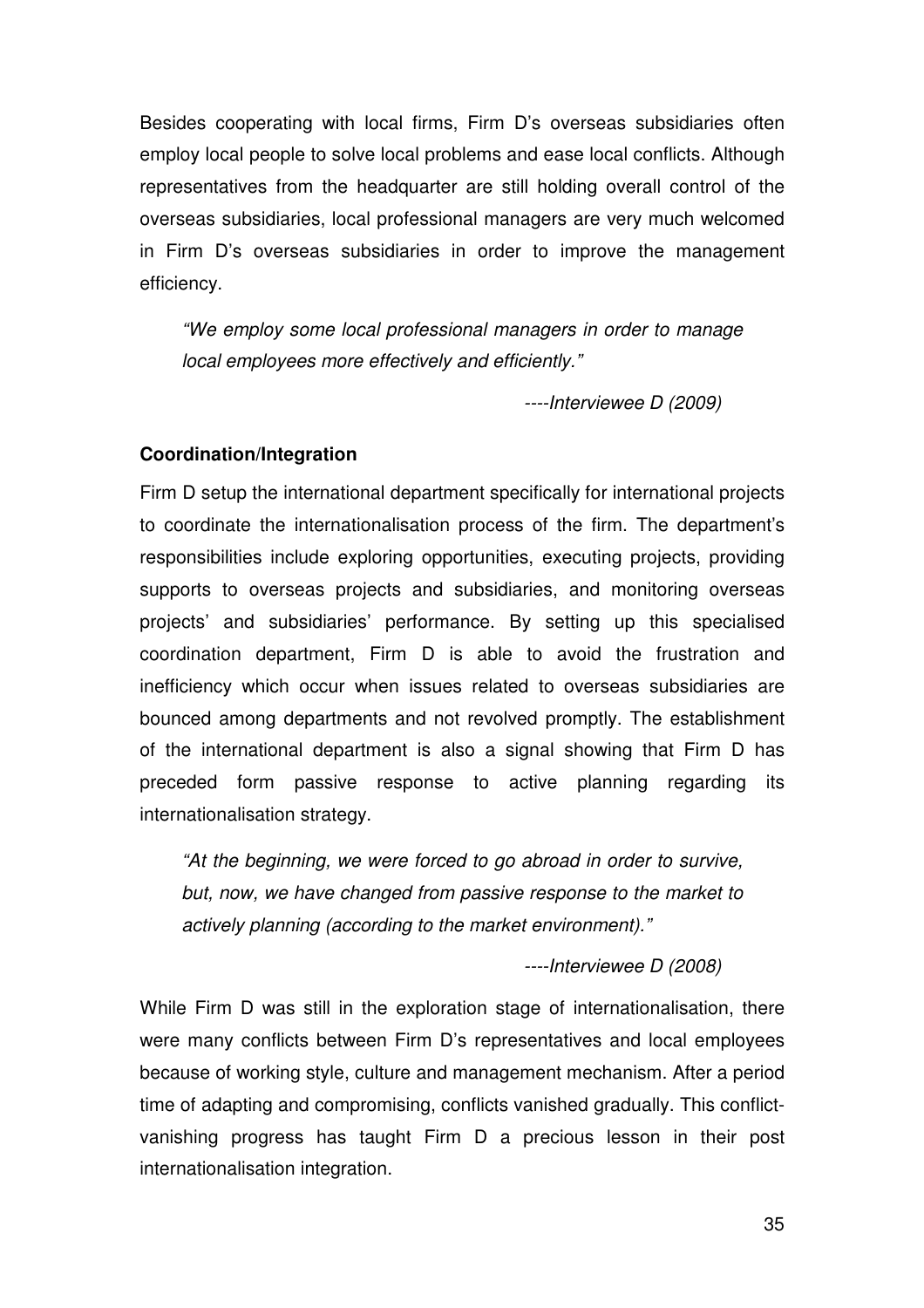"The changing has brought Firm D shocks and changes to organisation culture and our perspectives."

----Interviewee D (2008)

In one of Firm D's main overseas markets, Africa, although Firm D has technological advantages comparing to its local competitors, it cannot just copy its Chinese management style to the African market because of different culture and development paths. Firm D has learnt to adopt appropriate approaches and strategies according to the local situation by gathering more information about local market and doing local market research.

Firm D has made a great effort to localise their overseas subsidiaries in order to integrate them with local markets. The management team sent by the headquarter is required to operate the subsidiary according to local culture and conventions.

"The local team helps the headquarter and local employees to understand each other better and localise the subsidiary in order to build a solid foundation for the development of the overseas subsidiary.."

----Interviewee D (2008)

#### **Managerial mindset**

"The closer headquarter managers' feeling is to the reality, the easier overseas representatives' work is. If top managers only sit in the headquarters and give orders, overseas subsidiaries cannot even survive. First, senior managers have to be pragmatic and have the willingness to do business. Second, managers need to comprehensively understand the real situation. These are the two premises for an enterprise's overseas success."

----Interviewee D (2009)

Clearly, even when the firm has the resources to support overseas investments and the capability to coordinate overseas operation, it is difficult for overseas subsidiaries to succeed while top managers are not at their side.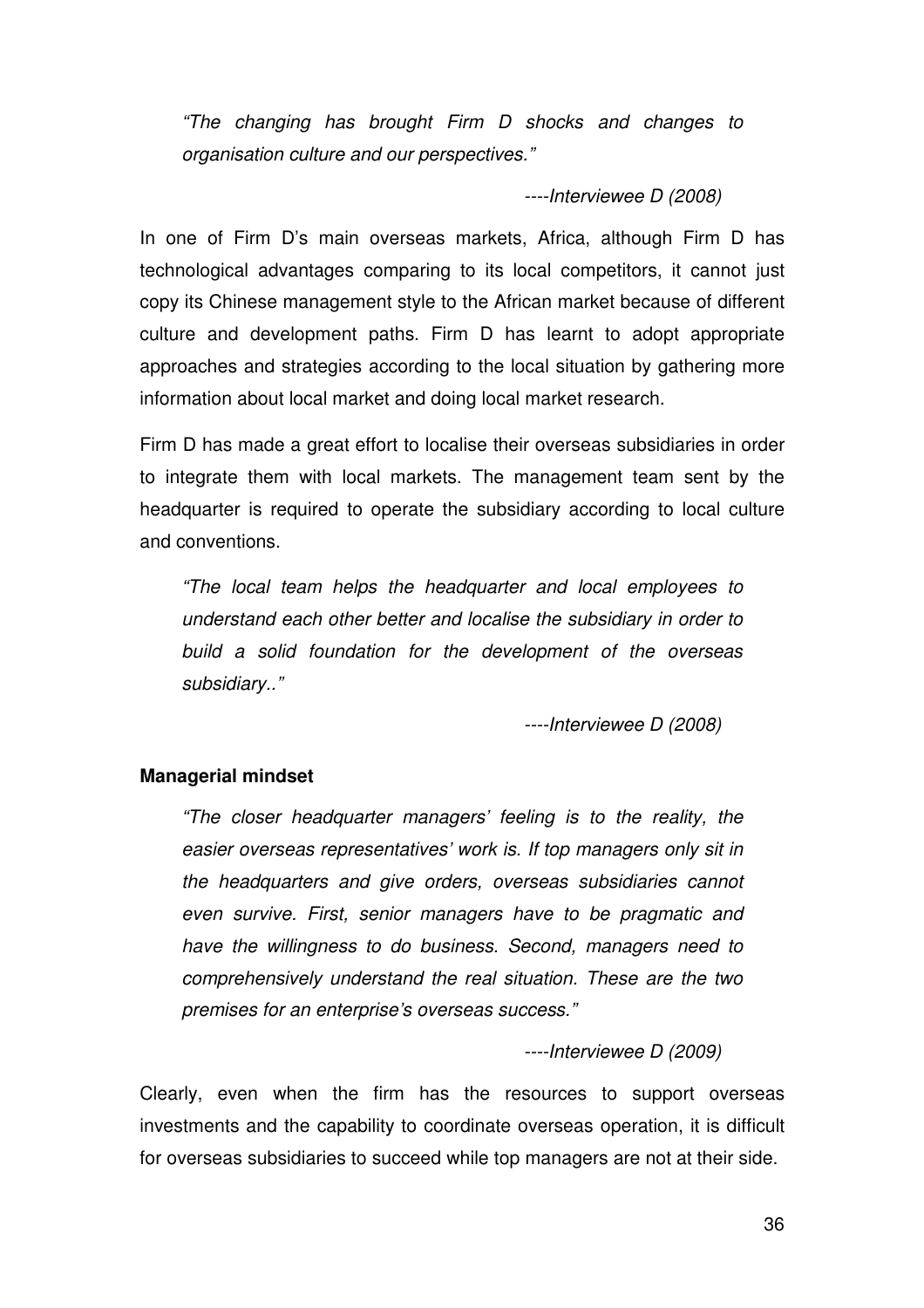SOEs are risk avoiding firms. Before firms set any strategy, managers first concern whether they can take responsibility of the outcome. The outcome, success or failure is related to not only 'face' and reputation, but also the position and job. Therefore, at the beginning stage, Firm D just exported its Chinese style of management to its subsidiaries and was very cautious due to the fear of losing control.

Thanks to a few open-minded managers, such as the ex-CEO of the Wuhan subsidiary (current director of the international department), opportunities have been given to the firm and individuals to explore and expand the overseas markets by the top managers.

"The reformation started in the international department. The involvement of our CEO has influenced the whole firm."

----Interviewee D (2009)

### **4.4.2 External factors**

"Political relationship can affect economic relationship to a large extent. Therefore, we should learn about the political relationships among China, target countries and western countries."

----Interviewee D (2009)

Firm D prefers to invest in countries with the stable political environment because this normally leads to stable investment environment. In these countries, economic development is the focus of the government, which sends out positive messages towards investors. Firm D has been paying attention to local governments' policies and trying to build deep bounding with local governments in order to get more support.

"For example, in Africa, without local government support, projects with the investment over \$10 million are hardly able to succeed."

----Interviewee D (2008)

In order to take full advantage of government support, Firm D invites the local government to join the investment to become shareholders, even if it has enough financial resources. By doing so, on one hand, Firm D can get the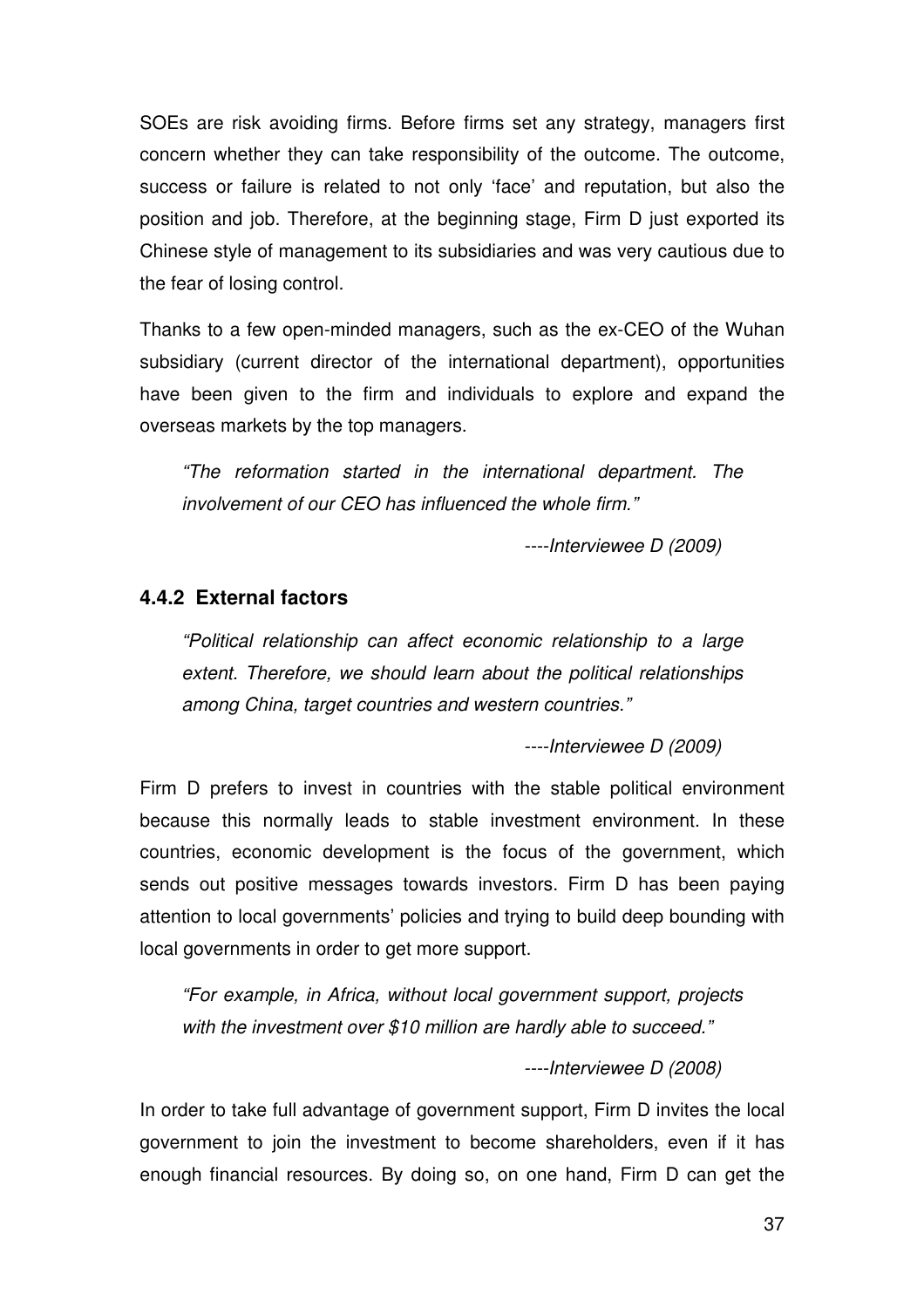government's attention by taking it on board. On the other hand, Firm D can share the investment risk with the local government, especially in some developing countries where there is a higher level of potential risks.

### **4.4.3 Summary**

Firm D has committed itself to doing whatever is needed in order to compete in the international market. The firm even broke some of the rules set by the SASAC, such as the overseas out-of-pocket expense claim standard. Necessary changes have been made to ensure that resources are allocated to where they are most needed.

Firm D's overseas subsidiaries have opened its door to local professional managers, though these managers have yet reached higher management position in the subsidiaries. This approach and cooperation with local firms have opened up the local markets for Firm D, and helped its network building.

The efficiency achieved by setting up the international department has encouraged Firm D to reform the ideology of the firm. This pragmatic, flexible and supportive internal environment have allowed different management styles to coexist and created space for overseas managers to do whatever is needed to integrate into local markets.

Political relationship between host countries and China is also emphasised by Firm D, because the firm prefers host countries with good political relationship with China in order to obtain more support from host countries' government, especially in developing countries.

# **5 Cross-case Discussion and Propositions**

All four firms have committed themselves in international investments, even after the world economy slide into recession after the breakout of the finance crisis. Various resources, including finance, human capital, and materials have been injected into overseas subsidiaries in order to support their daily operation.

Comparing to other internationalisation routes, such as exports, OFDI requires large amount of initial capital investment. All four firms have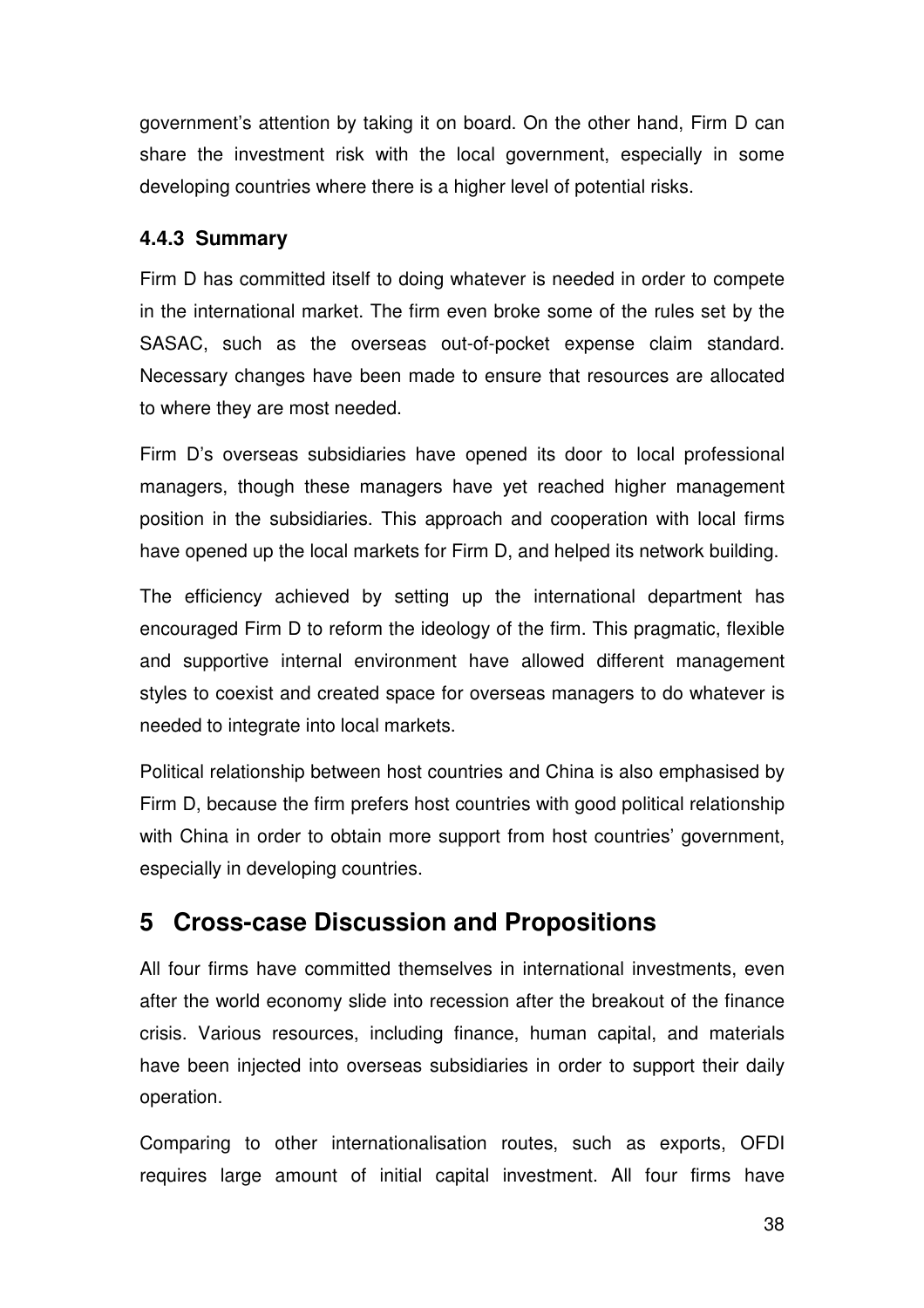committed in the necessary finance resources. They have been investing heavily in infrastructure, R&D and marketing research. After more than a decade internationalisation, these firms are able to identify the needs of finance resource, and capable of meeting the needs with sufficient capital supply. The sufficient finance resource supplied by the headquarters to overseas subsidiaries provides the fundamental financial foundation for overseas subsidiaries' success in local markets.

Besides the financial investment, human capital has been recognised as a key resource which plays an important role in overseas subsidiaries' success in local markets. Assigning the right person to execute the strategy is as, if not more, important as choosing the right strategy. Firm A, C and D have all been generously investing in overseas human capital building by assigning senior managers to overseas markets and setting up overseas training centres. However, Firm B has hesitation in high-end human capital investment in overseas markets in order to avoid the high cost. As a result, Firm B is the one with the smallest international investment scale among the four cases, and struggling with its international expansion.

Time is another resource which has been identified in this study to be crucial to firms' overseas success. Thanks to the low tolerance of failure in SOEs, managers of overseas subsidiaries and their in-line managers in headquarters are under the pressure of generating profits shortly after the subsidiaries are established. This short-term orientation forces managers to focus solely on profits and suppress the learning curve necessary for long-term success in local markets. Firm B is particularly focus on ROC. In order to achieve a good ROC rate, Firm B's overseas subsidiaries are mainly focus on serving domestic customers overseas because these projects can generate steady cash flow without massive investment in market exploration. In comparison, the other three firms do not emphasise on short-term return. Managers have been given time (normally two to three years) to learn about local markets. The knowledge and experience accumulated in on particular market is not only used to serve this market, but also contribute to the firm's international expansion in other markets.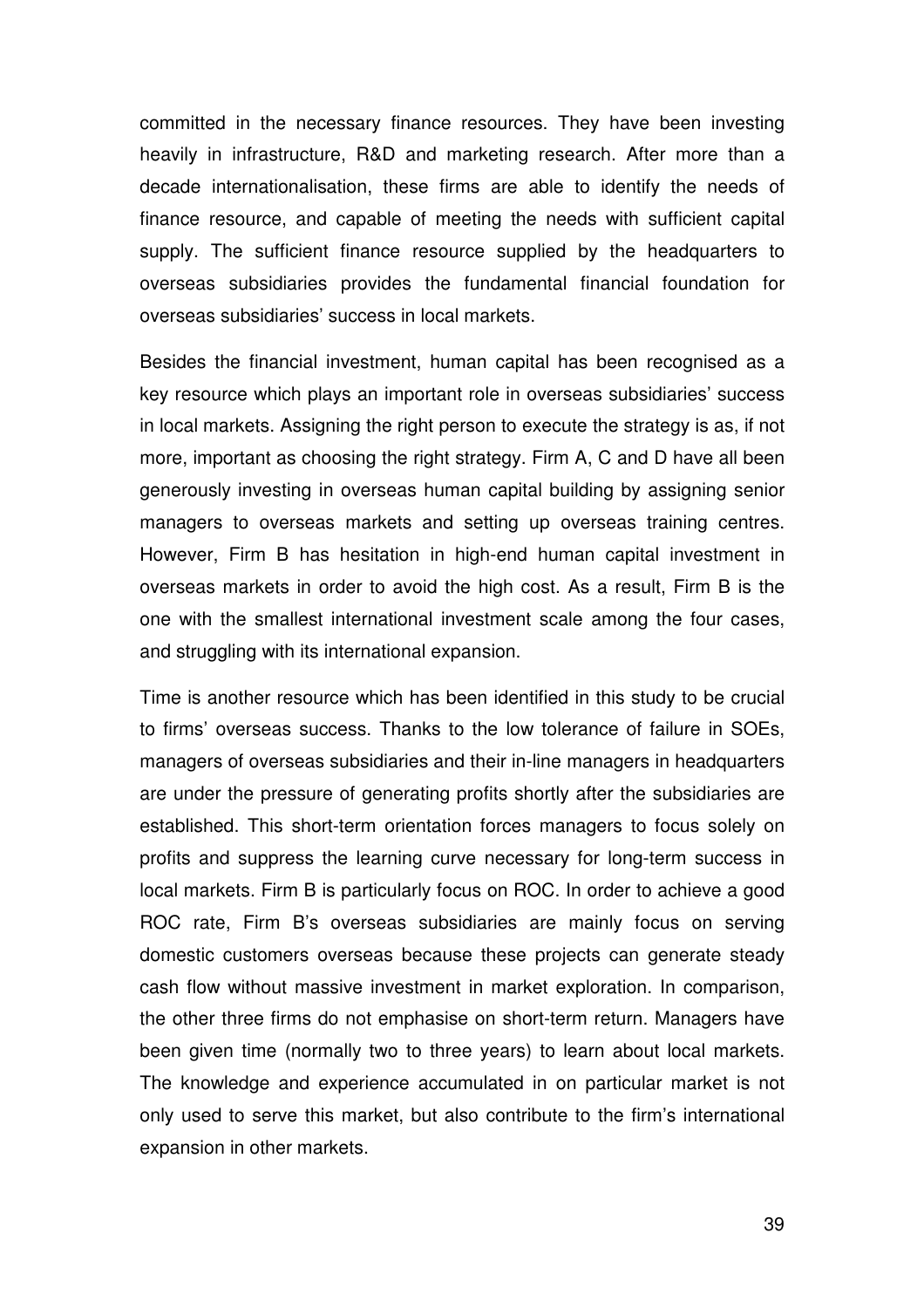Therefore, in order to achieve post internationalisation success, it is necessary for firms to identify resource requirements, including finance, human capital and time, of overseas subsidiaries and meet the necessary needs promptly. These investments are considered necessary for achieving long term success of internationalisation. All these resource commitments help overseas subsidiaries to accumulate knowledge and experience and expand in overseas markets. Hence, a proposition is derived as follows:

# **P1: The capability to allocate necessary resources, including finance, human capital and time, to overseas subsidiaries helps overseas subsidiaries to succeed.**

When Chinese firms enter a foreign market, they do not necessarily possess all the resources and knowledge needed for international operation. The information asymmetry problem is especially severe comparing to other resource shortage. In order to compensate the disadvantages caused by the shortage of local market knowledge, all four SOEs have cooperated with local firms and government agents to acquire local market knowledge and extend their networks in local markets. These SOEs also tried to bring in international professional managers and local employees in order to boost the internal internationalisation and smooth local operation.

In all four cases, local partners have played an important role in these SOEs' international investment. Cooperating with local firms has not only helped SOEs with knowledge learning in local markets, but also opened up the door to the local networks. Local governments have also been playing a key part in SOEs' local network building, especially in some African countries.

Although all four firms have brought in external human capital to a certain extent, they have gone down different routes to recruit different levels of human resources to meet the firm's strategy. For example, Firm A recruited managers from the international human capital market, and appointed many experienced managers from developed countries. These high-end professional managers helped Firm A develop its own management mechanism based on internationally accepted principles, and utilised their experiences to familiarise Firm A with the complex international operations.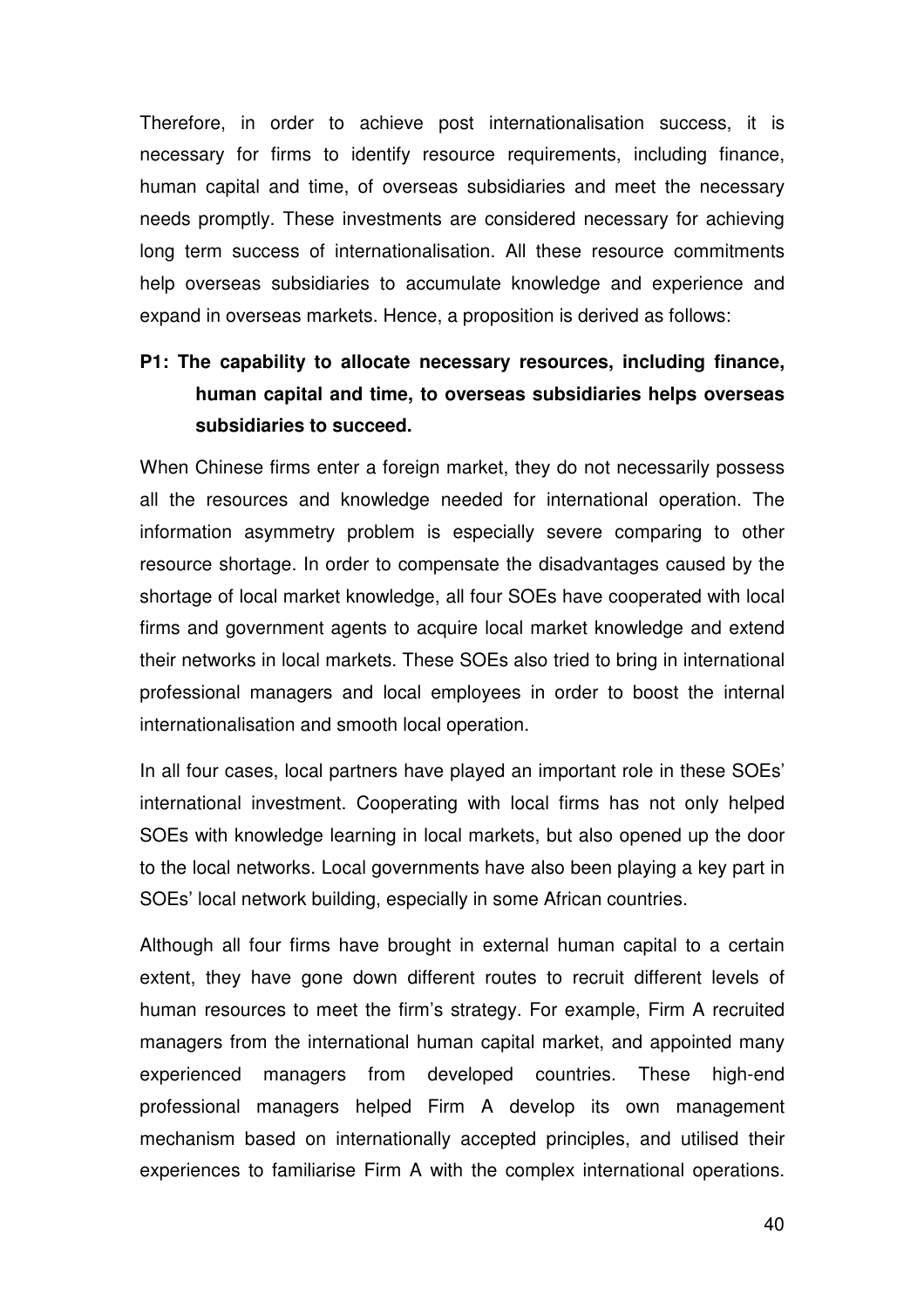Firm A, then, applies this management mechanism formed according to common principles to overseas markets with minor adjustment.

Firm B, which has a much smaller scale of international investment than the other three, has started to recruit local employees with Chinese cultural background, but yet to bring in more experienced professional managers. Firm B generally exports or transfers its own management mechanism developed in China to its overseas subsidiaries. Therefore, local employees from the Chinese ethnic group can better understand the established management system according to Chinese culture, which makes the communication within the firm easier.

Firm C and D prefer to appoint local managers to manage local employees. These managers bring in more knowledge about local markets, and help solving local problems. Although the top management team assigned by the headquarters are still holding control of the overseas subsidiaries, middlelevel managers and other employees recruited locally help to readjust the operation and management mechanism of overseas subsidiaries according to local culture and market environment.

Knowledge and information that SOEs acquired through their external networks including local business partners, government agencies and international organisations help them understand local markets in order to serve local consumers better. Human capital with extensive international operation experience and local knowledge contribute to SOEs' knowledge learning and help overseas subsidiaries to settle in local markets. Hence, the author propose:

# **P2: The capability of externally sourcing knowledge, through business partners, governments and local personnel according to host country environment, helps overseas subsidiaries to settle in local markets.**

As latecomers in the global market, Chinese SOEs have limited capability of coordination and integration due to the lack of international operation experience. The bureaucracy and low efficiency have cost Chinese SOEs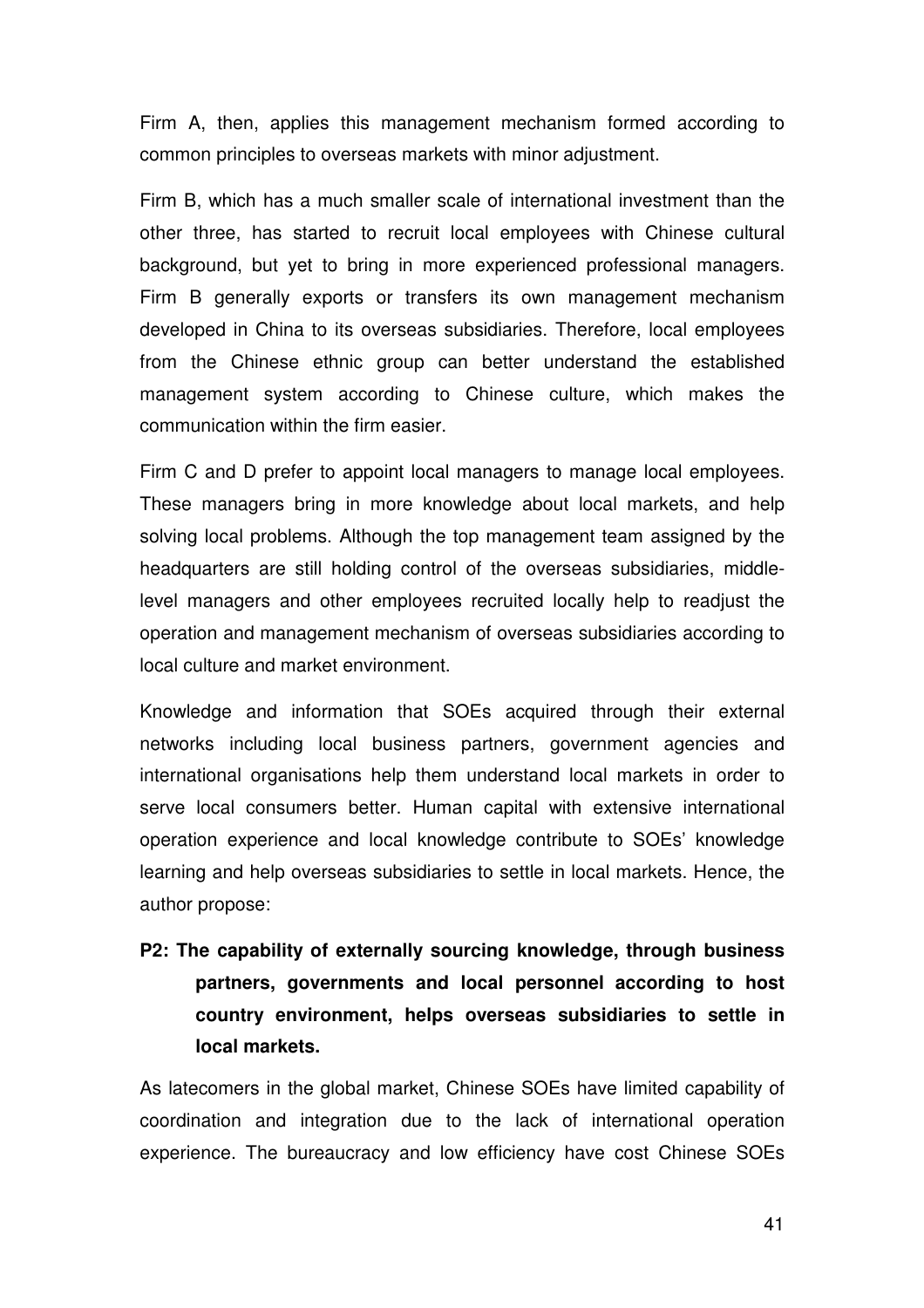many good investment opportunities and lead to some unsuccessful overseas investments, especially at the early stage of their internationalisation.

Except Firm A, all the other three firms explicitly admitted that, at the early stage of their internationalisation, they suffered from the low efficiency caused by the lack of coordination capability. Firm A's coordination capability has been developed in the fierce competition of the white good manufacture industry of the home country, before the firm went abroad. Furthermore, it is undeniable that the capability to coordinate different departments to meet the requirements of overseas operation is essential for overseas success. The original SOEs' organisation structure is confusing and bureaucrat. Firm's strategies can be generated by different departments or subsidiaries with conflict of interests or resource demands. How to coordinate different departments to serve overseas investments has been a struggle for many SOEs. As discovered in the cases, establishing a department to take responsibility of coordination and persuade different departments to compromise and put the firm's whole welfare as the top priority are essential in enhancing coordination capability in international investments.

Besides the coordination capability before, during and after the international investments, firms also need effective post-internationalisation integration in order to achieve overseas success. Three levels of integration have been identified in the cases studied. The first level is the integration within the representative team sent from the headquarters. The second level is the integration between the representative team, managers and employees recruited from local markets. The third level is the integration of the overseas subsidiaries and local markets. Hence, it leads to the following proposition.

# **P3: The capability of coordination and integration contributes to a higher level of efficiency and smoother overseas operations, which leads to better performance.**

In Chinese SOEs, managers' mindset is playing a decisive role in firms' daily operations. Traditional Chinese SOEs managers' mindset is highly risk averse and bureaucratic. Managers are not willing to take any risk which could possibly lead to capital loss, because any capital loss will be considered as a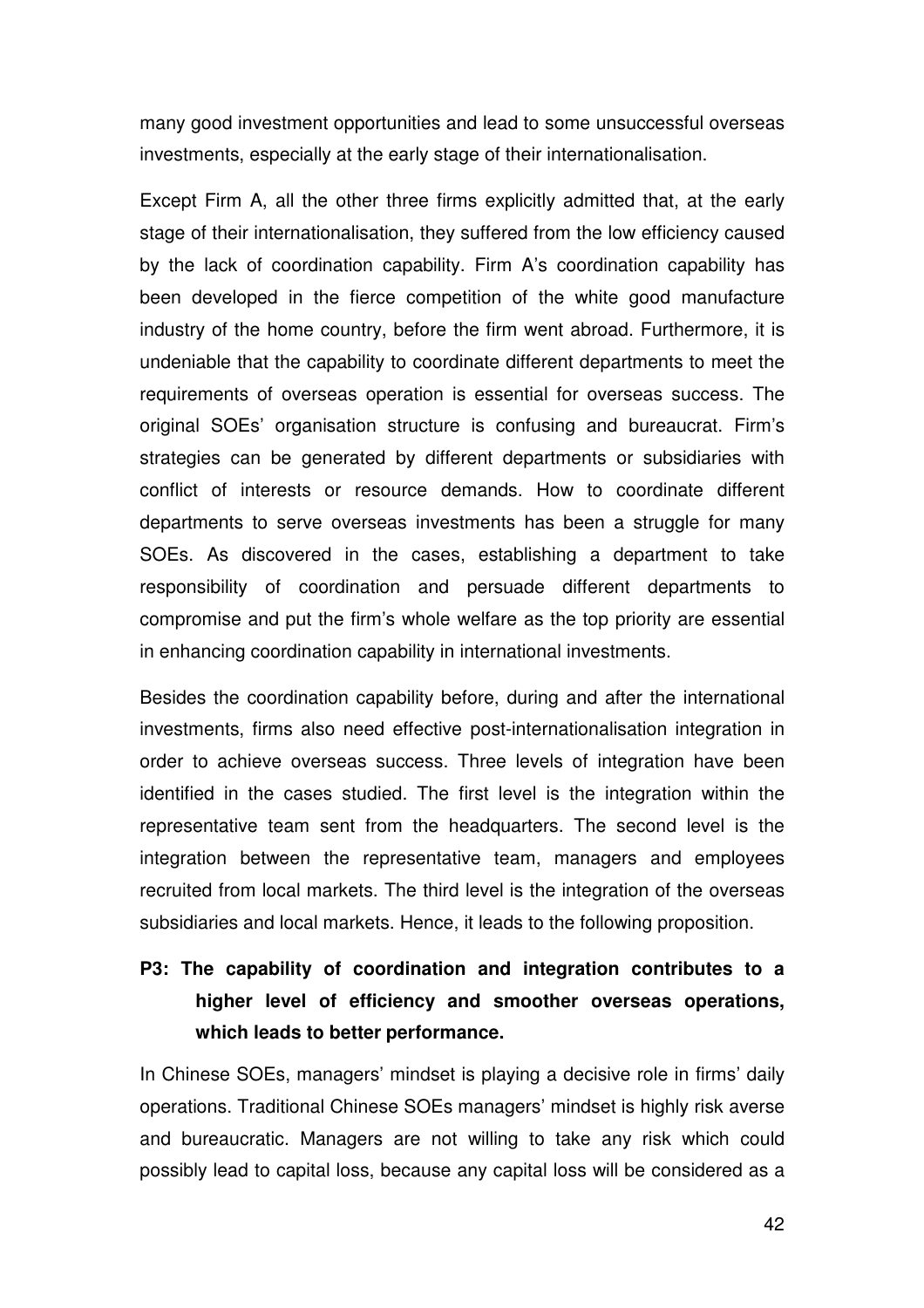failure which would leave a negative mark in their career development path because of the low tolerance of failure and short-term oriented evaluation system. Unfortunately, these standards are set by top managers who do not have a real understanding of the front line daily operations. As a result, in some cases (Firm B especially), firms are reluctant to send managers to overseas subsidiaries. Meanwhile, managers are unwilling to take on the responsibility to be in charge of overseas operations in order to avoid the potential risk of a negative effect on their individual career development. This conservative character has significantly limited firms' overseas expansion.

However, some top-tier managers started to realise the negative effect of the traditional mindset on firms' internationalisation. As top tier managers start to become more market-oriented and more aware of the real situation of overseas operations, there is a chain effect in the firm. First, top tier managers become more open-minded and understanding, and willing to give managers the opportunity and time to explore new markets. Second, overseas managers and employees are gradually getting more effective and efficient support from the headquarters thanks to top management team's attention and understanding, because tasks which managers give more attention to are often given higher priority and accomplished more efficiently.

Thus, this study reveals that managerial mindset has been playing a role of catalyst in the process of capitalising dynamic capabilities into overseas success. If managers do not have the positive and collective attitude towards resource allocation, resource acquired externally and coordination, these dynamic capabilities' contribution to overseas success will be weakened. Hence, the following proposition is derived.

# **P4: Managerial mindset towards dynamic capability development and application moderates the extent to which dynamic capabilities contribute to overseas success.**

Embedded in their gens, Chinese SOEs are heavily influenced by the institutional environment because of the long history associated with the Chinese government. All SOEs are under supervision of SASAC. SOEs do get certain support from the government, such as policy, finance and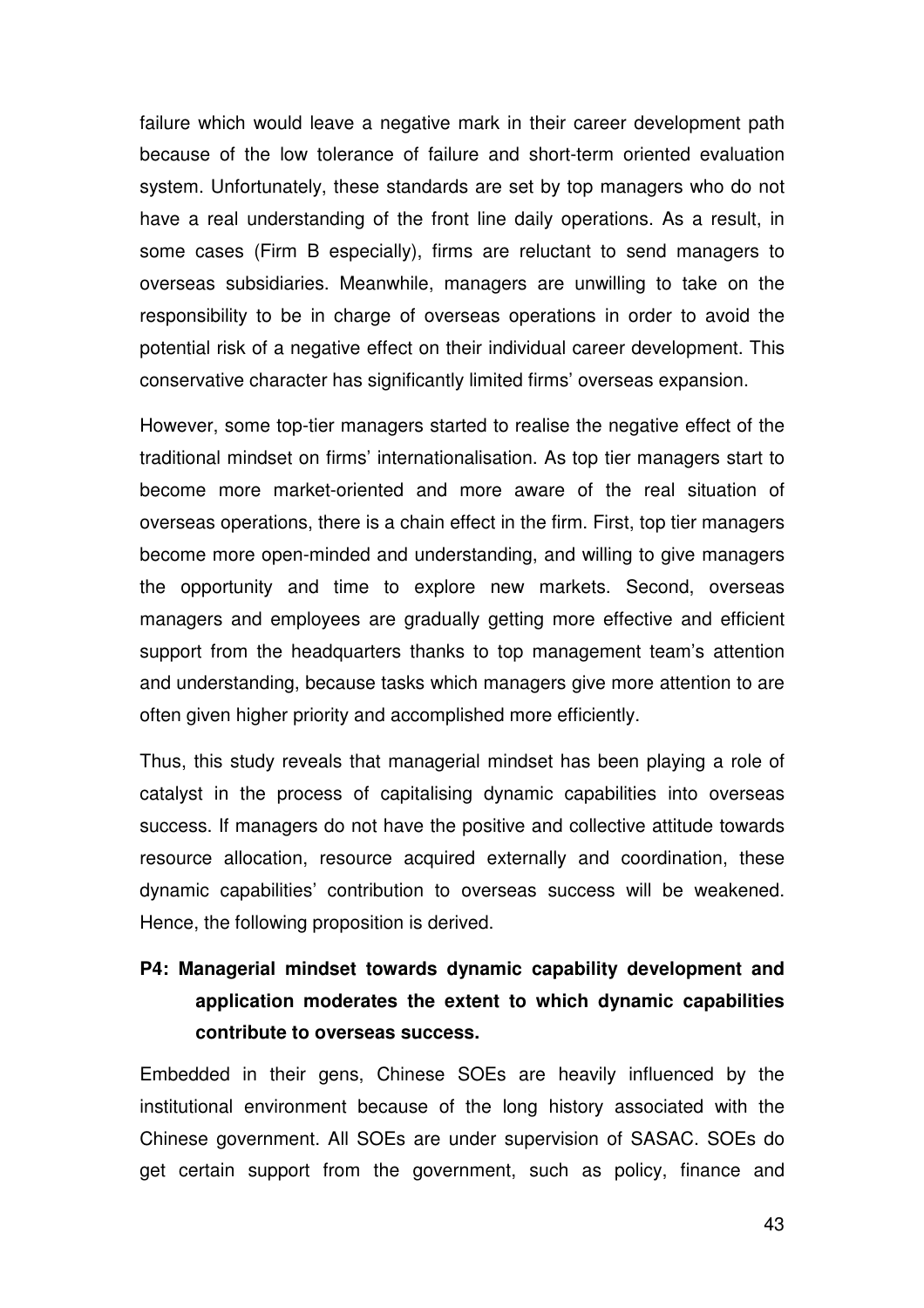information. However, they are also under the surveillance of and restrained by the SASAC. If the investment is going well, everyone is happy. Otherwise, SOEs are under huge pressure, and start to become reserved. When the government becomes too interventionist, SOEs becomes very conservative, and reluctant to take on any opportunity companied by uncertainties.

# **P5a: Home country government support is helpful in achieving overseas success. However, too much intervention leads to firms' being cautious towards international resource commitment.**

Complicated institutional environment in host countries, especially some emerging markets, has become a concern of Chinese SOEs. Firms become more cautious about their investments in these countries. There are two major concerns about the institutional environment of host countries. One is that it is difficult for Chinese SOEs to gather information about and understand the complicated institutional environment of host countries. The other is the uncertainty caused by the unstable institutional environment in some developing countries. The host government's mindset towards Chinese investors may take a U-turn after the change of the persons in power.

That is why firms emphasise the political relationship between host countries and China, because it is easier to get host country government support when there is a long-term good political relationship. For firms, it is favourable to have local government's support in a complicated institutional environment.

# **P5b: Complicated host country institutional environment increases the difficulty of Chinese SOEs' achieving success in local markets.**

# **6 Conclusion**

To answer the key question 'how do dynamic capability and institutional environment influence Chinese SOEs' post internationalisation performance?', the authors systematically investigated the effect of the resource allocation, external sourcing, coordination and integration, managerial mindset and the institutional environment on the performance of SOEs' overseas subsidiaries.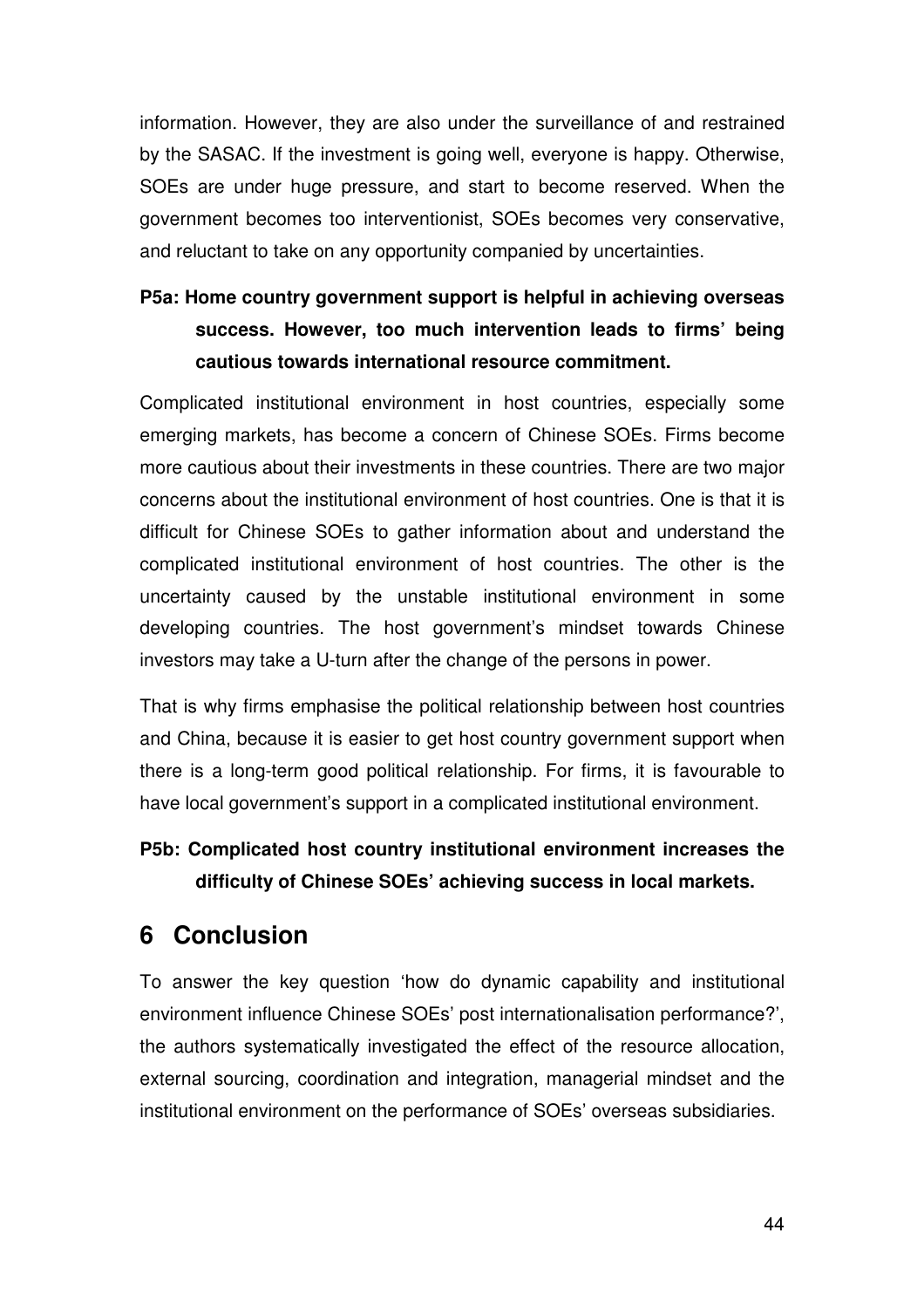When Chinese SOEs enter unfamiliar foreign markets, being able to support overseas subsidiaries by identifying the resource needs and satisfying these needs promptly through either internal resource allocation or external sourcing is essential for overseas subsidiaries to settle in the local markets. The resources needed for overseas subsidiaries' success include finance, human capital and time. Meanwhile, coordination among different departments within the firm and integration of overseas subsidiaries at multiple levels are also important for firms to succeed in overseas markets. However, the extent to which dynamic capabilities determine the overseas success is influenced by managerial mindset towards the application of dynamic capabilities.

In terms of the influence of institutional environment on Chinese SOEs' post internationalisation performance, the study finds that complicated host country institution environment has a negative impact on overseas subsidiaries' development. This study also reveals that the relationship between home country government attentions given to SOEs' overseas investments is not linear. The government's support to SOEs' overseas investments, especially in the early stage, has a positive impact on SOEs' overseas performance. However, too much interference from the government significantly restrains SOEs' freedom to do business entrepreneurially.

The paper makes a number of contributions to the existing literature. First, this study is among the first to apply the combination of dynamic capability theory and institution-based view on the post internationalization performance of firms. This approach allows us to examine how the characteristics of firms and institutional dynamics jointly affect the outcomes of internationalisation and provides a better understanding of factors affecting overseas success. Second, this study is among the first to examine the factors influencing the overseas success of firms from emerging markets. The findings of this study help us to better understand the internationalisation performance of the latecomers in the global market. Third, we consider a wide range of internal factors, such as resources and managerial mindsets on internationalisation performance and add new evidence on this issue which has been underexplored in existing studies. Last but not least, we take into consideration of both home and host country institutional environments, which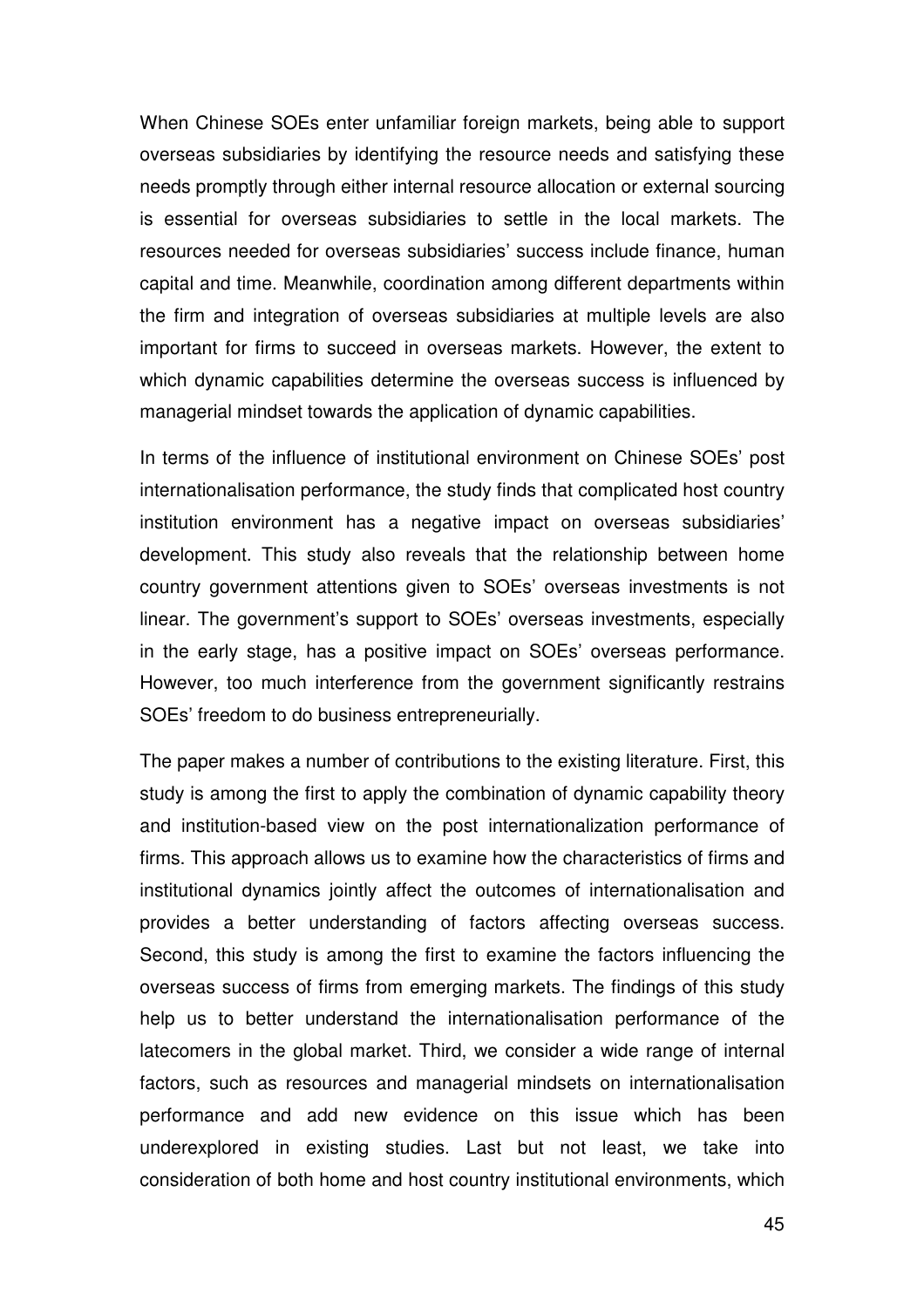provides a comprehensive picture of the influence of firms' remote environment.

Our research also has some limitations, including the lack of generalisability of the case studies. Due to delicate circumstances, limited questions were allowed to ask in the interviews. Interviewees have hesitation about releasing information about certain delicate areas, such as corruption. Limitations also result from the narrow selection of cases. It may be of greater interest to conduct researches about private firms in order to compare and contrast, and test the theoretical framework empirically. So far, insufficient attention has been given to the factors that influence post internationalisation performance of Chinese firms.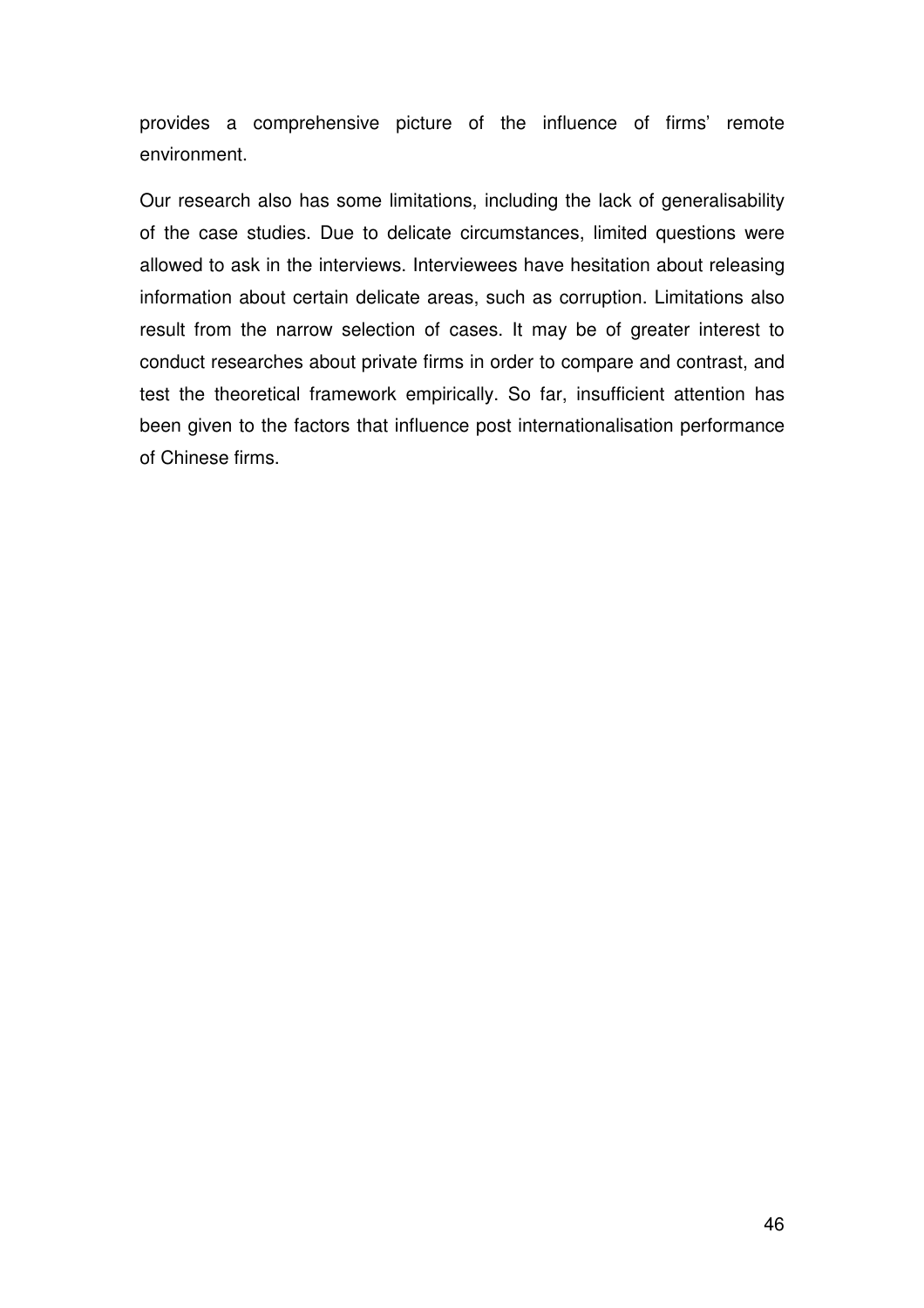### **Reference**

- Augier, M. and Teece, D. J. (2009) 'Dynamic Capabilities and the Role of Managers in Business Strategy and Economic Performance', Organization Science, 20(2):410-421.
- Bartlett, C.A. and Ghoshal, S. (1990) 'Matrix management: not a structure, a frame of mind', Harvard Business Review 68(4): 138–145.
- Bausch, A. and Krist, M. (2007) 'The Effect of Context-Related Moderators on the Internationalization-Performance Relationship: Evidence from Meta-Analysis', Management International Review, 47(3):319-347.
- Brock, D.M. (2005) 'Multinational Acquisition Integration: The Role of National Culture in Creating Synergies', International Business Review, 14(3):269-288.
- Bruton, G. D., Oviatt, B. M. and White, M. A. (1994) 'Performance of Acquisitions of Distressed Firms', Academy of Management Journal, 37(4):972-989.
- Chandler, A. 1990, Scale and Scope, Belknap Press: Cambridge, MA
- Chatterjee, S., Lubatkin, M. H., Schweiger, D. M. and Weber, Y. (1992) 'Cultural Differences and Shareholder Value in Related Mergers: Linking Equity and Human Capital', Strategic Management Journal, 13(5):319-334.
- Child, J., Chung, L. and Davies, H. (2003) 'The Performance of Cross-Border Units in China: A Test of Natural Selection, Strategic Choice and Contingency Theories', Journal of International Business Studies, 34(3):242-254.
- Child, J., and Markoczy, L. (1993). 'Host-country Managerial Behaviour and Learning in Chinese and Hungarian Joint Ventures', Journal of Management Studies, 30(4):611 - 631.
- Child, J. and Tsai, T. (2005) 'The Dynamic between Firms' Environmental Strategies and Institutional Constraints in Emerging Economies: Evidence from China and Taiwan', Journal of Management Studies, 42(1):95-125.
- Chung, C. C. and Beamish, P. W. (2005) 'The Impact of Institutional Reforms on Characteristics and Survival of Foreign Subsidiaries in Emerging Economies', Journal of Management Studies, 42(1):35-62.
- China Statistic Year Book (2008) China Statistic Year Book: 2008, Beijing: China Statistic Bureau
- China Statistic Year Book (2009) China Statistic Year Book: 2009, Beijing: China Statistic Bureau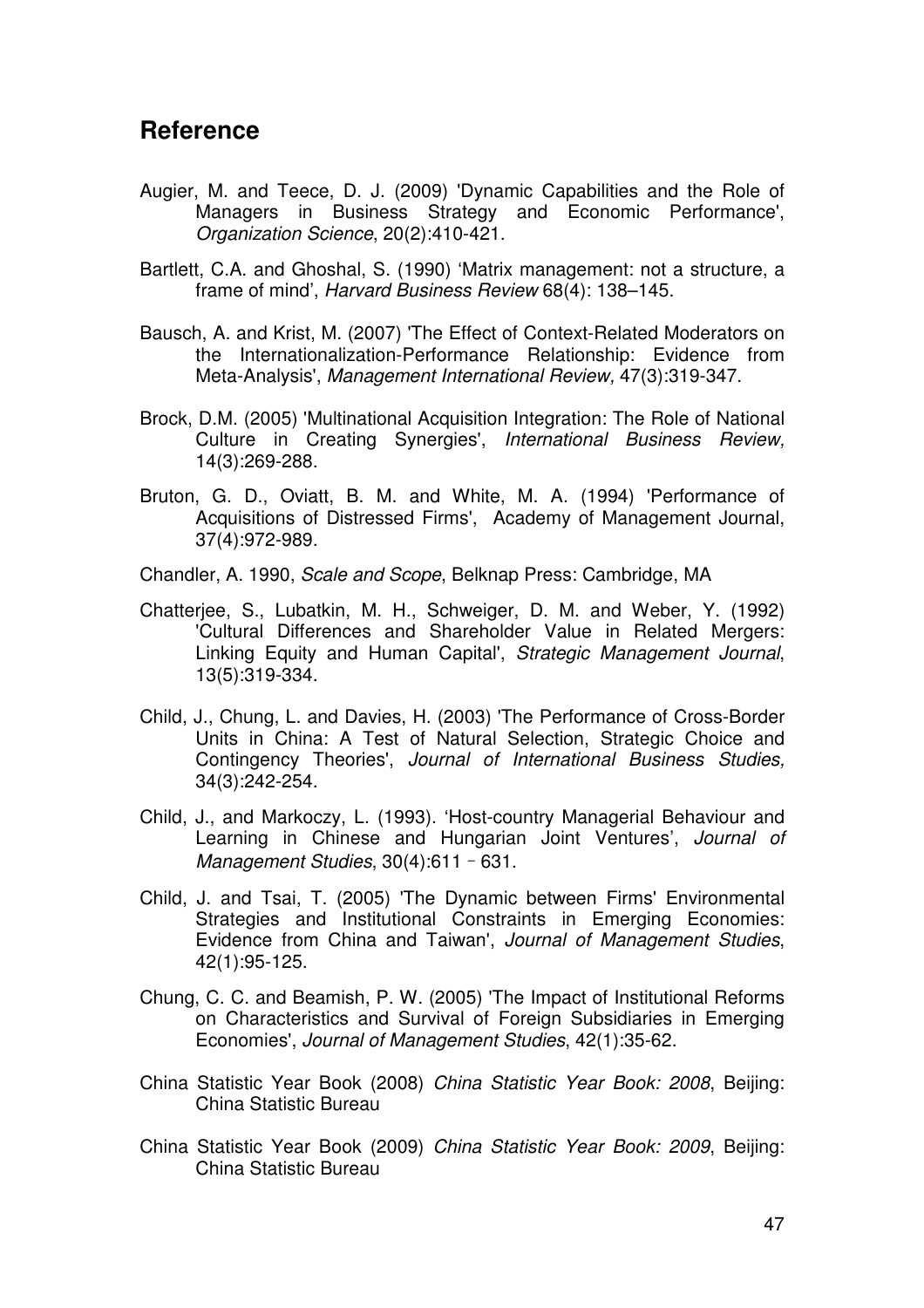- Chung, C. C. and Beamish, P. W. (2005) 'The Impact of Institutional Reforms on Characteristics and Survival of Foreign Subsidiaries in Emerging Economies', Journal of Management Studies, 42(1):35-62.
- Cullen, J. B. (2002). Multinational Management. South-Western College Publishing
- Datta, D.K. (1991) 'Organizational Fit and Acquisition Performance: Effects of Post-Acquisition Integration', Strategic Management Journal, 12(4):281-297.
- Eisenhardt, K.M. and Martin, J.A. (2000) 'Dynamic Capabilities: What are they?', Strategic Management Journal, 21(10/11, Special Issue: The Evolution of Firm Capabilities):1105-1121.
- Fedor, K. J. and Werther, W. B. (1995) 'Making Sense of Cultural Fac-tors in International Alliances'. Organizational Dynamics, 23 (4): 33-48.
- Gomes-Casseres, B. (1990) 'Firm Ownership Preferences and Host Government Restrictions: An Integrated Approach', Journal of International Business Studies, 21(1):1-22.
- Govindarajan, V. and Gupta, A.K. (1998) 'Success is all in the mindset', Financial Times, February 27, p. 2.
- Gupta, A.K. and Govindarajan, V. (2002) 'Cultivating a global mindset', Academy of Management Executive, 16(1): 116–126.
- Harding, D and Rovit, S (2004), 'The Mega-Merger Mouse Trap', The Wall Street Journal, 17/02/2004
- Hitt M., Harrison J., Ireland R. D. and Best A. (1998), 'Attributes of Successful and Unsuccessful Acquisition of U.S. Firms', British Journal of Management, 9(1):91–114.
- Hofstede, G. (2001) Culture's Consequence: Comparing Values, Behaviours, Institutions, and Organisations Across Nation, 2nd ed, Sage Publications: Thousand Oaks, London, New Delhi.
- Hoskisson, R. E., Eden, L., Lau, C. M. and Wright, M. (2000) 'Strategy in Emerging Economies', Academy of Management Journal, 43(3):249- 267.
- Jarillo, J.C. (1989) 'Entrepreneurship and Growth: The Strategic use of External Resources', Journal of Business Venturing, 4(2):133-147.
- Kim, W. C. and Mauborgne, R. A. (1991). 'Implementing global strategies: The role of procedural justice', Strategic Management Journal, 12(Summer Special Issue):125–143.
- Kogut, B., (1988) 'A study of the life cycle of joint ventures', Management International Review, Special Edition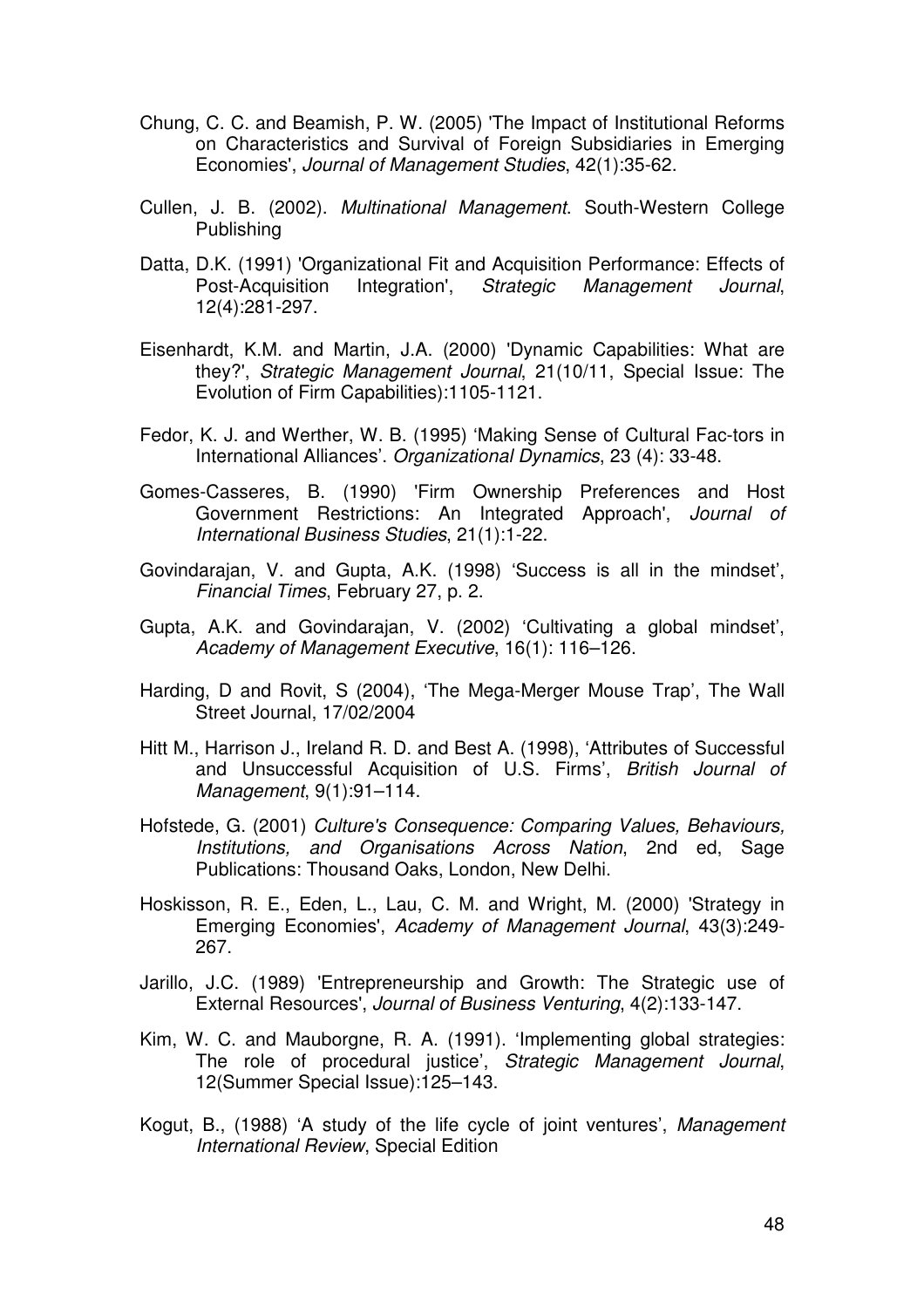- Krishnan, H.A., Miller, A. and Judge, W.Q. (1997) 'Diversification and Top Management Team Complementarity: Is Performance Improved by Merging Similar Or Dissimilar Teams?', Strategic Management Journal, 18(5):361-374.
- Levy, O. (2005) 'The influence of top management team attentional patterns on global strategic posture of firms', Journal of Organizational Behaviour, 26(7): 797–819.
- Levy, O., Beechler, S., Taylor, S. and Boyacigiller, N.A. (2007) 'What we Talk about when we Talk about `global mindset': Managerial Cognition in Multinational Corporations', Journal of International Business Studies, 38(2):231-258.
- Li, J. and Guisinger, S. (1991) 'Comparative Business Failures of Foreign-Controlled Firms in the United States', Journal of International Business Studies, 22(2):209-224.
- Luo, Y. (2003) 'Market-Seeking MNEs in an Emerging Market: How Parent-Subsidiary Links Shape Overseas Success', Journal of International Business Studies, 34(3):290.
- McGahan, A.M. and Victer, R. (2009) 'How Much does Home Country Matter to Corporate Profitability[Quest]', Journal of International Business Studies, 41(1):142-165.
- MOC (2009) 2008 Statistical Bulletin of China's Outward Foreign Direct Investment, MOC: Beijing
- Narayanan, V.K. and Fahey, L. (2005) 'The Relevance of the Institutional Underpinnings of Porter's Five Forces Framework to Emerging Economies: An Epistemological Analysis', Journal of Management Studies, 42(1):207-223.
- Nummela, N., Saarenketo, S. and Puumalainen, K. (2004) 'A global mindset: a prerequisite for successful internationalization?', Canadian Journal of Administrative Sciences 21(1): 51–64.
- OECD (2008), Investment News, Issue 6, The OECD Investment Committee
- Pangarkar, N. and Lim, H. (2003) 'Performance of Foreign Direct Investment from Singapore', International Business Review, 12(5):601-624.
- Parkhe, A. (1991) 'Interfirm Diversity, Organizational Learning, and Longevity', Journal of International Business Studies, 22(4):579-601.
- Peng, M.W. (2002) 'Towards an Institution-Based View of Business Strategy', Asia Pacific Journal of Management, 19(2):251.
- Peng, M.W. (2003) 'Institutional Transitions and Strategic Choices', Academy of Management Review, 28(2):275-296.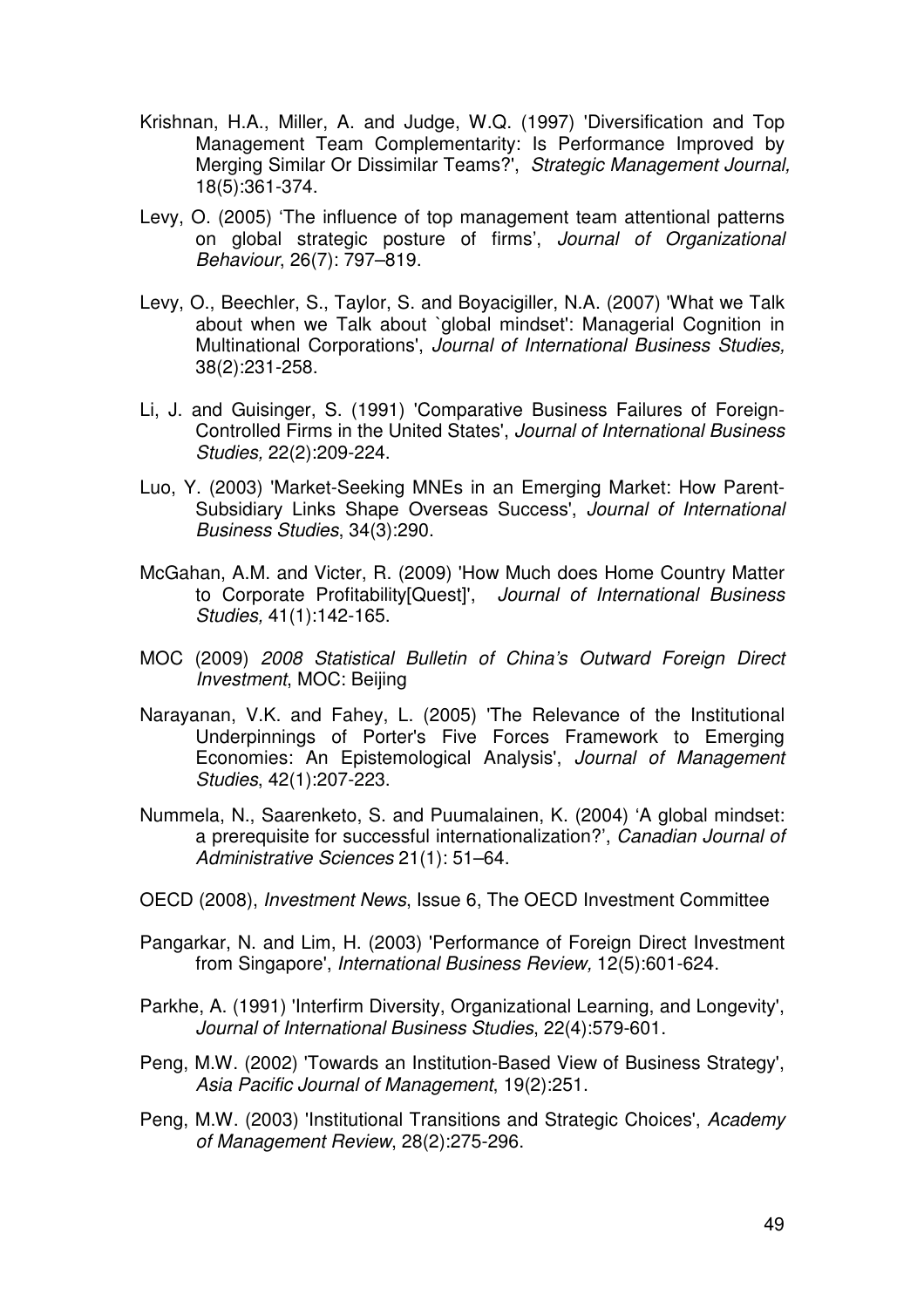- Peng, M.W. (2004) 'Outside Directors and Firm Performance during Institutional Transitions', Strategic Management Journal, 25(5):453.
- Peng, M.W., Wang, D.Y.L. and Jiang, Y. (2008) 'An Institution-Based View of International Business Strategy: A Focus on Emerging Economies', Journal of International Business Studies, 39(5):920.
- Phan, P.E. (2001) 'Corporate Governance in the Newly Emerging Economies', Asia Pacific Journal of Management, 18(2):131-136.
- Ron, S. (1995) 'Strategic Flexibility in Product Competition', Strategic Management Journal, 16:135-159.
- Rosenzweig, P.M. and Singh, J.V. (1991) 'Organizational environments and the multinational enterprise', Academy of Management Review 16(2): 340–361.
- Simon, H. A. (1991), 'Organisations and Markets', Journal Economic Perspectives, 5: 25-44
- Smith, D. C. (2003), 'The Importance and Challenge of Being Interesting', Journal of the Academy of Marketing Science, 31(3): 319-322
- Shenkar, O. (2001) 'Cultural Distance Revisited: Towards a More Rigorous Conceptualization and Measurement of Cultural Differences', Journal of International Business Studies, 32(3):519.
- Stake, R. E. (1995) The Art of Case Study Research, Thousand Oaks, California : Sage
- Teece, D. J. (1993), 'The Dynamics of Industrial Capitalism: Perspectives on Alfred Chandler's Scale and Scope', Journal Economic Literature, 31: 199-225
- Teece, D.J., Pisano, G. and Shuen, A. (1997) 'Dynamic Capabilities and Strategic Management', Strategic Management Journal, 18(7):509-533.
- Uhlenbruck, K., Meyer, K.E. and Hitt, M.A. (2003) 'Organizational Transformation in Transition Economies: Resource-Based and Organizational Learning Perspectives', The Journal of Management Studies, 40(2):257.
- Volberda, H.W. (1996) 'Toward the Flexible Form: How to Remain Vital in Hypercompetitive Environments', Organization Science, 7(4):359-374.
- Wan, W.P. (2005) 'Country Resource Environments, Firm Capabilities, and Corporate Diversification Strategies', Journal of Management Studies, 42(1):161-182.
- Wan, W.P. and Hoskisson, R.E. (2003) 'Home Country Environments, Corporate Diversification Strategies, and Firm Performance', The Academy of Management Journal, 46(1):27-45.